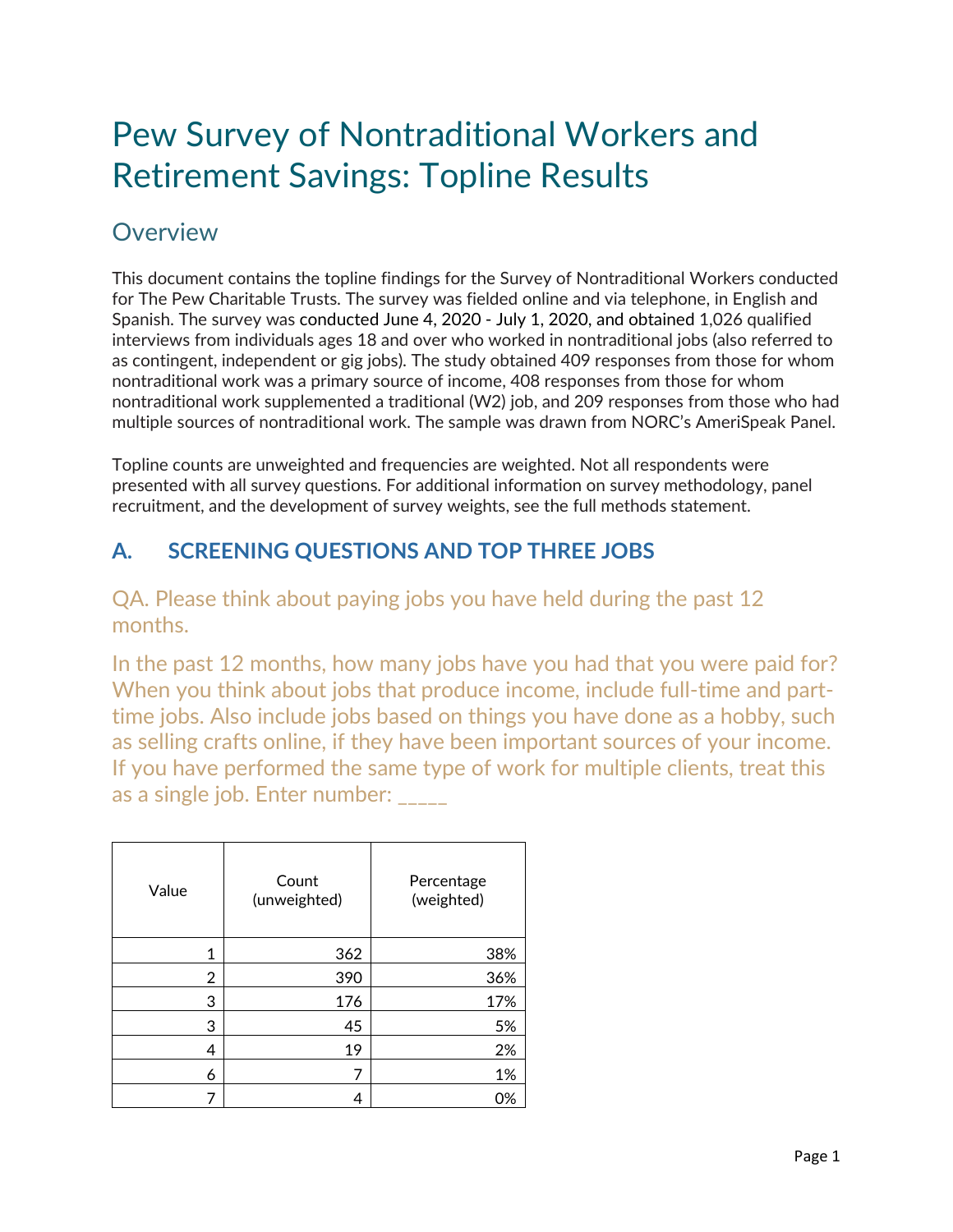| 8     | 3            | 0%   |
|-------|--------------|------|
| 10    | 3            | 0%   |
| 11    | $\mathbf 1$  | 0%   |
| 12    | 4            | 0%   |
| 15    | 3            | 0%   |
| 17    | 1            | 0%   |
| 24    | $\mathbf 1$  | 0%   |
| 25    | $\mathbf{1}$ | 0%   |
| 26    | 1            | 0%   |
| 45    | 1            | 0%   |
| 50    | 1            | 0%   |
| 70    | $\mathbf{1}$ | 0%   |
| 75    | 1            | 0%   |
| 85    | 1            | 0%   |
| Total | 1026         | 100% |

Type: Categorical Missing: 0 Sample type: All, only screened-in respondents shown here.

#### **TERMINATE IF QA=0, 997, 998, or 999**

QBR1. Please answer the following question about the job that has been the most important source of your income over the past 12 months, or the job you have considered to be your primary job. If you don't consider any job to be your primary source of income or your primary job, simply answer the question for each of your jobs in turn, up to three jobs. You will be asked about your other job or jobs, up to three jobs held over the past 12 months, next.

How would you best describe your employment at this job? If you think that more than one of these might apply to you, pick the one you think fits the best.

| Value                                                                                                                              | Count<br>(unweighted) | Percentage<br>(weighted) |
|------------------------------------------------------------------------------------------------------------------------------------|-----------------------|--------------------------|
| 01 - A traditional employer-employee relationship,<br>where an employer hires and pays workers directly<br>and manages their work. | 408                   | 32%                      |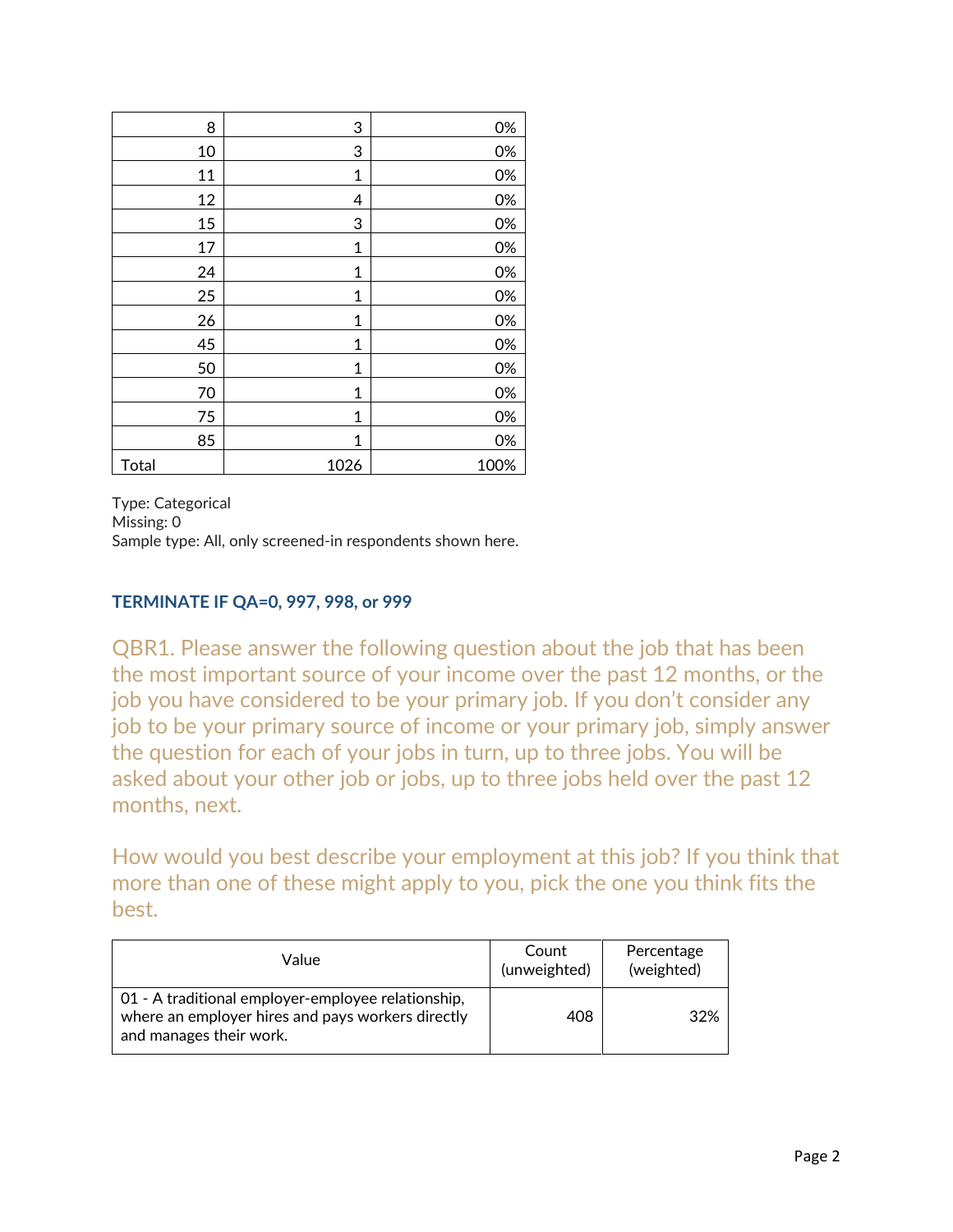| 02 - An online or platform worker. For example,<br>someone who finds work through Uber, Lyft, Etsy,<br>eBay, Observa, TaskRabbit, or Upwork. | 37   | 5%   |
|----------------------------------------------------------------------------------------------------------------------------------------------|------|------|
| 03 - A temporary help agency worker. For example,<br>someone who works for Manpower or Kelly<br>Services.                                    | 33   | 4%   |
| 04 - A freelancer or consultant. For example,<br>someone who works for themselves selling photos<br>to a newspaper or online media.          | 83   | 8%   |
| 05 - A contract company (not my own company)<br>that provides a worker's services to others under<br>contract.                               | 91   | 11%  |
| 06 - A sole proprietor, or a business owner or partial<br>owner, or a partner in a legally organized<br>partnership.                         | 201  | 22%  |
| 07 - An on-call worker. For example, someone who<br>works as needed as a substitute teacher.                                                 | 21   | 2%   |
| 08 - A day laborer. For example, someone who finds<br>work at a day labor site.                                                              | 24   | 3%   |
| 09 - A seasonal worker. For example, someone who<br>works as needed during the holiday, harvest, or<br>summer season.                        | 31   | 3%   |
| 10 - Other                                                                                                                                   | 97   | 11%  |
| Total                                                                                                                                        | 1026 | 100% |

Type: Categorical Missing: 0 Sample type: All Asked if QA >= 1 (One or more jobs in the past year), only screened-in respondents shown here.

#### QBR1\_2\_OE. Name the platform or app.

Valid N: 37 Missing: 0 Type: Open Text Response Sample type: All Asked if QBR1=2

# QBR1\_10\_OE. Other [open text response]

Valid N: 97 Missing: 0 Type: Open Text Response Sample type: All Asked if QBR1=10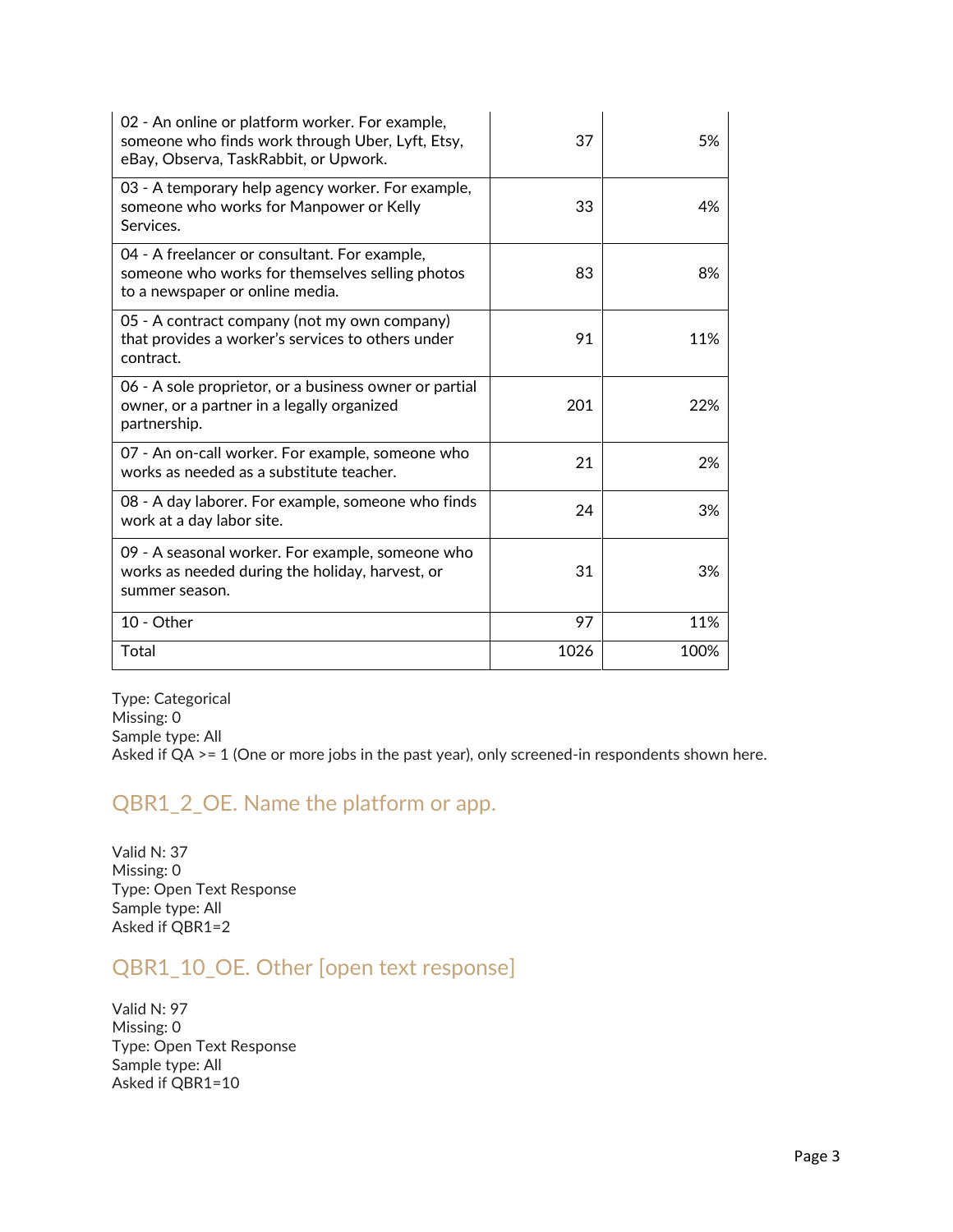QBR2. Thinking about the second most important of your jobs over the past year, please answer the following question. How would you best describe your employment at this job? If you think that more than one of these might apply to you, pick the one you think fits the best.

| Value                                                                                                                                        | Count<br>(unweighted) | Percentage<br>(weighted) |
|----------------------------------------------------------------------------------------------------------------------------------------------|-----------------------|--------------------------|
| 01 - A traditional employer-employee<br>relationship, where an employer hires and pays<br>workers directly and manages their work.           | 120                   | 17%                      |
| 02 - An online or platform worker. For example,<br>someone who finds work through Uber, Lyft,<br>Etsy, eBay, Observa, TaskRabbit, or Upwork. | 76                    | 12%                      |
| 03 - A temporary help agency worker. For<br>example, someone who works for Manpower<br>or Kelly Services.                                    | 25                    | 5%                       |
| 04 - A freelancer or consultant. For example,<br>someone who works for themselves selling<br>photos to a newspaper or online media.          | 133                   | 20%                      |
| 05 - A contract company (not my own<br>company) that provides a worker's services to<br>others under contract.                               | 58                    | 8%                       |
| 06 - A sole proprietor, or a business owner or<br>partial owner, or a partner in a legally organized<br>partnership.                         | 89                    | 13%                      |
| 07 - An on-call worker. For example, someone<br>who works as needed as a substitute teacher.                                                 | 33                    | 6%                       |
| 08 - A day laborer. For example, someone who<br>finds work at a day labor site.                                                              | 13                    | 3%                       |
| 09 - A seasonal worker. For example, someone<br>who works as needed during the holiday,<br>harvest, or summer season.                        | 49                    | 7%                       |
| 10 - Other                                                                                                                                   | 68                    | 10%                      |
| Total                                                                                                                                        | 664                   | 100%                     |

Type: Categorical Missing: 0 Sample type: All Asked if QA >= 2 (Two or more jobs in the past year) , only screened-in respondents shown here.

QBR2\_2\_OE. Name the platform or app.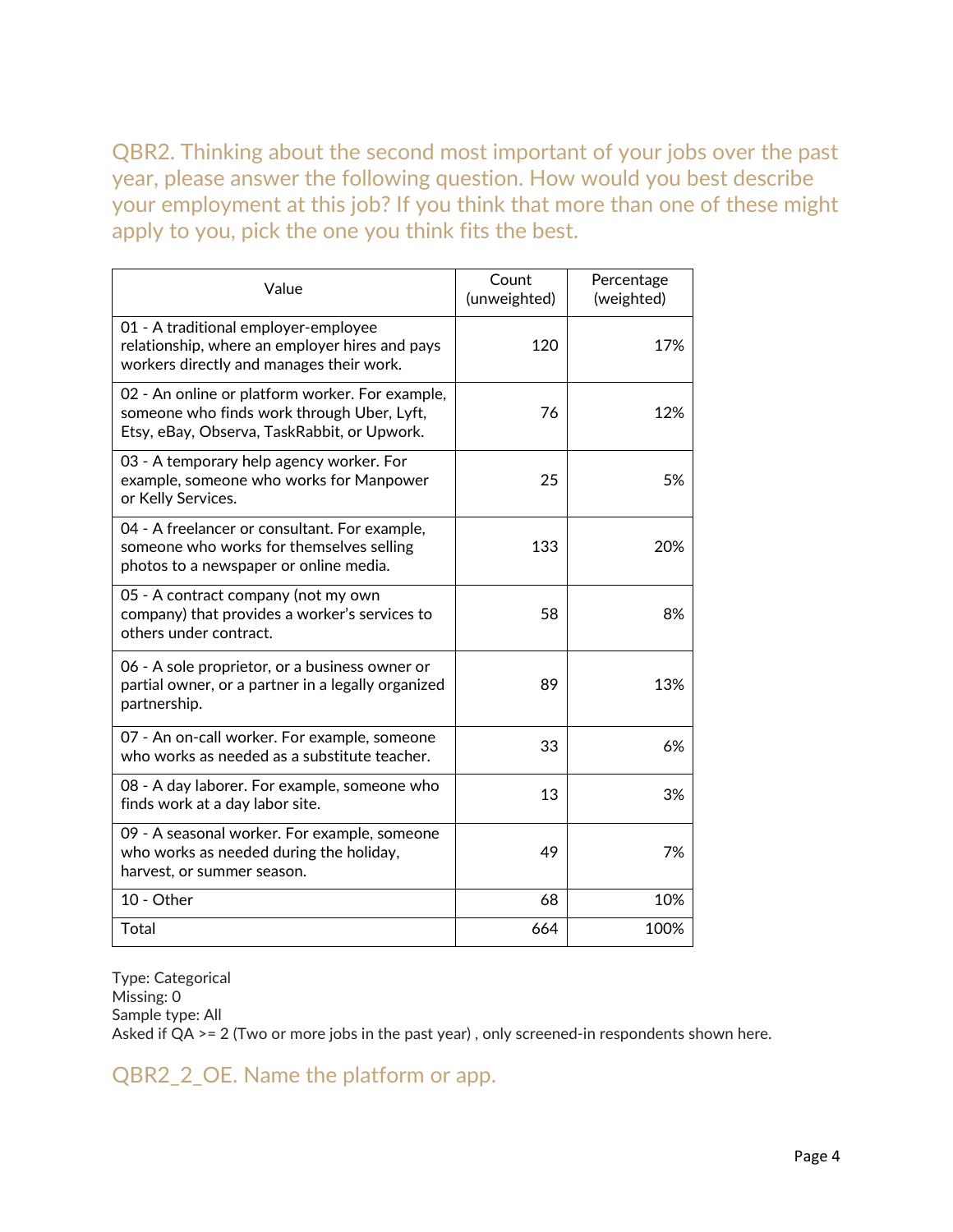Valid N: 76 Missing: 0 Type: Open Text Response Sample type: All Asked if QBR2=2

# QBR2\_10\_OE. Other [open text response]

Valid N: 68 Missing: 0 Type: Open Text Response Sample type: All Asked if QBR2=10

QBR3. Thinking about your third most important job over the past year, please answer the following question. How would you best describe your employment at this job? If you think that more than one of these might apply to you, pick the one you think fits the best.

| Value                                                                                                                                       | Count<br>(unweighted) | Percentage<br>(weighted) |
|---------------------------------------------------------------------------------------------------------------------------------------------|-----------------------|--------------------------|
| 01 - A traditional employer-employee<br>relationship, where an employer hires and pays<br>workers directly and manages their work.          | 43                    | 16%                      |
| 02 - An online or platform worker. For example,<br>someone who finds work through Uber, Lyft,<br>Etsy, eBay, Observa, TaskRabbit or Upwork. | 37                    | 12%                      |
| 03 - A temporary help agency worker. For<br>example, someone who works for Manpower or<br>Kelly Services.                                   | 14                    | 4%                       |
| 04 - A freelancer or consultant. For example,<br>someone who works for themselves selling<br>photos to a newspaper or online media.         | 58                    | 21%                      |
| 05 - A contract company (not my own company)<br>that provides a worker's services to others<br>under contract.                              | 12                    | 4%                       |
| 06 - A sole proprietor, or a business owner or<br>partial owner, or a partner in a legally organized<br>partnership.                        | 30                    | 10%                      |
| 07 - An on-call worker. For example, someone<br>who works as needed as a substitute teacher.                                                | 22                    | 7%                       |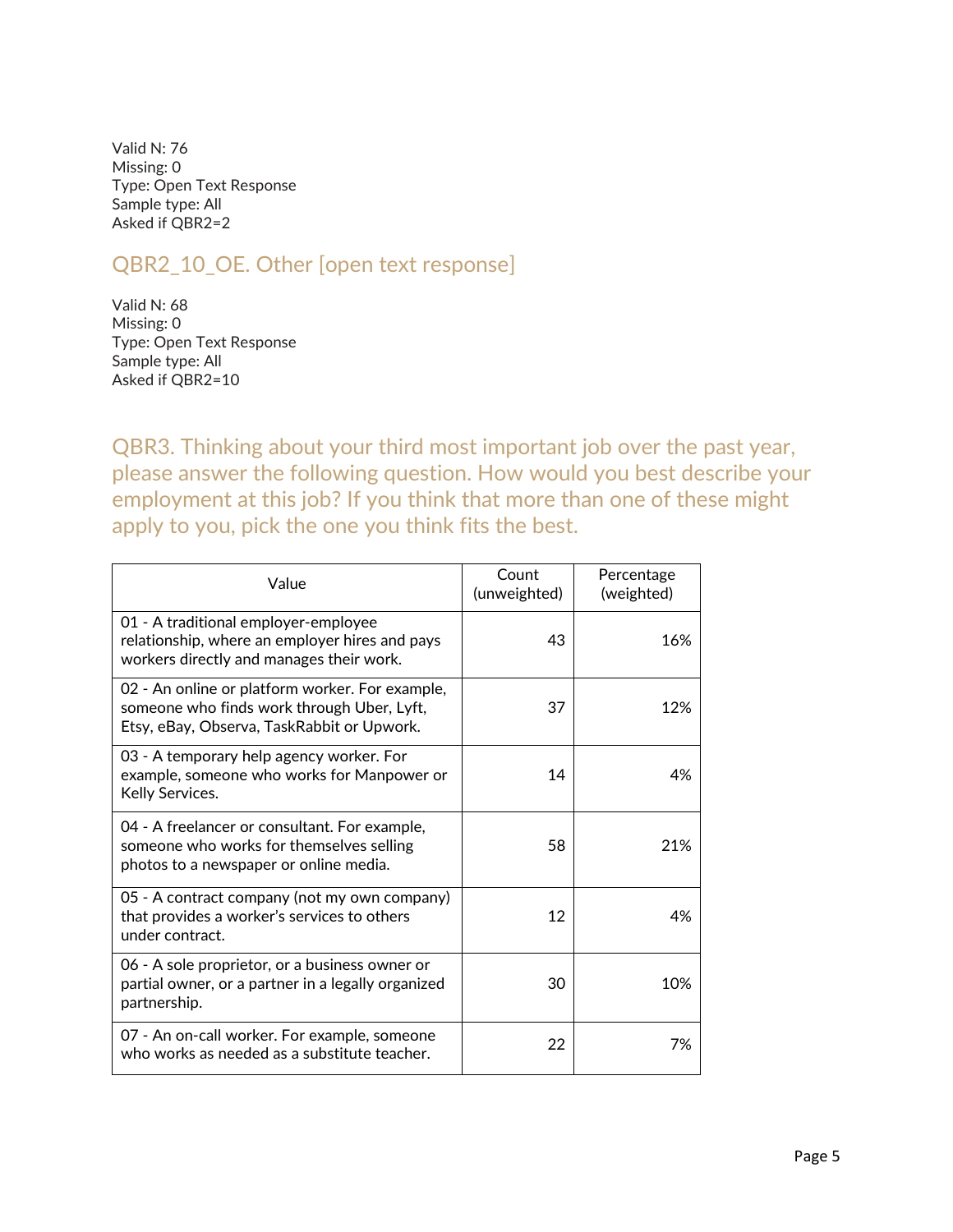| 08 - A day laborer. For example, someone who<br>finds work at a day labor site.                                       | 10  | .5%  |
|-----------------------------------------------------------------------------------------------------------------------|-----|------|
| 09 - A seasonal worker. For example, someone<br>who works as needed during the holiday,<br>harvest, or summer season. | 22  | 12%  |
| $10 - Other$                                                                                                          | 26  | 8%   |
| Total                                                                                                                 | 274 | 100% |

Type: Categorical Missing: 0 Sample type: All Asked if QA >= 3 (Three or more jobs in the past year), only screened-in respondents shown here.

#### QBR3\_2\_OE. Please name the platform or app.

Valid N: 37 Missing: 0 Type: Open Text Response Sample type: All Asked if QBR3=2

#### QBR3\_10\_OE. Other [open text response]

Valid N: 26 Missing: 0 Type: Open Text Response Sample type: All Asked if QBR3=10

#### **TERMINATE IF ALL QB1-QB3=1, 77, 98, or 99 (I.E., IF QB1 NE 2-10 AND QB2 NE 2-10 AND QB3 NE 2-10)**

#### ELIG indicates worker group assignment

| Value                                                      | Count<br>(unweighted) | Percentage<br>(weighted) |
|------------------------------------------------------------|-----------------------|--------------------------|
| Prime = first job is contingent                            | 409                   | 41%                      |
| $Sup = traditional first job and$<br>contingent second job | 408                   | 32%                      |
| Supsup = First two jobs are<br>contingent                  | 209                   | 27%                      |
| Total                                                      | 1026                  | 100%                     |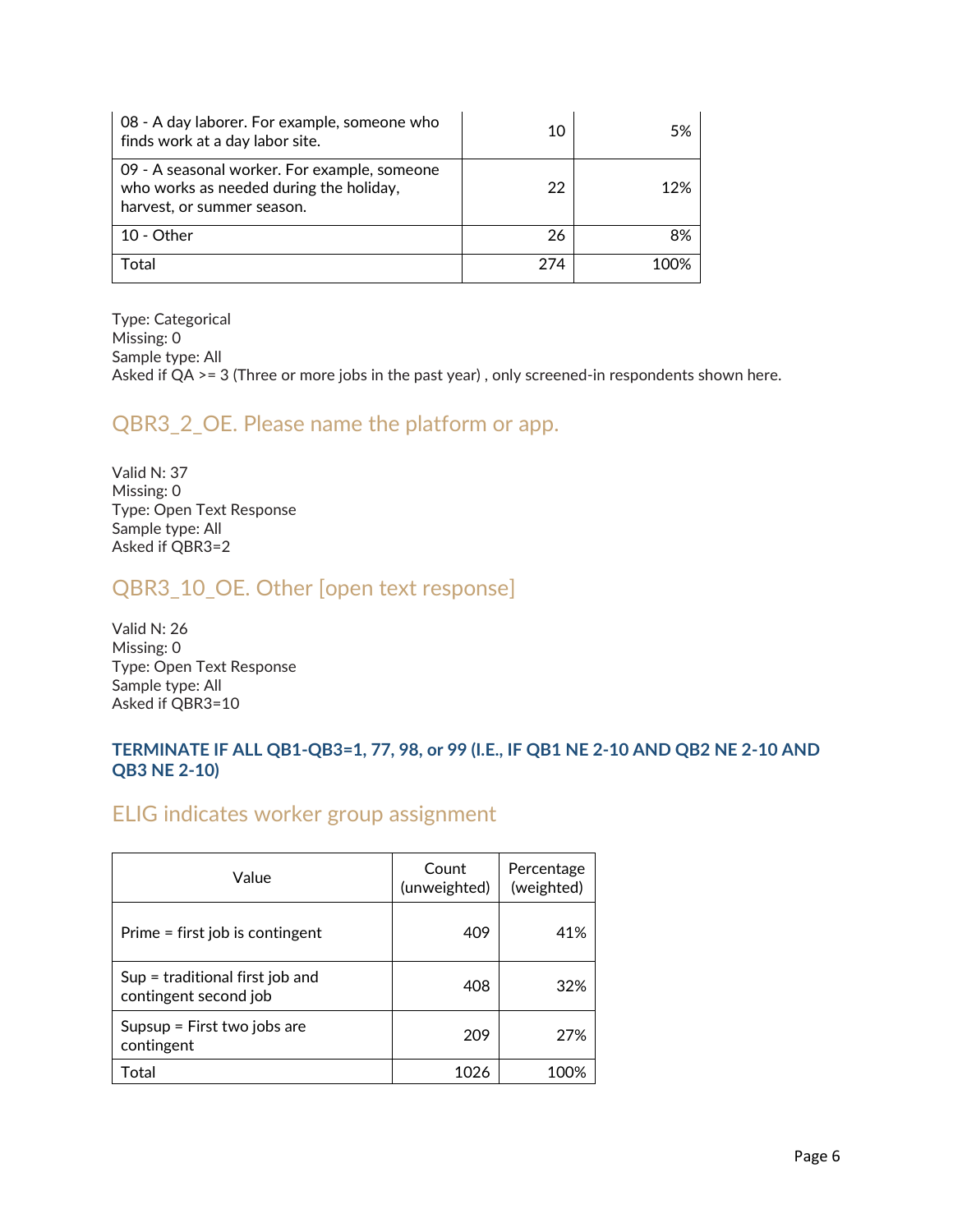# QUAL indicates if a worker qualified for the survey

| Value                    | Count<br>(unweighted) | Percentage<br>(weighted) |
|--------------------------|-----------------------|--------------------------|
| 01 - Qualified, complete | 1026                  | 100%                     |
| Γotal                    | 1026                  | 100%                     |

#### **LOOP Q1-Q9 FOR RESPONDENT'S TOP THREE JOBS**

Thinking about the job(s) you identified earlier, please answer the following questions. Start with the job that has been the most important source of your income over the previous 12 months, or the job you would consider your primary job. If you don't consider any job to be your primary source of income or your primary job, simply answer the question in turn for each of the jobs you've held during the past year, up to three jobs.

Q1R1. Do you still work at this job? Think about potential changes in the time you spend on this job, not changes in how you perform this job (such as teleworking).

| Value                                                                              | Count<br>(unweighted) | Percentage<br>(weighted) |
|------------------------------------------------------------------------------------|-----------------------|--------------------------|
| 01 - Yes, I work the same hours I've<br>always worked at this job                  | 501                   | 47%                      |
| 02 - Yes, but after February 2020 l<br>started working fewer hours at this<br>iob  | 266                   | 25%                      |
| 03 - Yes, but before February 2020 I<br>started working fewer hours at this<br>iob | 41                    | 5%                       |
| 04 - No, I stopped working at this job<br>after February 2020                      | 153                   | 16%                      |
| 05 - No, I stopped working at this job<br>before February 2020                     | 59                    | 7%                       |
| 77 - Don't know                                                                    | $\mathcal{P}$         | 0%                       |
| Total                                                                              | 1022                  | 100%                     |
| Skipped                                                                            | 4                     | 0%                       |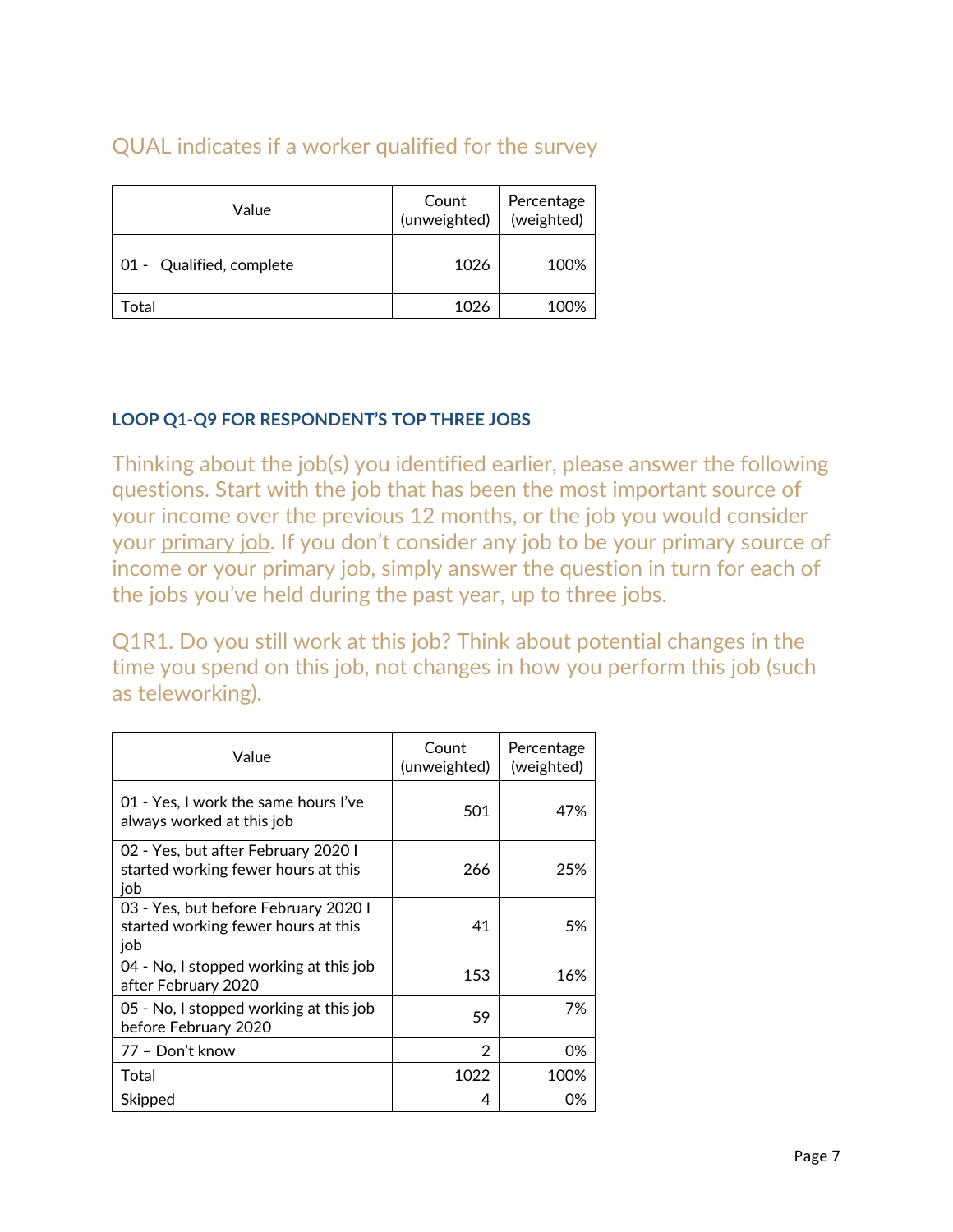Sample type: All, only screened-in respondents shown here.

Q2R1. How do/did you get work assignments at this job? (Select all that apply)

| Value                           | Count<br>(unweighted) | Percentage of<br>$n=1,025$<br>(weighted) |
|---------------------------------|-----------------------|------------------------------------------|
| Online or app platforms         | 77                    | 7%                                       |
| Personal advertising            | 125                   | 12%                                      |
| Referrals                       | 249                   | 24%                                      |
| Pre-established base of clients | 216                   | 22%                                      |
| On-call or as needed            | 64                    | 7%                                       |
| Contract firms                  | 78                    | 8%                                       |
| Temporary help agency           | 31                    | 5%                                       |
| Day labor locale                | 26                    | 3%                                       |
| Selling goods or services       | 51                    | 6%                                       |
| Traditional job                 | 395                   | 35%                                      |
| Other                           | 65                    | 8%                                       |
| Skipped                         | 10                    | 0%                                       |

Type: Categorical

Sample type: All

Note: Count and Percentage reflect the number of respondents that selected that item from the list. Respondents could select all that applied, so that the percentages do not add up to 100 percent. Only screened-in respondents shown here.

# Q2R1\_1\_OE. Please name the platform or app.

Valid N: 77 Missing: 0 Type: Open Text Response Sample type: All Asked if Q2R1=1

Q2R1\_11\_OE. Other [open text response]

Valid N: 65 Missing: 0 Type: Open Text Response Sample type: All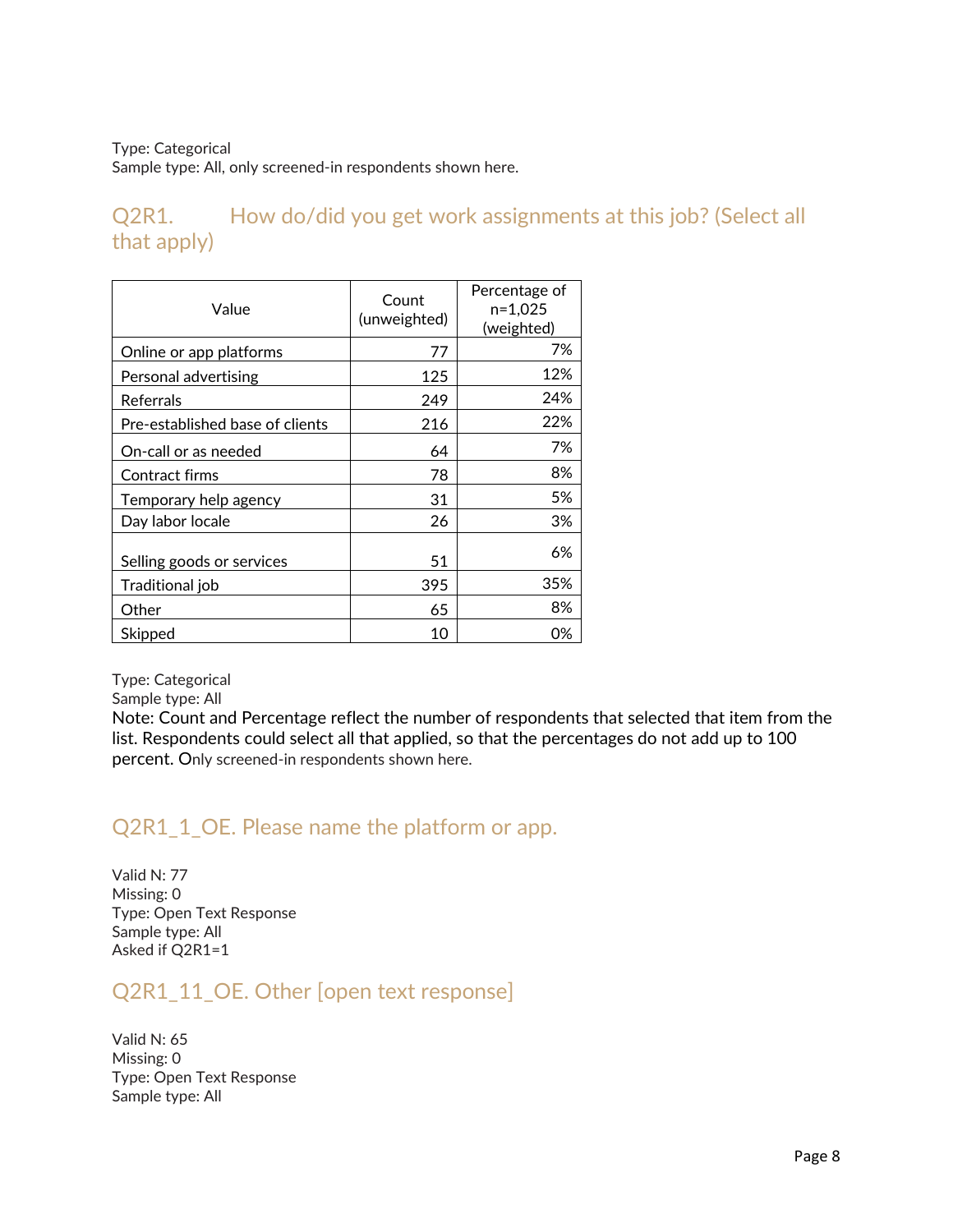#### Asked if Q2R1=11

Q3R1. Please describe your relationship with your clients at this job (the same type of work performed for multiple clients should be treated as a single job).

| Value                                                                                                  | Count<br>(unweighted) | Percentage<br>(weighted) |
|--------------------------------------------------------------------------------------------------------|-----------------------|--------------------------|
| 01 - Long-term client(s), customer(s)<br>or employer(s)                                                | 386                   | 36%                      |
| 02 - A steady stream of short-term<br>clients, customers or employers                                  | 170                   | 18%                      |
| 03 - An intermittent, sporadic or<br>irregular stream of clients, customers,<br>(including seasonally) | 120                   | 11%                      |
| 04 - Both long-term clients or<br>customers and temporary short-term<br>clients or customers           | 339                   | 33%                      |
| 77 - Don't know                                                                                        | 6                     | 1%                       |
| Total                                                                                                  | 1021                  | 99%                      |
| Skipped                                                                                                | 5                     | በ%                       |

Type: Categorical

Sample type: All, only screened-in respondents shown here.

### Q4R1*.* How many weeks per year do/did you typically work at this job, on average?

Mean: 41.35 (unweighted), 39.84 (weighted) Valid N: 1,026 Type: Continuous Sample type: All, means were found among screened-in respondents only

#### Q5R1. How many hours per week do/did you typically work at this job, on average, during the times when you are working?

Mean: 48.38 (unweighted), 47.06 (weighted) Valid N: 1,026 Type: Continuous Sample type: All, means were found among screened-in respondents only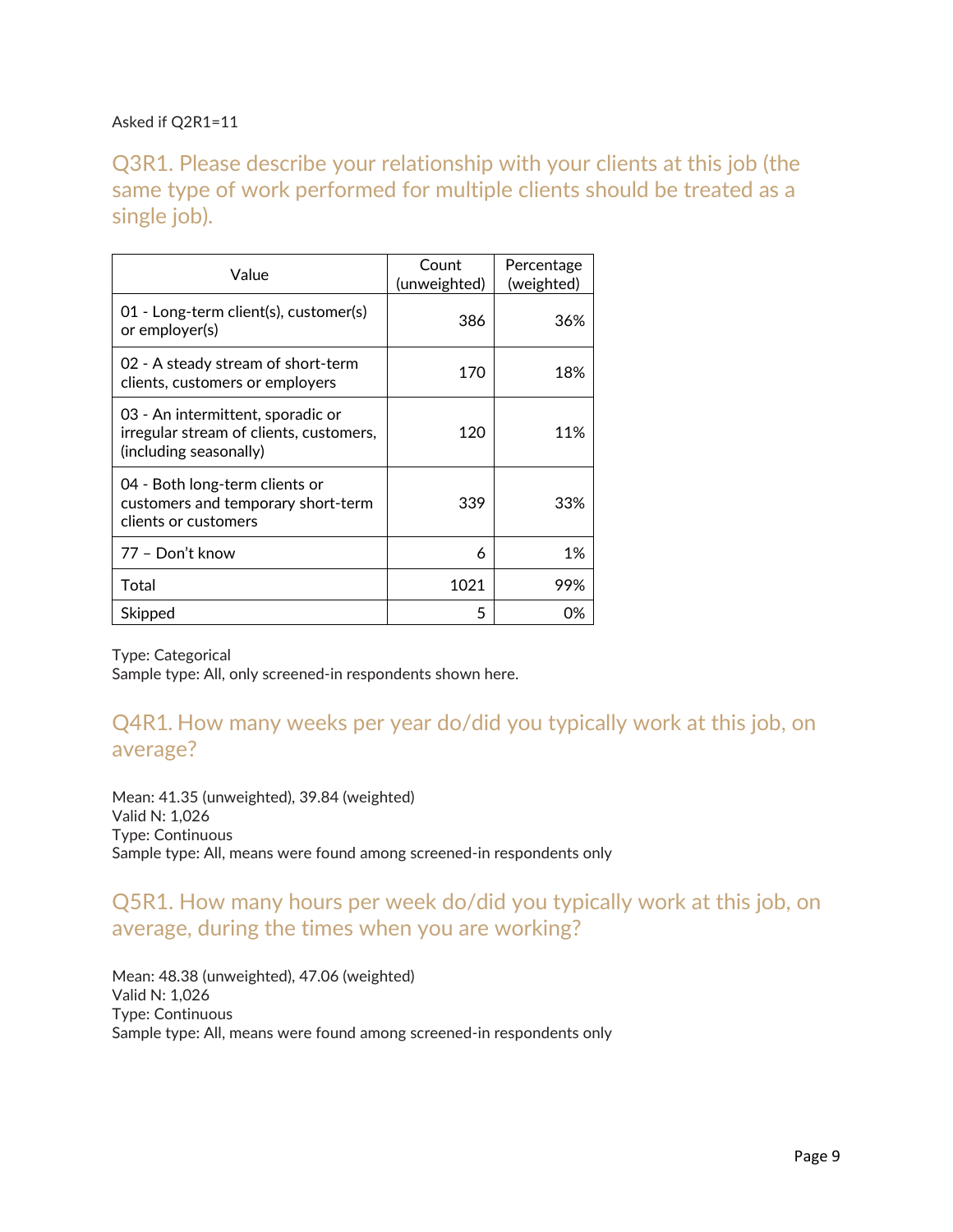# Q6R1. How would you describe your income (dollar receipts or payments) from this job?

| Value                       | Count<br>(unweighted) | Percentage<br>(weighted) |
|-----------------------------|-----------------------|--------------------------|
| 01 - Steady income          | 534                   | 48%                      |
| 02 - Somewhat steady income | 245                   | 27%                      |
| 03 - Irregular income       | 210                   | 20%                      |
| 04 - Seasonal               | 33                    | 4%                       |
| Total                       | 1022                  | 100%                     |
| Skipped                     |                       |                          |

Type: Categorical

Sample type: All, only screened-in respondents shown here.

#### Q7R1. How are/were payments made to you? Please select all that apply.

| Value                                                        | Count<br>(unweighted) | Percentage<br>(weighted) |
|--------------------------------------------------------------|-----------------------|--------------------------|
| 01 - Cash in hand                                            | 159                   | 18%                      |
| 02 - Check                                                   | 334                   | 35%                      |
| 03 - Electronic payment/transfer<br>including direct deposit | 745                   | 70%                      |
| 04 - In-kind exchanges                                       | 28                    | 3%                       |
| $05 - Other$                                                 | 6                     | 0%                       |
| Skipped                                                      | 4                     |                          |

Type: Categorical

Sample type: All

Note: Count and Percentage reflect the number of respondents that selected that item from the list. Respondents could select all that applied, so that the percentages do not add up to 100 percent. Only screened-in respondents shown here.

# Q7R1\_5\_OE. Other [open text response]

Valid N: 6 Missing: 0 Type: Open Text Response Sample type: All Asked if Q7R1=5

Q8R1. Where do/did payments to you go? Please select all that apply.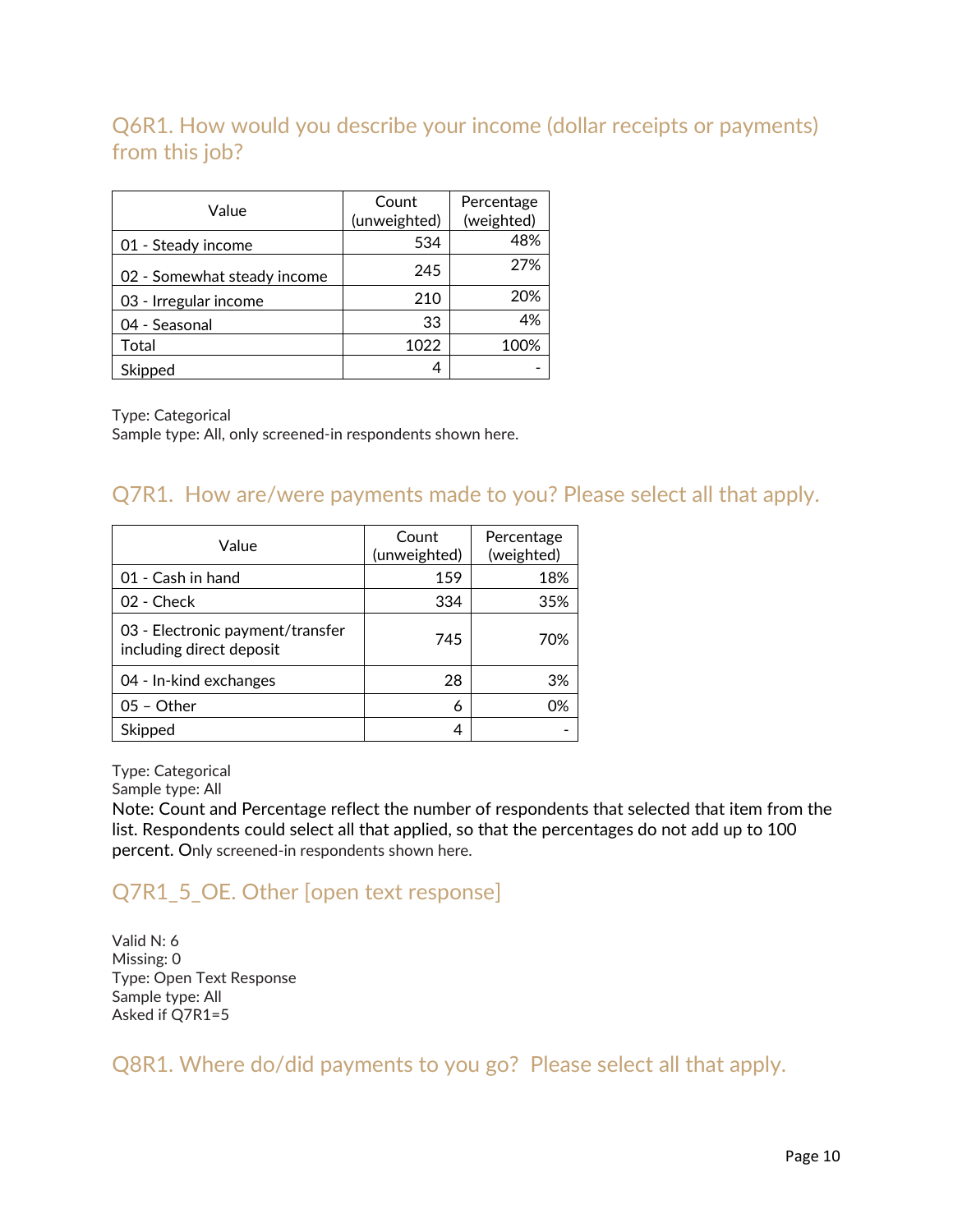| Value                                                                                    | Count<br>(unweighted) | Percentage<br>(weighted) |
|------------------------------------------------------------------------------------------|-----------------------|--------------------------|
| 01 - My bank account                                                                     | 882                   | 84%                      |
| 02 - My investment account                                                               | 51                    | 4%                       |
| 03 - An online payment<br>platform (e.g., Venmo, Paypal,<br>Google Wallet, Square, etc.) | 110                   | 12%                      |
| 04 - Cash                                                                                | 131                   | 13%                      |
| $05 = Other$                                                                             | 15                    | 2%                       |
| Skipped                                                                                  |                       | 1%                       |

Sample type: All

Note: Count and Percentage reflect the number of respondents that selected that item from the list. Respondents could select all that applied, so that the percentages do not add up to 100 percent. Only screened-in respondents shown here.

# Q8R1\_5\_OE. Other [open text response]

Valid N: 15 Missing: 0 Type: Open Text Response Sample type: All Asked if Q8R1=5

Q9R1. Do/did you have employees? Include family members if you pay/paid them wages or a salary.

| Value           | Count<br>(unweighted) | Percentage<br>(weighted) |
|-----------------|-----------------------|--------------------------|
| $01 - Yes$      | 125                   | 14%                      |
| $02 - No$       | 873                   | 82%                      |
| 77 - Don't know | 27                    | 4%                       |
| Total           | 1025                  | 100%                     |
| Skipped         |                       |                          |

Type: Categorical

Sample type: All, only screened-in respondents shown here.

Thinking about your second most important job over the past 12 months, please answer the following questions. [Q1R2-Q9R2]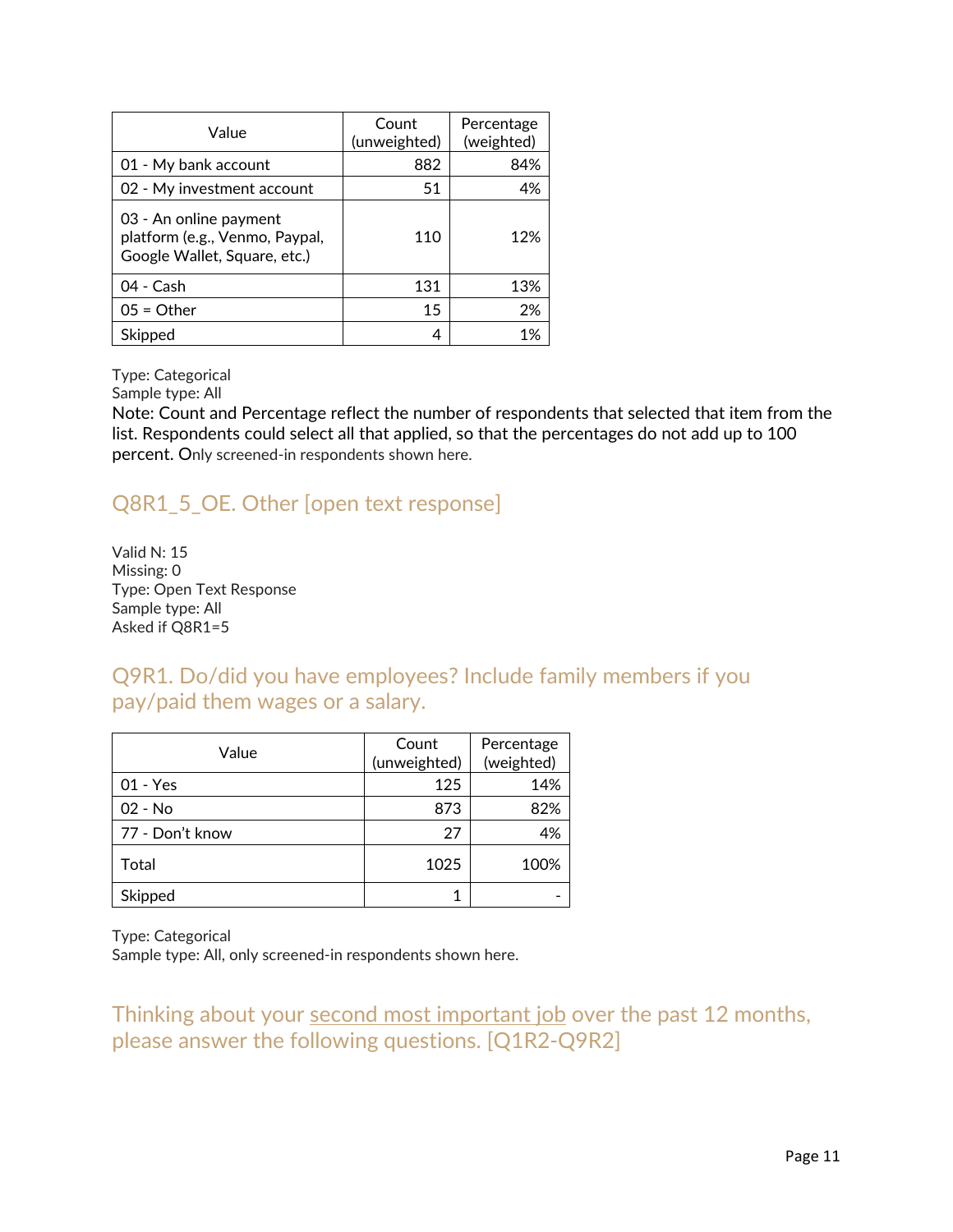Q1R2. Do you still work at this job? Think about potential changes in the time you spend on this job, not changes in how you perform this job (such as teleworking).

| Value                                                                              | Count<br>(unweighted) | Percentage<br>(weighted) |
|------------------------------------------------------------------------------------|-----------------------|--------------------------|
| 01 - Yes, I work the same hours I've<br>always worked at this job                  | 245                   | 37%                      |
| 02 - Yes, but after February 2020 l<br>started working fewer hours at this<br>iob  | 156                   | 22%                      |
| 03 - Yes, but before February 2020 I<br>started working fewer hours at this<br>iob | 49                    | 7%                       |
| 04 - No, I stopped working at this job<br>after February 2020                      | 126                   | 18%                      |
| 05 - No, I stopped working at this job<br>before February 2020                     | 83                    | 15%                      |
| 77 - Don't know                                                                    | 1                     | 0%                       |
| Total                                                                              | 660                   | 100%                     |
| Skipped                                                                            | 4                     | 0%                       |

Type: Categorical

Sample type: Asked if QA>1, only screened-in respondents shown here.

# Q2R2. How do/did you get work assignments at this job? (Choose all that apply)

| Value                                | Count<br>(unweighted) | Percentage<br>of $n=660$<br>(weighted) |
|--------------------------------------|-----------------------|----------------------------------------|
| 01 - Online or app platforms         | 78                    | 11%                                    |
| 02 - Personal advertising            | 84                    | 15%                                    |
| 03 - Referrals                       | 154                   | 23%                                    |
| 04 - Pre-established base of clients | 130                   | 21%                                    |
| 05 - On-call or as needed            | 73                    | 11%                                    |
| 06 - Contract firms                  | 53                    | 8%                                     |
| 07 - Temporary help agency           | 20                    | 4%                                     |
| 08 - Day labor locale                | 14                    | 2%                                     |
| 09 - Selling goods or services       | 58                    | 8%                                     |
| 10 - Traditional job                 | 163                   | 24%                                    |
| 11 - Other                           | 37                    | 5%                                     |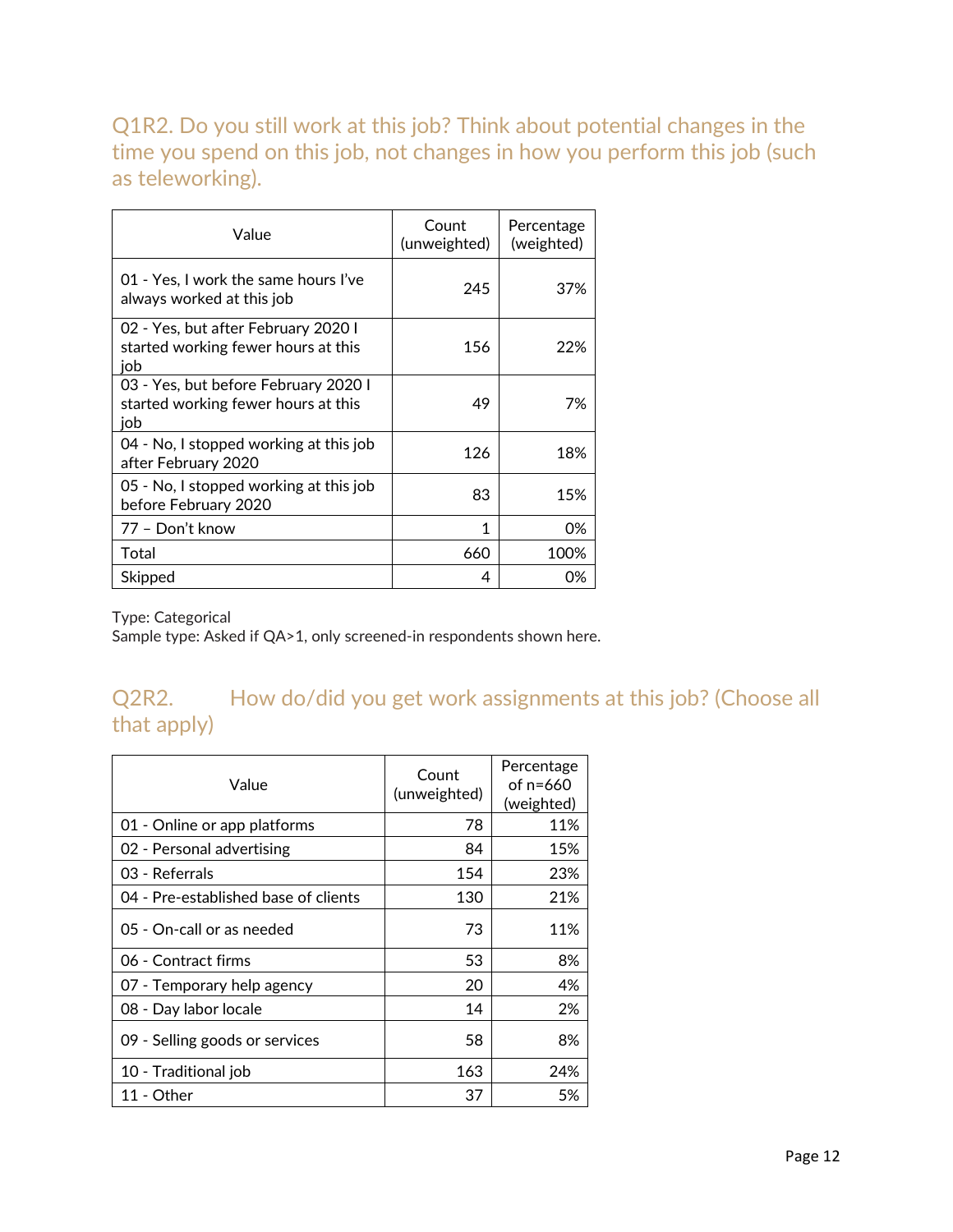| Don't know | 0% |
|------------|----|
| Skipped    | 0% |

.

Sample type: Asked if QA >= 2

Note: Count and Percentage reflect the number of respondents that selected that item from the list. Respondents could select all that applied, so that the percentages do not add up to 100 percent. Only screened-in respondents shown here.

### Q2R2 1 OE. Please name the platform or app.

Valid N: 78 Missing: 0 Type: Open Text Response Sample type: All Asked if Q2R2=1

# Q2R2\_11\_OE. Other [open text response]

Valid N: 37 Missing: 0 Type: Open Text Response Sample type: All Asked if Q2R2=11

Q3R2. Please describe your relationship with your clients at this job (the same type of work performed for multiple clients should be treated as a single job).

| Value                                                                                                  | Count<br>(unweighted) | Percentage<br>(weighted) |
|--------------------------------------------------------------------------------------------------------|-----------------------|--------------------------|
| 01 - Long-term client(s), customer(s)<br>or employer(s)                                                | 165                   | 25%                      |
| 02 - A steady stream of short-term<br>clients, customers or employers                                  | 159                   | 24%                      |
| 03 - An intermittent, sporadic or<br>irregular stream of clients,<br>customers, (including seasonally) | 193                   | 27%                      |
| 04 - Both long-term clients or<br>customers and temporary short-<br>term clients or customers          | 139                   | 23%                      |
| Don't know                                                                                             |                       | በ%                       |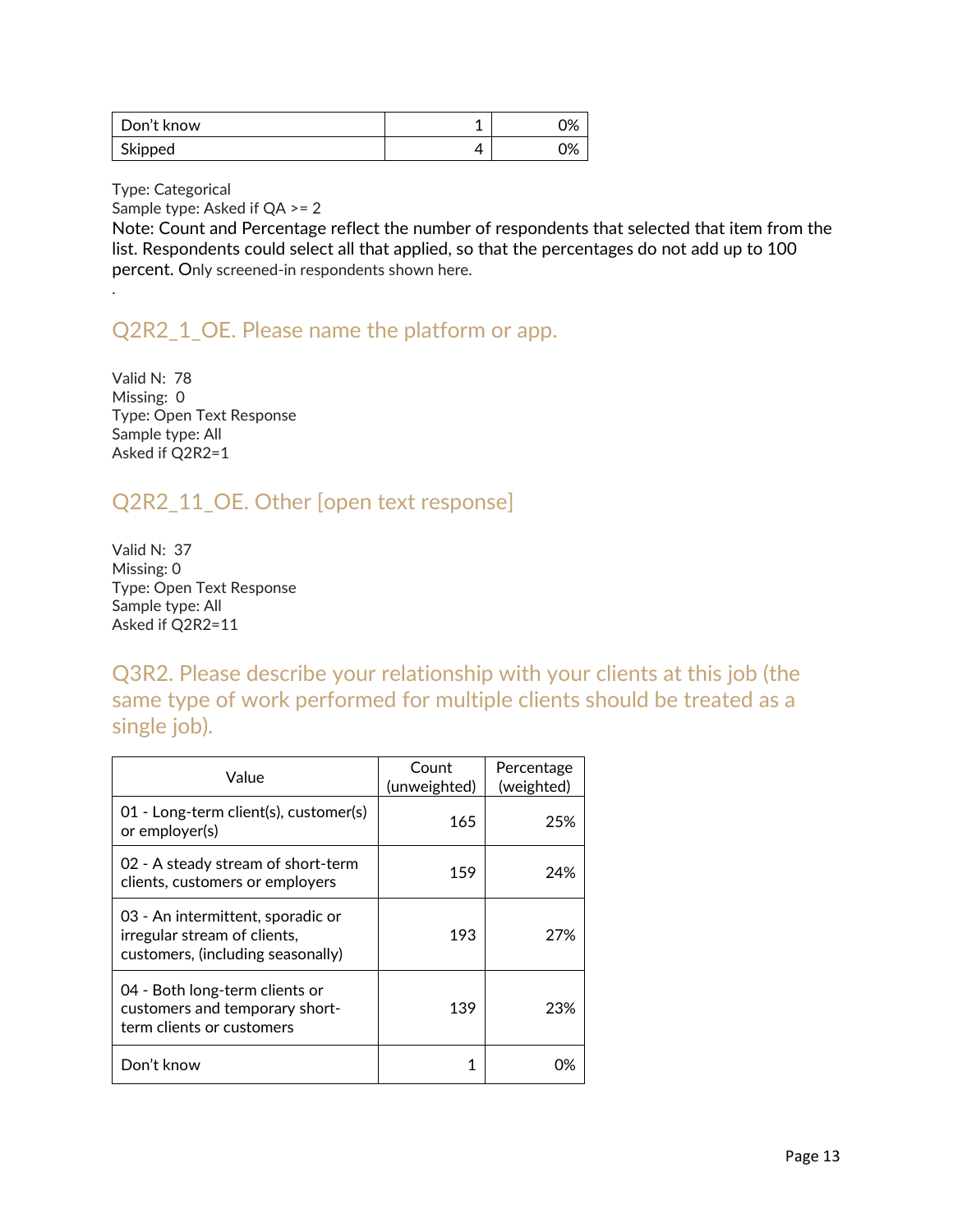| Total   | $45-$<br>, כס | 99% |
|---------|---------------|-----|
| Skipped |               | 1%  |

Sample type: Asked if QA >= 2, only screened-in respondents shown here.

# Q4R2*.* How many weeks per year do/did you typically work at this job, on average?

Mean: 28.72 (unweighted), 28.60 (weighted) Valid N: 664 Type: Continuous Sample type: Asked if QA >= 2, means were found among screened-in respondents only

#### Q5R2. How many hours per week do/did you typically work at this job, on average, during the times when you are working?

Mean: 39.17 (unweighted), 38.37 (weighted) Valid N: 664 Type: Continuous Sample type: Asked if QA >= 2, means were found among screened-in respondents only

Q6R2. How would you describe your income (dollar receipts or payments) from this job?

| Value                       | Count<br>(unweighted) | Percentage<br>(weighted) |
|-----------------------------|-----------------------|--------------------------|
| 01 - Steady income          | 173                   | 27%                      |
| 02 - Somewhat steady income | 124                   | 21%                      |
| 03 - Irregular income       | 301                   | 42%                      |
| 04 - Seasonal               | 61                    | 10%                      |
| Total                       | 659                   | 100%                     |
| Skipped                     | 5                     |                          |

Type: Categorical

Sample type: Asked if QA >= 2, only screened-in respondents shown here.

#### Q7R2. How are/were payments made to you? Please select all that apply.

| Value | Count        | Percentage |
|-------|--------------|------------|
|       | (unweighted) | (weighted) |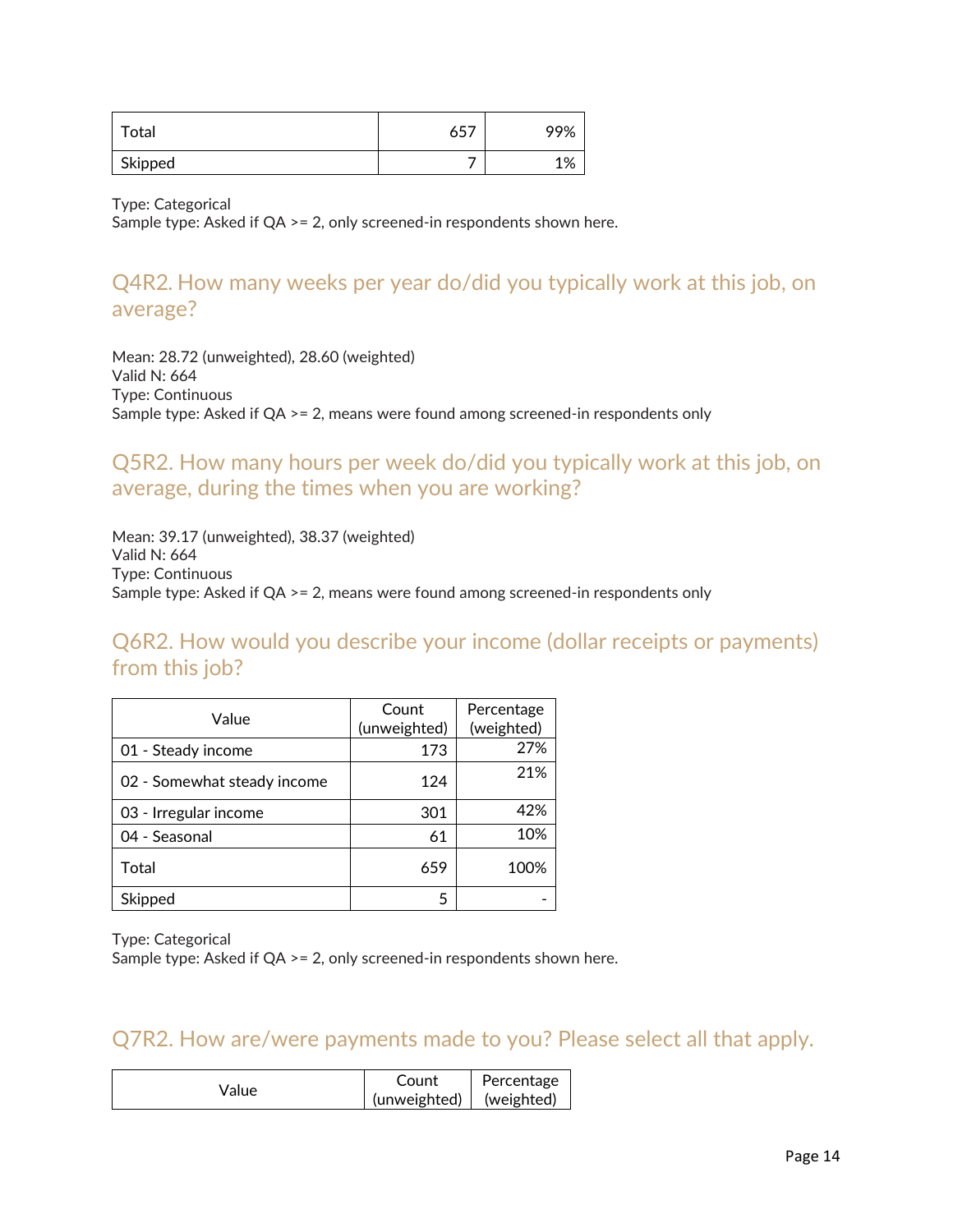| 01 - Cash in hand                                            | 166 | 25% |
|--------------------------------------------------------------|-----|-----|
| 02 - Check                                                   | 252 | 38% |
| 03 - Electronic payment/transfer<br>including direct deposit | 387 | 59% |
| 04 - In-kind exchanges                                       | 29  |     |
| 05 - Other                                                   |     | 1%  |
| Skipped                                                      |     |     |

Sample type: Asked if QA >= 2

Note: Count and Percentage reflect the number of respondents that selected that item from the list. Respondents could select all that applied, so that the percentages do not add up to 100 percent. Only screened-in respondents shown here.

# Q7R2\_5\_OE. Other [open text response]

Valid N: 5 Missing: 0 Type: Open Text Response Sample type: All Asked if Q7R2=5

# Q8R2. Where do/did payments to you go? Please select all that apply.

| Value                                                                                    | Count<br>(unweighted) | Percentage<br>(weighted) |
|------------------------------------------------------------------------------------------|-----------------------|--------------------------|
| 01 - My bank account                                                                     | 504                   | 76%                      |
| 02 - My investment account                                                               | 27                    | 5%                       |
| 03 - An online payment<br>platform (e.g., Venmo, Paypal,<br>Google Wallet, Square, etc.) | 111                   | 15%                      |
| 04 - Cash                                                                                | 142                   | 20%                      |
| $05 = Other$                                                                             | 12                    | 3%                       |
| Skipped                                                                                  | 8                     | 1%                       |

Type: Categorical

Sample type: Asked if QA >= 2

Note: Count and Percentage reflect the number of respondents that selected that item from the list. Respondents could select all that applied, so that the percentages do not add up to 100 percent. Only screened-in respondents shown here.

# Q8R2\_5\_OE. Other [open text response]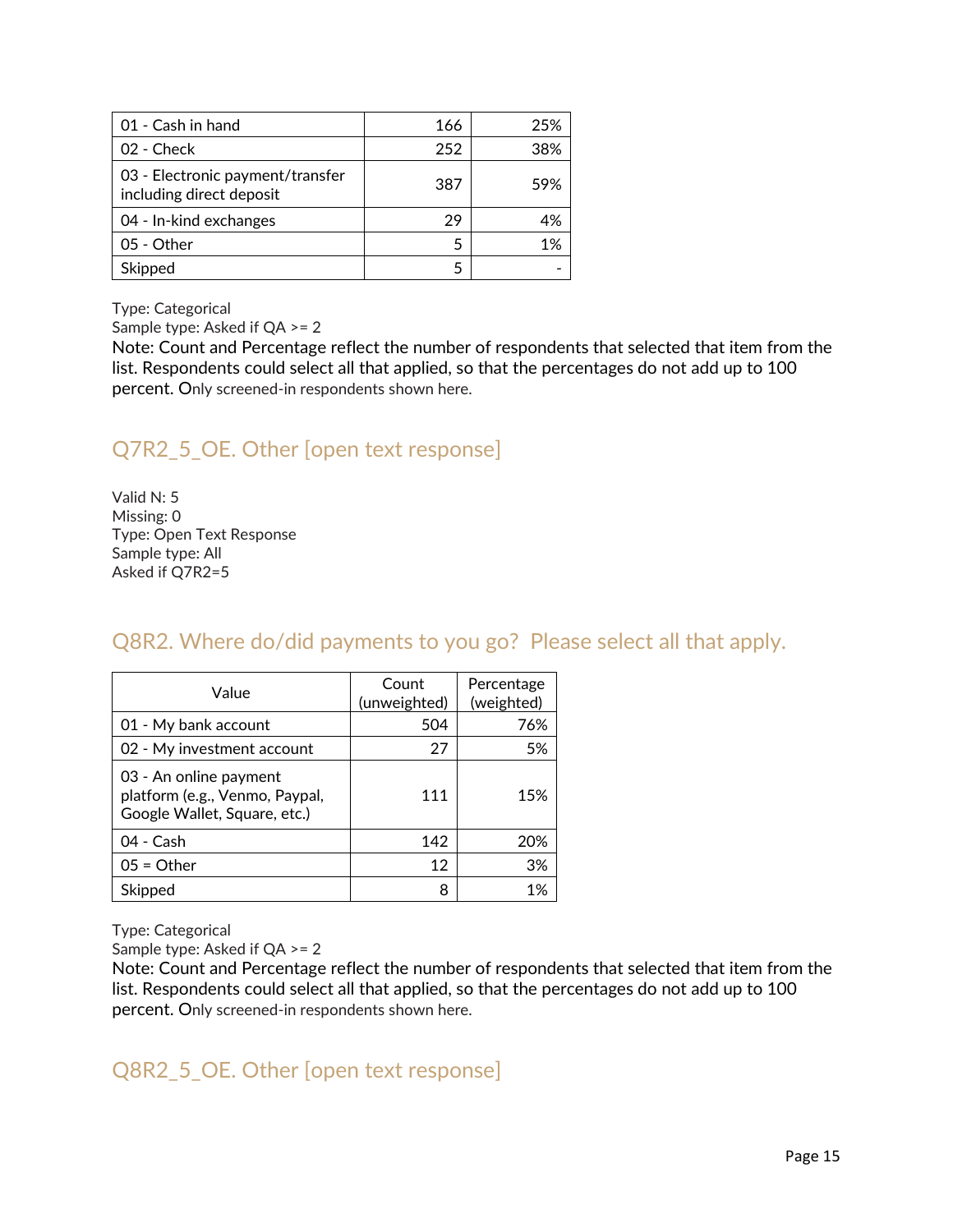Valid N: 12 Missing: 0 Type: Open Text Response Sample type: All Asked if Q8R2=5

Q9R2. Do/did you have employees? Include family members if you pay/paid them wages or a salary.

| Value           | Count<br>(unweighted) | Percentage<br>(weighted) |
|-----------------|-----------------------|--------------------------|
| $01 - Yes$      | 56                    | 9%                       |
| $02 - No$       | 590                   | 88%                      |
| 77 - Don't know | 15                    | 3%                       |
| Total           | 661                   | 100%                     |
| Skipped         | 3                     |                          |

Type: Categorical

Sample type: Asked if QA >= 2, only screened-in respondents shown here.

Thinking about your third most important job over the past 12 months, please answer the following questions. [Q1R3-Q9R3]

Q1R3. Do you still work at this job? Think about potential changes in the time you spend on this job, not changes in how you perform this job (such as teleworking).

| Value                                                                              | Count<br>(unweighted) | Percentage<br>(weighted) |
|------------------------------------------------------------------------------------|-----------------------|--------------------------|
| 01 - Yes, I work the same hours I've<br>always worked at this job                  | 94                    | 35%                      |
| 02 - Yes, but after February 2020 I<br>started working fewer hours at this<br>iob  | 54                    | 22%                      |
| 03 - Yes, but before February 2020 I<br>started working fewer hours at this<br>iob | 25                    | 7%                       |
| 04 - No, I stopped working at this job<br>after February 2020                      | 52                    | 19%                      |
| 05 - No, I stopped working at this job<br>before February 2020                     | 49                    | 18%                      |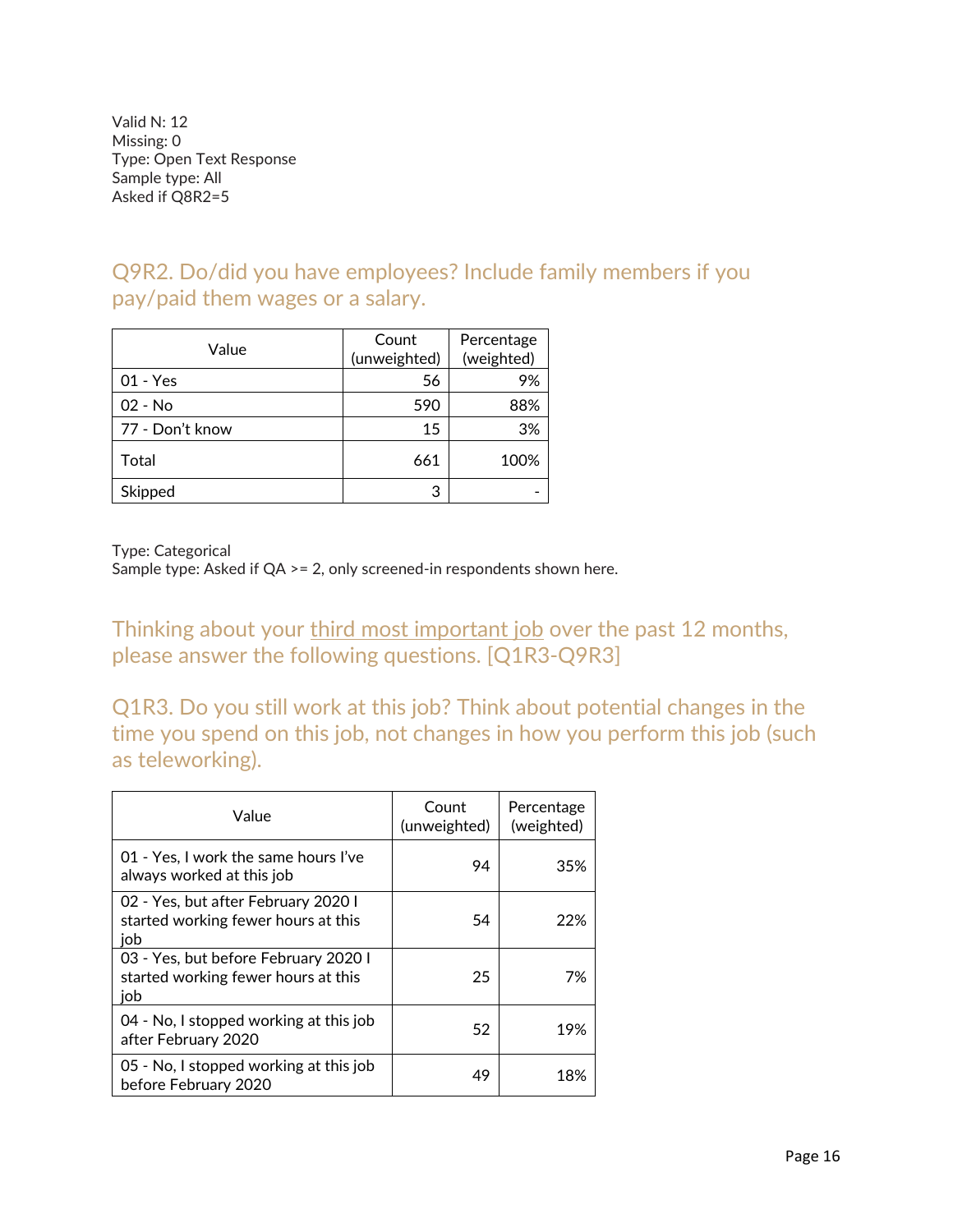| otal | $27\Delta$<br>— <b>—</b> | 100% |
|------|--------------------------|------|
|------|--------------------------|------|

Sample type: Asked if QA >= 3, only screened-in respondents shown here.

# Q2R3. How do/did you get work assignments at this job? (Choose all that apply)

| Value                                | Count<br>(unweighted) | Percentage<br>of $n=271$<br>(weighted) |
|--------------------------------------|-----------------------|----------------------------------------|
| 01 - Online or app platforms         | 35                    | 13%                                    |
| 02 - Personal advertising            | 35                    | 14%                                    |
| 03 - Referrals                       | 70                    | 26%                                    |
| 04 - Pre-established base of clients | 54                    | 19%                                    |
| 05 - On-call or as needed            | 26                    | 9%                                     |
| 06 - Contract firms                  | 19                    | 9%                                     |
| 07 - Temporary help agency           | 7                     | 4%                                     |
| 08 - Day labor locale                | 4                     | 2%                                     |
| 09 - Selling goods or services       | 23                    | 7%                                     |
| 10 - Traditional job                 | 69                    | 24%                                    |
| 11 - Other                           | 15                    | 4%                                     |
| Total                                | 357                   | 131%                                   |
| Skipped                              | З                     | 1%                                     |

Type: Categorical

Sample type: Asked if QA >= 2

Note: Respondents could select all that applied, as reflected in Count and Percentage, only screened-in respondents shown here.

# Q2R3\_1\_OE. Please name the platform or app.

Valid N: 35 Missing: 0 Type: Open Text Response Sample type: All Asked if Q3R3=1

#### Q2R3\_11\_OE. Other [open text response]

Valid N: 15 Missing: 0 Type: Open Text Response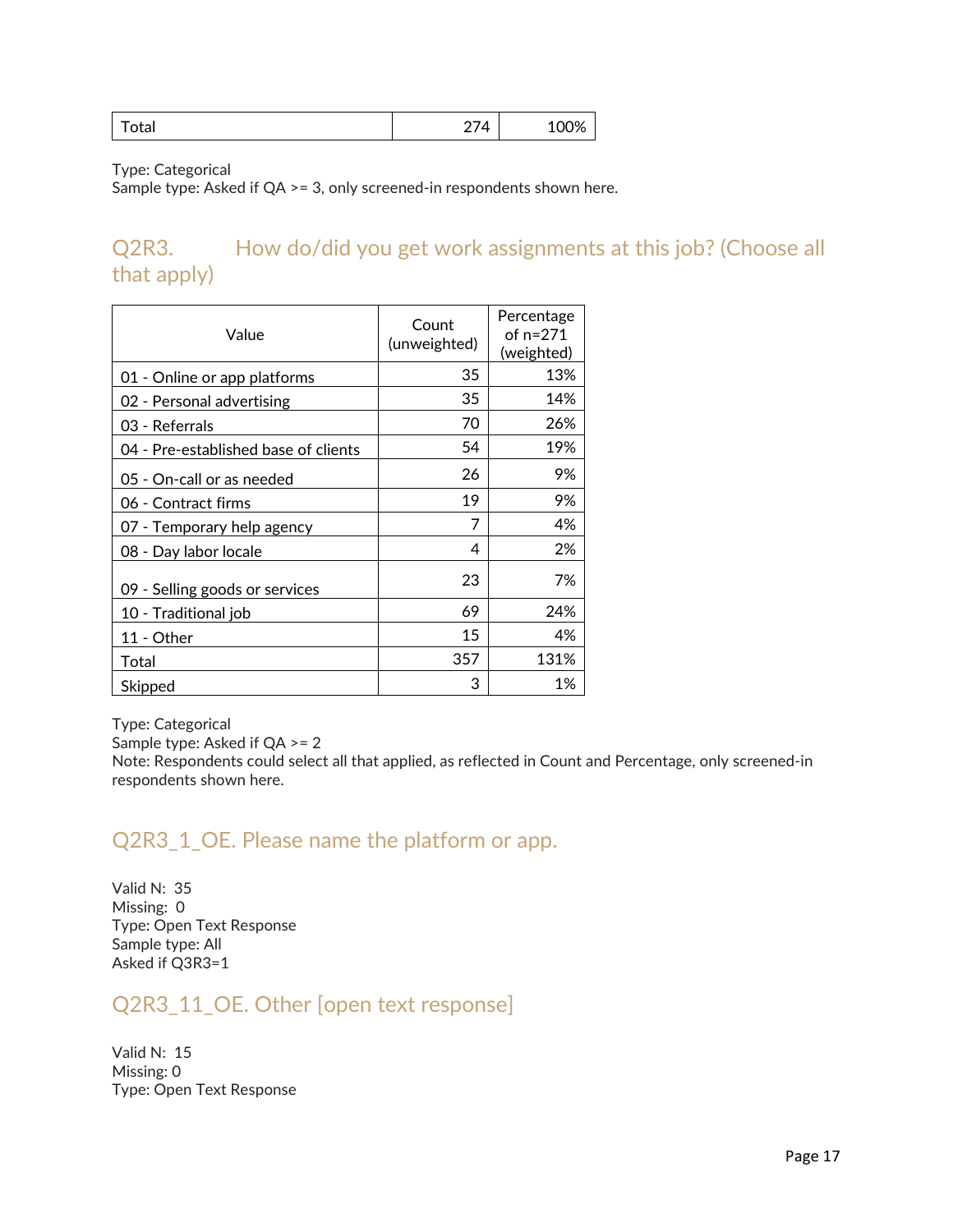Sample type: All Asked if Q2R3=11

Q3R3. Please describe your relationship with your clients at this job (the same type of work performed for multiple clients should be treated as a single job).

| Value                                                                                                  | Count<br>(unweighted) | Percentage<br>(weighted) |
|--------------------------------------------------------------------------------------------------------|-----------------------|--------------------------|
| 01 - Long-term client(s),<br>customer(s) or employer(s)                                                | 66                    | 24%                      |
| 02 - A steady stream of short-<br>term clients, customers or<br>employers                              | 53                    | 19%                      |
| 03 - An intermittent, sporadic or<br>irregular stream of clients,<br>customers, (including seasonally) | 104                   | 37%                      |
| 04 - Both long-term clients or<br>customers and temporary short-<br>term clients or customers          | 49                    | 20%                      |
| Total                                                                                                  | 272                   | 100%                     |
| Skipped                                                                                                | 2                     | 0%                       |

Type: Categorical

Sample type: Asked if QA >= 2, only screened-in respondents shown here.

### Q4R3*.* How many weeks per year do/did you typically work at this job, on average?

Mean: 26.29 (unweighted), 25.35 (weighted) Valid N: 274 Type: Continuous Sample type: Asked if QA >= 3, means were found among screened-in respondents only

### Q5R3. How many hours per week do/did you typically work at this job, on average, during the times when you are working?

Mean: 46.78 (unweighted), 56.13 (weighted) Valid N: 274 Type: Continuous Sample type: Asked if QA >= 3, means were found among screened-in respondents only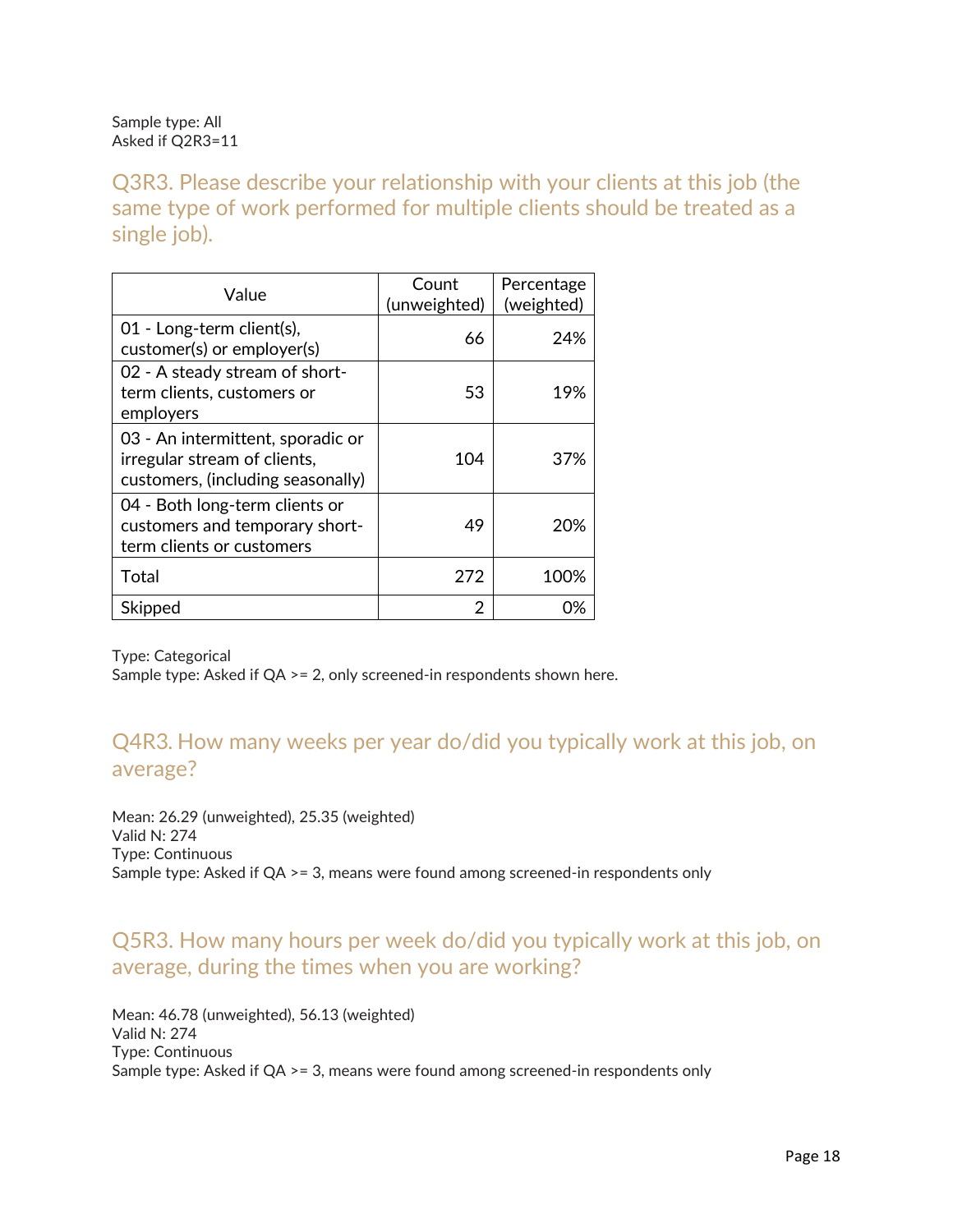# Q6R3. How would you describe your income (dollar receipts or payments) from this job?

| Value                       | Count<br>(unweighted) | Percentage<br>(weighted) |
|-----------------------------|-----------------------|--------------------------|
| 01 - Steady income          | 53                    | 20%                      |
| 02 - Somewhat steady income | 58                    | 20%                      |
| 03 - Irregular income       | 131                   | 48%                      |
| 04 - Seasonal               | 29                    | 11%                      |
| Total                       | 271                   | 99%                      |
| Skipped                     | З                     | 1%                       |

Type: Categorical

Sample type: Asked if QA >= 3, only screened-in respondents shown here.

#### Q7R3. How are/were payments made to you? Please select all that apply.

| Value                                                           | Count<br>(unweighted) | Percentage<br>(weighted) |
|-----------------------------------------------------------------|-----------------------|--------------------------|
| 01 - Cash in hand                                               | 79                    | 29%                      |
| 02 - Check                                                      | 109                   | 42%                      |
| 03 - Electronic<br>payment/transfer including<br>direct deposit | 143                   | 51%                      |
| 04 - In-kind exchanges                                          | 15                    | 6%                       |
| 05 - Other                                                      | n                     | 0%                       |
| Skipped                                                         | 2                     |                          |

Type: Categorical

Sample type: Asked if QA >= 3

Note: Count and Percentage reflect the number of respondents that selected that item from the list. Respondents could select all that applied, so that the percentages do not add up to 100 percent. Only screened-in respondents shown here.

### Q7R3\_5\_OE. Other [open text response]

Valid N: 0 Missing: 0 Type: Open Text Response Sample type: All Asked if Q7R3=5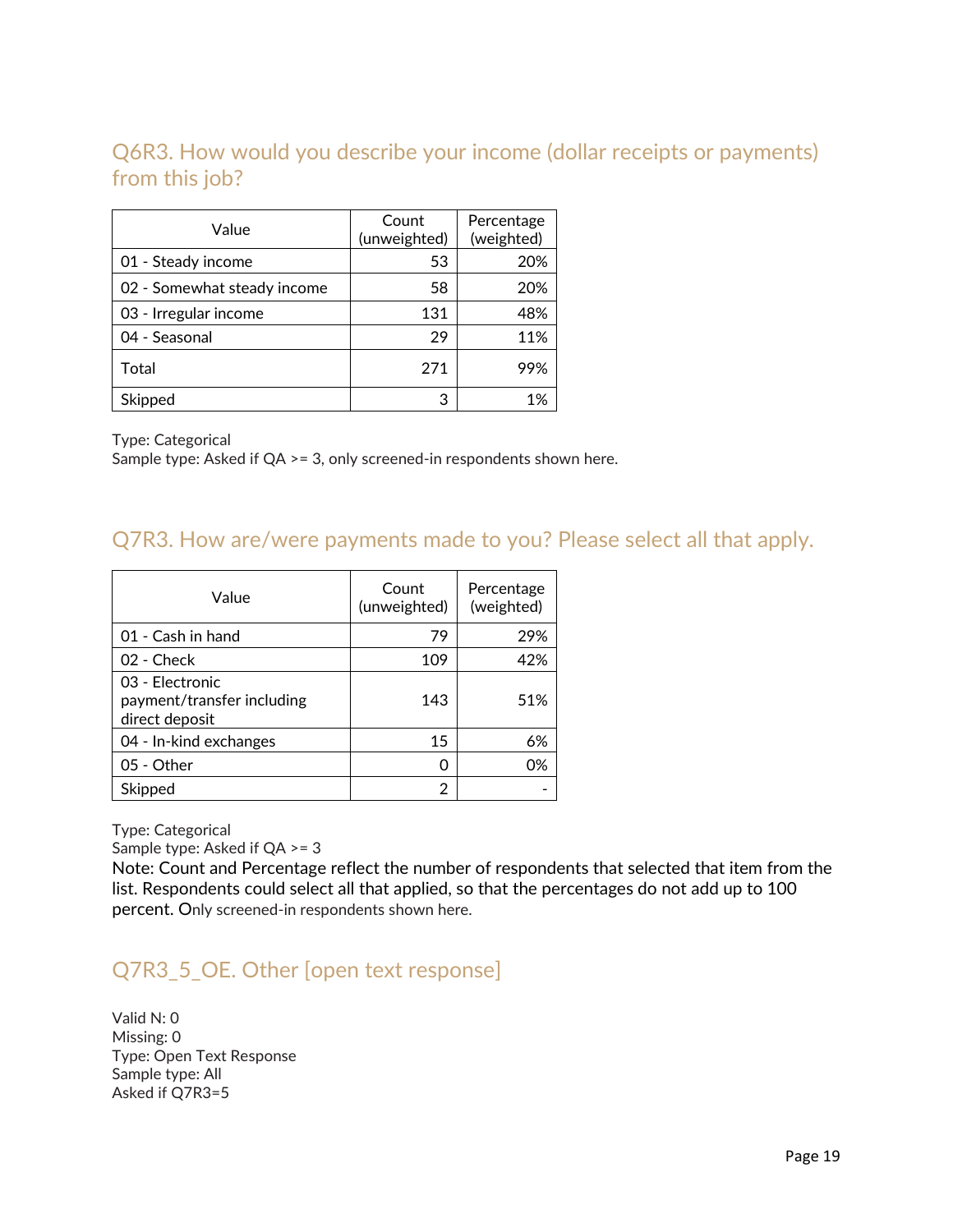# Q8R3. Where do/did payments to you go? Please select all that apply.

| Value                                                                                    | Count<br>(unweighted) | Percentage<br>(weighted) |
|------------------------------------------------------------------------------------------|-----------------------|--------------------------|
| 01 - My bank account                                                                     | 198                   | 70%                      |
| 02 - My investment account                                                               | 16                    | 6%                       |
| 03 - An online payment<br>platform (e.g., Venmo, Paypal,<br>Google Wallet, Square, etc.) | 47                    | 18%                      |
| 04 - Cash                                                                                | 70                    | 25%                      |
| $05 = Other$                                                                             | 5                     | 5%                       |
| Skipped                                                                                  | 5                     | 2%                       |

Type: Categorical

Sample type: Asked if QA >= 3

Note: Count and Percentage reflect the number of respondents that selected that item from the list. Respondents could select all that applied, so that the percentages do not add up to 100 percent. Only screened-in respondents shown here.

# Q8R3\_5\_OE. Other [open text response]

Valid N: 5 Missing: 0 Type: Open Text Response Sample type: All Asked if Q8R3=5

### Q9R3. Do/did you have employees? Include family members if you pay/paid them wages or a salary.

| Value           | Count<br>(unweighted) | Percentage<br>(weighted) |
|-----------------|-----------------------|--------------------------|
| 01 - Yes        | 26                    | 10%                      |
| 02 - No         | 235                   | 85%                      |
| 77 - Don't know | 11                    | 5%                       |
| Total           | 272                   | 100%                     |
| Skipped         |                       |                          |

Type: Categorical

Sample type: Asked if QA >= 3, only screened-in respondents shown here.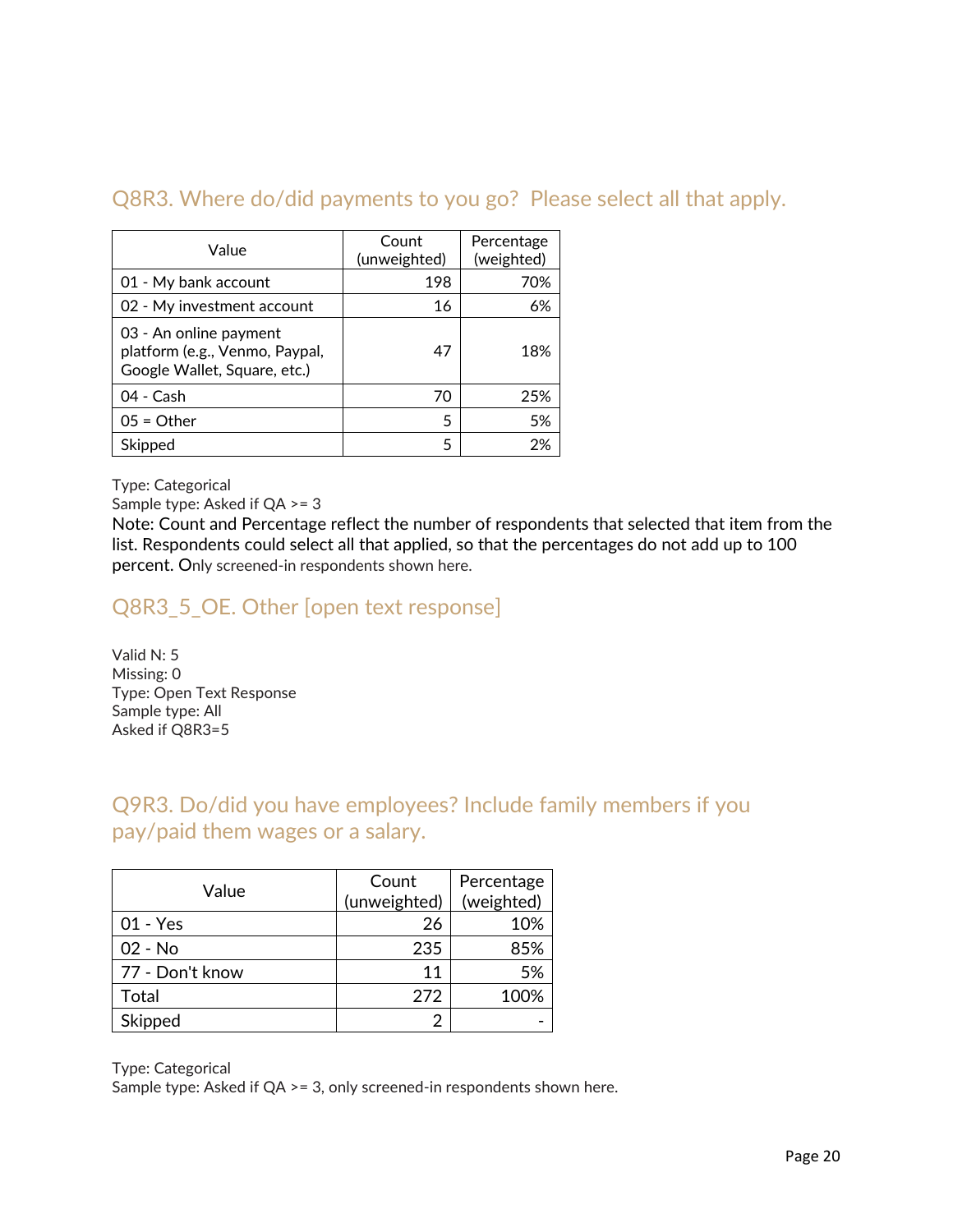# Q10B. During the last week of January 2020, did you do ANY work for either pay or profit?

| Value               | Count<br>(unweighted) | Percentage<br>(weighted) |
|---------------------|-----------------------|--------------------------|
| $01 - Yes$          | 754                   | 69%                      |
| $02 - No$           | 228                   | 25%                      |
| 03 - Retired        | 16                    | 2%                       |
| 04 - Disabled       |                       | 0%                       |
| 05 - Unable to work | 18                    | 3%                       |
| Total               | 1023                  | 100%                     |
| Skipped             | 3                     |                          |

Type: Categorical

Sample type: All, only screened-in respondents shown here.

# Q10. What is your employment status today, totaling all your current work across traditional employer(s) and /or independent work?

| Value                                                                                                                       | Count<br>(unweighted) | Percentage<br>(weighted) |
|-----------------------------------------------------------------------------------------------------------------------------|-----------------------|--------------------------|
| 01 - I currently work full-time (35 or more<br>hours a week)                                                                | 543                   | 49%                      |
| 02 - I currently work part-time                                                                                             | 237                   | 24%                      |
| 03 - I am not currently working but am<br>looking for work                                                                  | 150                   | 16%                      |
| 04 - I am not currently working and am<br>not looking for work (I am retired,<br>disabled, caregiving, a student, or other) | 88                    | 9%                       |
| Total                                                                                                                       | 1018                  | 99%                      |
| Skipped                                                                                                                     | 8                     | 1%                       |

Type: Categorical

Sample type: All, only screened-in respondents shown here.

### Q11. Has your work been affected by the pandemic?

| Value      | Count<br>(unweighted) | Percentage<br>(weighted) |
|------------|-----------------------|--------------------------|
| $01 - Yes$ | 338                   | 64%                      |
| $02 - No$  | 203                   | 36%                      |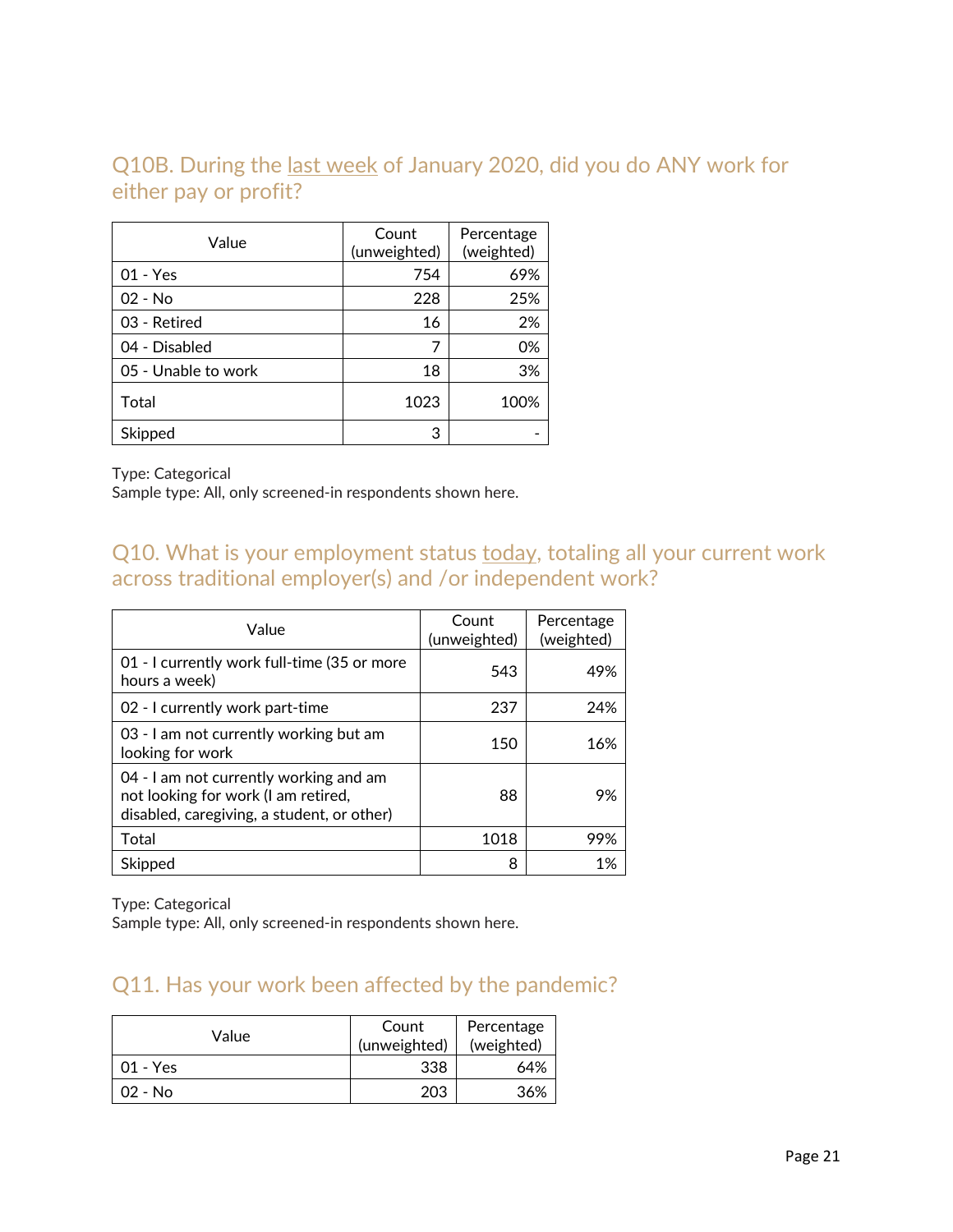| Total   | 541 | 100% |
|---------|-----|------|
| Skipped |     | -    |

Type: Categorical Sample type: All Asked if Q10= 1, only screened-in respondents shown here.

### Q12. How has your work been affected by the coronavirus pandemic? Please select all that apply.

| Value                                                 | Count<br>(unweighted) | Percentage<br>(weighted) |
|-------------------------------------------------------|-----------------------|--------------------------|
| I am working from home because<br>of the pandemic     | 147                   | 43%                      |
| I am working the same hours as<br>before the pandemic | 92                    | 26%                      |
| I am working fewer hours<br>because of the pandemic   | 140                   | 40%                      |
| I am working more hours<br>because of the pandemic    | 48                    | 16%                      |
| I lost my job because of the<br>pandemic              | 16                    | 4%                       |
| Skipped                                               | 1                     | 1%                       |

Type: Categorical Sample type: All Asked if Q11= 1

Note: Count and Percentage reflect the number of respondents that selected that item from the list. Respondents could select all that applied, so that the percentages do not add up to 100 percent. Only screened-in respondents shown here.

Q12C. About how long have you been engaged in independent or selfemployed work, or worked for yourself?

| Value                 | Count<br>(unweighted) | Percentage<br>(weighted) |
|-----------------------|-----------------------|--------------------------|
| 01 - Less than a year | 224                   | 22%                      |
| $02 - 1$ to 2 years   | 172                   | 16%                      |
| $03 - 3$ to 4 years   | 160                   | 15%                      |
| 04 - 5 to 10 years    | 162                   | 15%                      |
| 05 - 10 years or more | 195                   | 20%                      |
| 06 - All of my career | 84                    | 10%                      |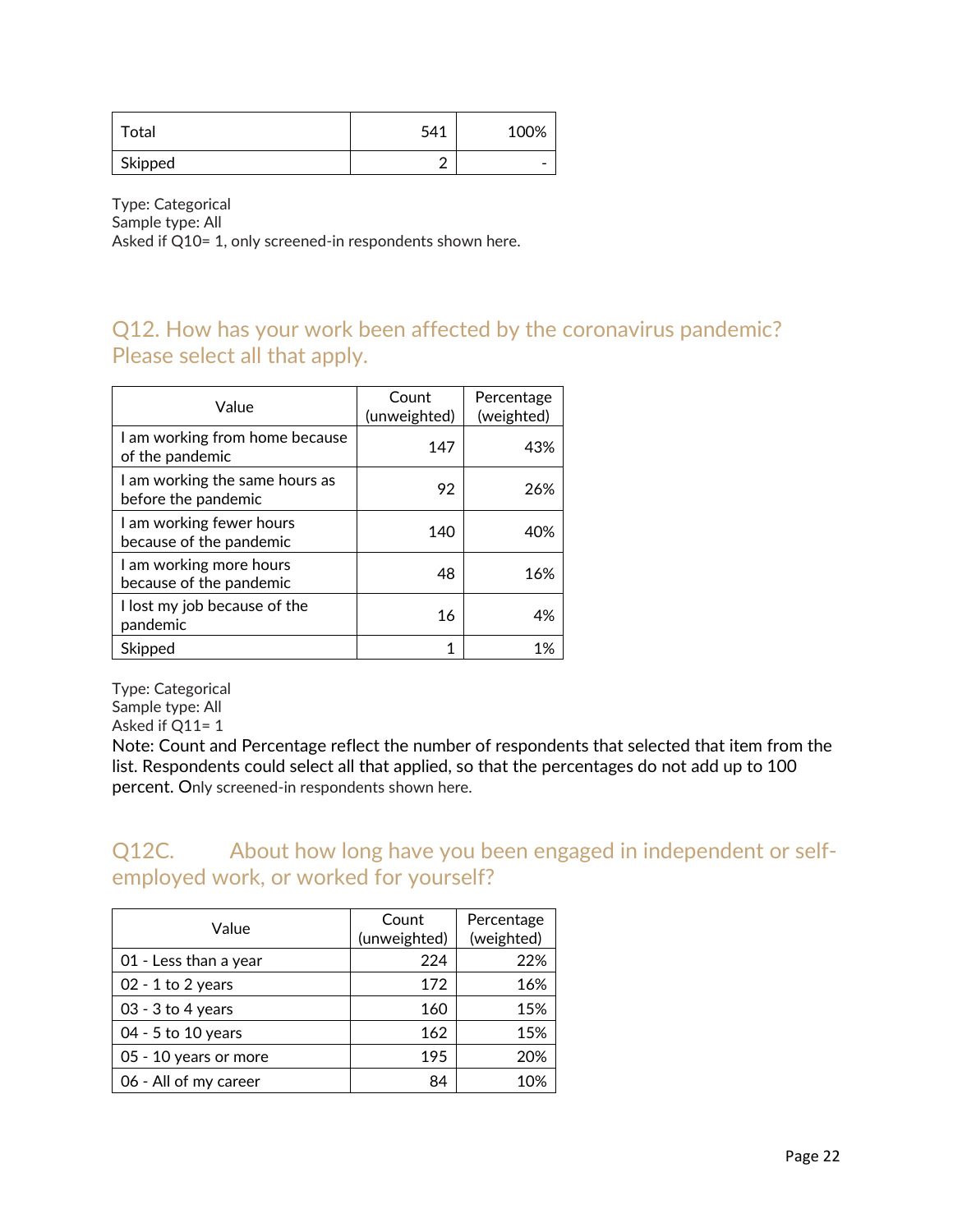| ⊤77 – Don't know | າ<br>J | 0%  |
|------------------|--------|-----|
| Total            | 1000   | 98% |
| Skipped          | 25     | 2%  |
| Refused          |        | በ%  |

Sample type: All, only screened-in respondents shown here.

# **B. RESPONDENT'S JOB BENEFITS AND RETIREMENT PLANS**

The following questions concern benefits—such as health insurance or retirement benefits—that you might have received at any of your job(s) over the past 12 months.

Q13. Please indicate whether any of your jobs over the past year provided any of the following benefits, regardless of your eligibility for the benefit or your participation. Don't include personal savings accounts, such as IRAs, that are not through your work. Please select all that apply.

| Value                                                           | Count<br>(unweighted) | Percentage<br>(weighted) |
|-----------------------------------------------------------------|-----------------------|--------------------------|
| 01 - Health insurance                                           | 450                   | 38%                      |
| 02 - Retirement plan                                            | 360                   | 31%                      |
| 03 - Paid holidays, vacation, sick leave, or<br>other paid time | 430                   | 36%                      |
| 04 - Tuition assistance/ reimbursement                          | 119                   | 9%                       |
| 05 - Dental or vision insurance                                 | 361                   | 30%                      |
| 06 - Caregiving or family leave                                 | 170                   | 15%                      |
| 07 - Teleworking                                                | 291                   | 25%                      |
| 08 - Disability insurance separate from<br>health insurance     | 182                   | 15%                      |
| 09 - Life insurance                                             | 283                   | 24%                      |
| $10 - Other$                                                    | 18                    | 1%                       |
| 11 - None of these                                              | 323                   | 34%                      |
| 13 - Don't know                                                 | 35                    | 6%                       |
| Skipped                                                         | 5                     |                          |

Type: Categorical Sample type: All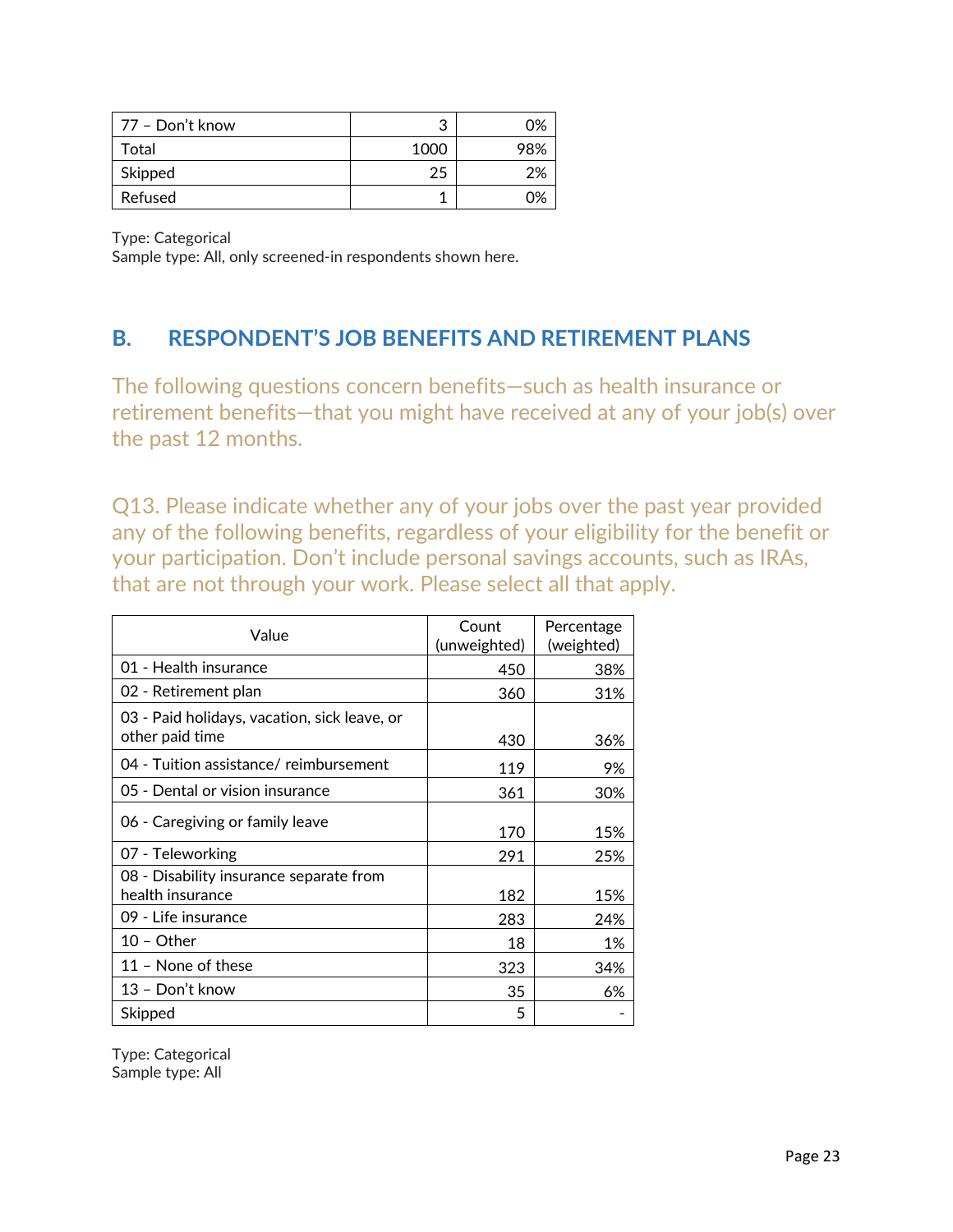Note: Count and Percentage reflect the number of respondents that selected that item from the list. Respondents could select all that applied, so that the percentages do not add up to 100 percent. Only screened-in respondents shown here.

# Q13\_10\_OE. Other [open text response]

Valid N: 18 Missing: 0 Type: Open Text Response Sample type: All Asked if Q13= 10

The next few questions ask about work-related retirement plans. Please answer these questions thinking about retirement benefits at all jobs you've had over the past 12 months. Don't include personal savings accounts, such as IRAs, that are not through your work.

Q14. Did any of your jobs over the past 12 months have any of the following types of retirement plans, whether or not you were eligible for the retirement plan or participated in it? Don't include personal savings accounts, such as IRAs, that are not through your work. Please select all that apply.

| Value                                                       | Count<br>(unweighted) | Percentage<br>(weighted) |
|-------------------------------------------------------------|-----------------------|--------------------------|
| 01 - A traditional pension or other<br>defined benefit plan | 132                   | 11%                      |
| 02 - A 401(k) or other defined<br>contribution plan         | 394                   | 34%                      |
| 03 - Another type of retirement plan                        | 22                    | 2%                       |
| 04 - None of the above                                      | 482                   | 49%                      |
| 77 - Don't know                                             | 63                    | 9%                       |
| Skipped                                                     | 4                     |                          |

Type: Categorical

Sample type: All

Note: Count and Percentage reflect the number of respondents that selected that item from the list. Respondents could select all that applied, so that the percentages do not add up to 100 percent. Only screened-in respondents shown here.

Q14\_3\_OE. Other [open text response]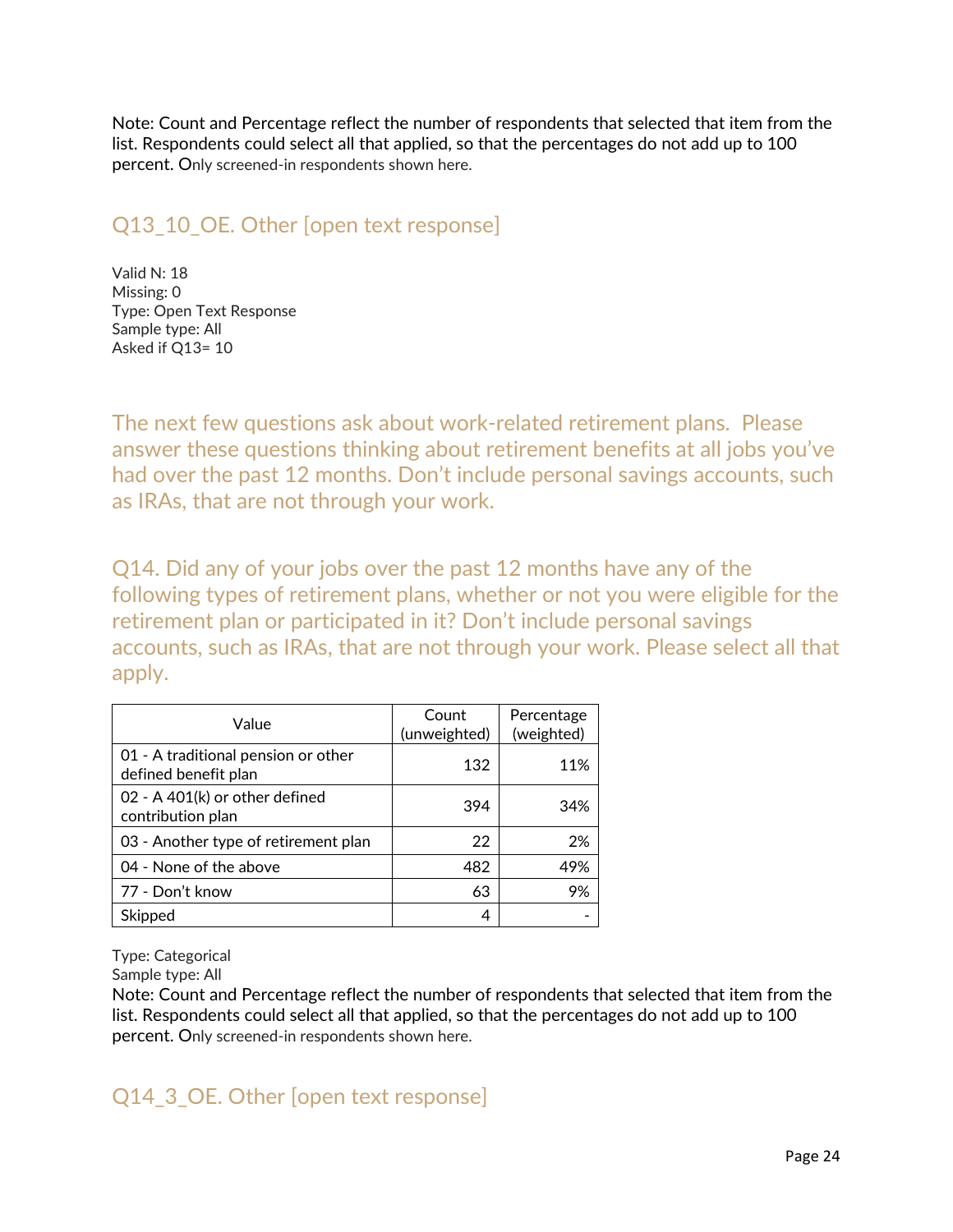Valid N: 22 Missing: 0 Type: Open Text Response Sample type: All Asked if Q14= 3

Q15. Are or were you eligible to participate in the retirement savings plan, such as a 401(k), at any of your jobs over the past 12 months? Don't include personal savings accounts, such as IRAs, that are not through your work.

| Value           | Count<br>(unweighted) | Percentage<br>(weighted) |
|-----------------|-----------------------|--------------------------|
| 01 - Yes        | 339                   | 79%                      |
| $02 - No$       | 60                    | 16%                      |
| 77 - Don't know | 11                    | 5%                       |
| Total           | 410                   | 100%                     |
| Skipped         | 2                     |                          |

Type: Categorical Sample type: All Asked if  $Q14 = 2$  or 3

Q16. Have you participated in an employer-sponsored retirement savings plan(s) at any of your jobs over the past 12 months?

| Value           | Count<br>(unweighted) | Percentage<br>(weighted) |
|-----------------|-----------------------|--------------------------|
| 01 - Yes        | 270                   | 76%                      |
| 02 - No         | 64                    | 22%                      |
| 77 - Don't know | 5                     | 2%                       |
| Total           | 339                   | 100%                     |

Type: Categorical Sample type: All Asked if  $Q15 = 1$ 

### Q17. How would you describe your contributions to your retirement savings plan at any of your jobs over the past 12 months?

| Value                     | Count<br>(unweighted) | Percentage<br>(weighted) |
|---------------------------|-----------------------|--------------------------|
| 01 - I did not contribute | 54                    | 19%                      |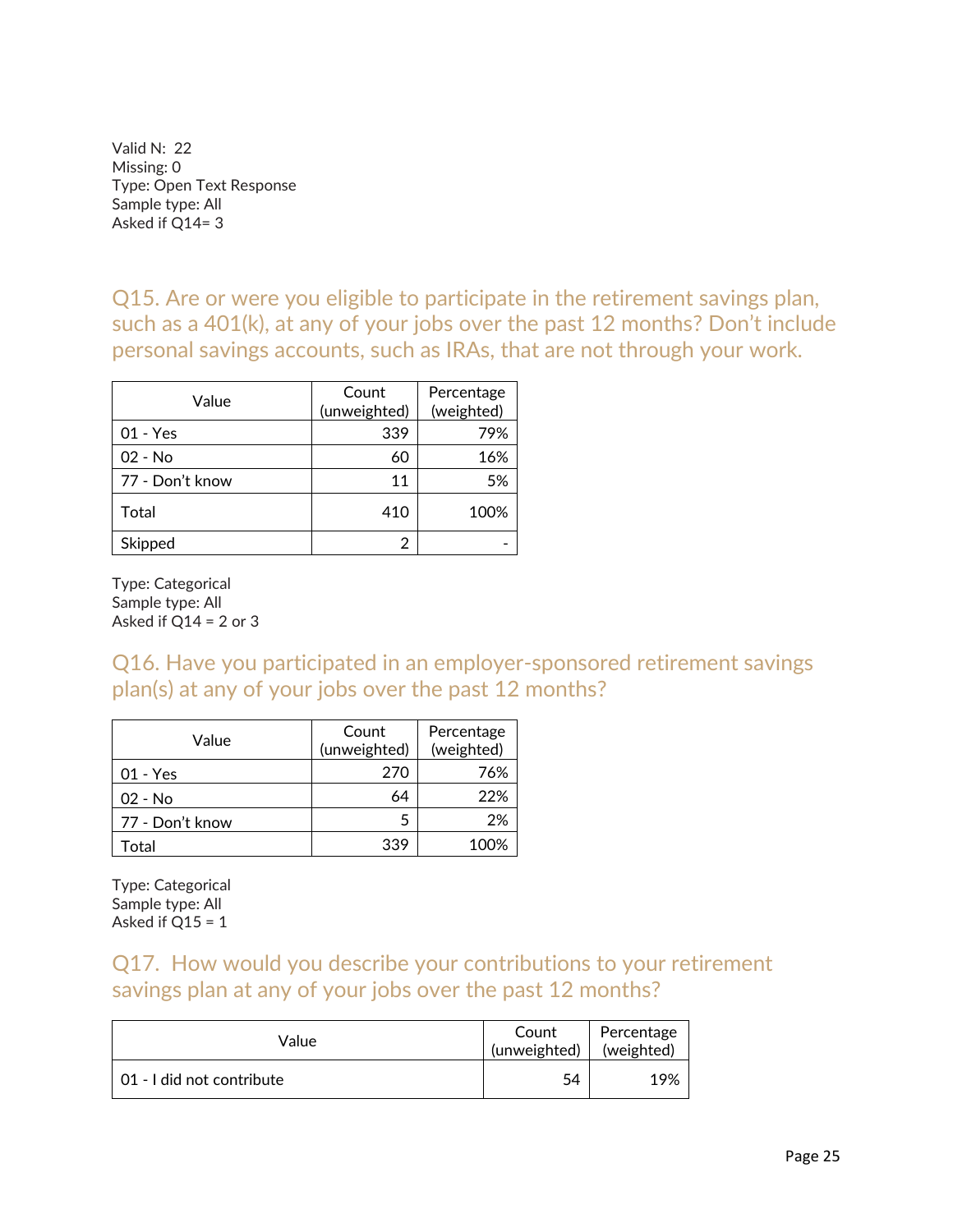| 02 - I decreased my contribution                                        | 36  | 8%  |
|-------------------------------------------------------------------------|-----|-----|
| 03 - I maintained my contributions (neither<br>increased nor decreased) | 199 | 58% |
| 04 - I increased my contribution                                        | 49  | 14% |
| Total                                                                   | 338 | 99% |
| Skipped                                                                 |     |     |

Type: Categorical Sample type: All Asked if  $Q15 = 1$ 

Q18. How much have you saved in all your work-related retirement savings plan(s) combined over your entire working career, including plans at previous employers?

| Value                                                                 | Count<br>(unweighted) | Percentage<br>(weighted) |
|-----------------------------------------------------------------------|-----------------------|--------------------------|
| 01 - I have no savings through a<br>workplace retirement savings plan | 382                   | 41%                      |
| 02 - \$1 to \$5,000                                                   | 108                   | 10%                      |
| 03 - \$5,001 to \$10,000                                              | 79                    | 8%                       |
| 04 - \$10,001 to \$25,000                                             | 81                    | 7%                       |
| 05 - \$25,001 to \$50,000                                             | 71                    | 5%                       |
| 06 - \$50,001 to \$75,000                                             | 59                    | 6%                       |
| 07 - \$75,001 to \$100,000                                            | 41                    | 4%                       |
| 08 - \$100,001 to \$150,000                                           | 62                    | 5%                       |
| 09 - \$150,001 to \$200,000                                           | 29                    | 3%                       |
| 10 - \$200,001 to \$250,000                                           | 18                    | 2%                       |
| 11 - \$250,001 to \$300,000                                           | 12                    | 1%                       |
| 12 - Over \$300,000                                                   | 62                    | 7%                       |
| Total                                                                 | 1004                  | 98%                      |
| Skipped                                                               | 19                    | 2%                       |
| Refused                                                               | 2                     |                          |

Type: Categorical Sample type: All

Q19. Do you have an individual retirement account (IRA), such as a traditional IRA or a Roth IRA, to which you contributed in the last 12 months? (Answer no if you have not contributed to it over the past year.)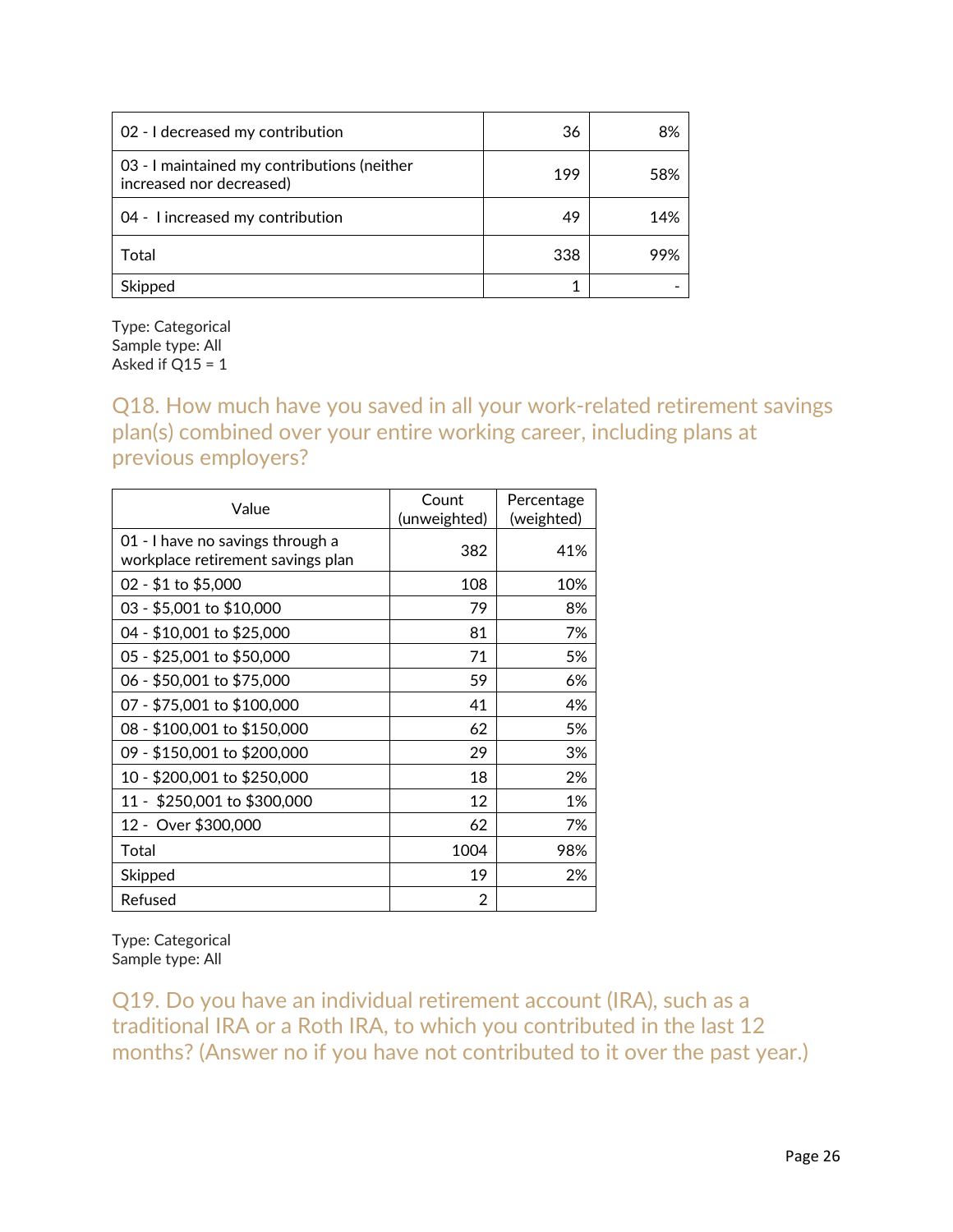| Value           | Count<br>(unweighted) | Percentage<br>(weighted) |
|-----------------|-----------------------|--------------------------|
| 01 - Yes        | 239                   | 22%                      |
| 02 - No         | 725                   | 69%                      |
| 77 - Don't know | 54                    | 8%                       |
| Total           | 1018                  | 99%                      |
| Skipped         | 8                     | 1%                       |

Type: Categorical Sample type: All

Q20. Do you have savings or investments, such as a mutual fund, brokerage account, bank account, or other savings that are not part of a work-related retirement plan or an IRA?

| Value                                                                                        | Count<br>(unweighted) | Percentage<br>(weighted) |
|----------------------------------------------------------------------------------------------|-----------------------|--------------------------|
| 01 - I currently have savings or<br>investments that are not in a retirement<br>savings plan | 527                   | 49%                      |
| 02 - I don't have any other savings or<br>investments                                        | 404                   | 41%                      |
| 77 - Don't know                                                                              | 84                    | 9%                       |
| Total                                                                                        | 1015                  | 99%                      |
| Skipped                                                                                      | 11                    | 1%                       |

Type: Categorical Sample type: All

# Q21. Which of these best describes how often you saved for retirement, on average over the past 12 months, at your current job or outside in an IRA?

| Value                            | Count<br>(unweighted) | Percentage<br>(weighted) |
|----------------------------------|-----------------------|--------------------------|
| 01 - Every month                 | 268                   | 57%                      |
| 02 - Most months                 | 58                    | 13%                      |
| 03 - Some months, but not others | 51                    | 13%                      |
| 04 - Rarely                      | 40                    | 9%                       |
| 05 - Never                       | 37                    | 8%                       |
| Total                            | 454                   | 100%                     |
| Skipped                          | 1                     | 0%                       |

Type: Categorical Sample type: All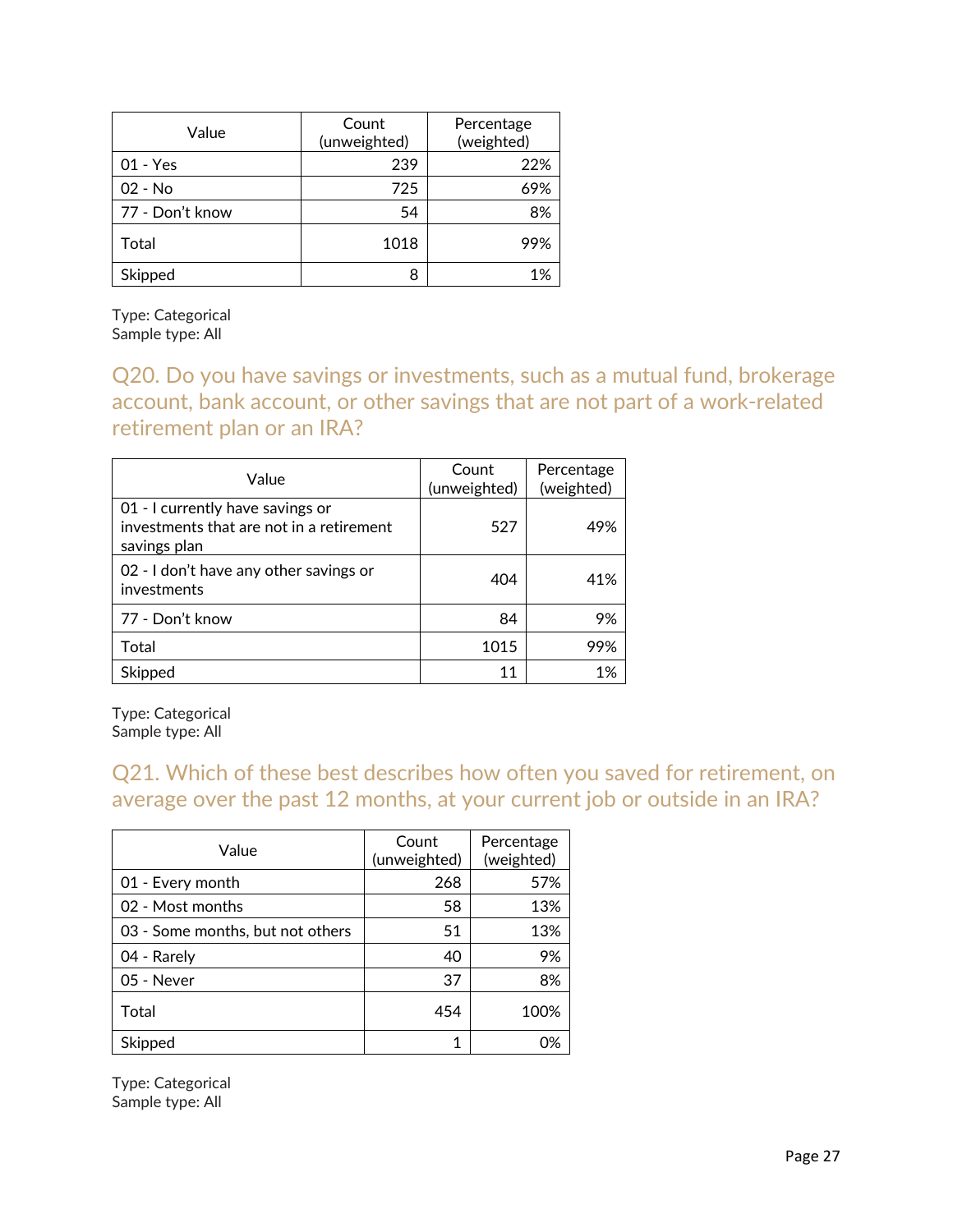Asked if Q15 = 1 or Q19 = 1

### Q21B. Have you made a withdrawal from your 401(k) or IRA in the past three months?

| Value           | Count<br>(unweighted) | Percentage<br>(weighted) |
|-----------------|-----------------------|--------------------------|
| $01 - Yes$      | 42                    | 11%                      |
| $02 - No$       | 359                   | 89%                      |
| 77 - Don't know |                       | 0%                       |
| Total           |                       | 100%                     |

Type: Categorical Sample type: All Asked if  $Q16 = 1$  or  $Q19 = 1$ 

# **I. SPOUSE OR PARTNER'S ACCESS TO A WORK-RELATED RETIREMENT PLAN**

The following questions are for those who are identified as having a spouse or partner who works for pay. [If not married or partnered, skip Q22-Q26 and go to Q26.]

Q22. At your spouse or partner's current or most recent job, do or did they have… [select all that apply]

| Value                                                       | Count<br>(unweighted) | Percentage<br>(weighted) |
|-------------------------------------------------------------|-----------------------|--------------------------|
| 01 - A traditional pension or other<br>defined benefit plan | 117                   | 19%                      |
| 02 - A 401(k) or other defined<br>contribution plan         | 211                   | 33%                      |
| 03 - Another type of retirement plan                        | 9                     | 1%                       |
| 04 - None of the above                                      | 262                   | 44%                      |
| 77 - Don't know                                             | 45                    | 10%                      |
| Skipped/Refused                                             | 3                     | 1%                       |

Type: Categorical Sample type: All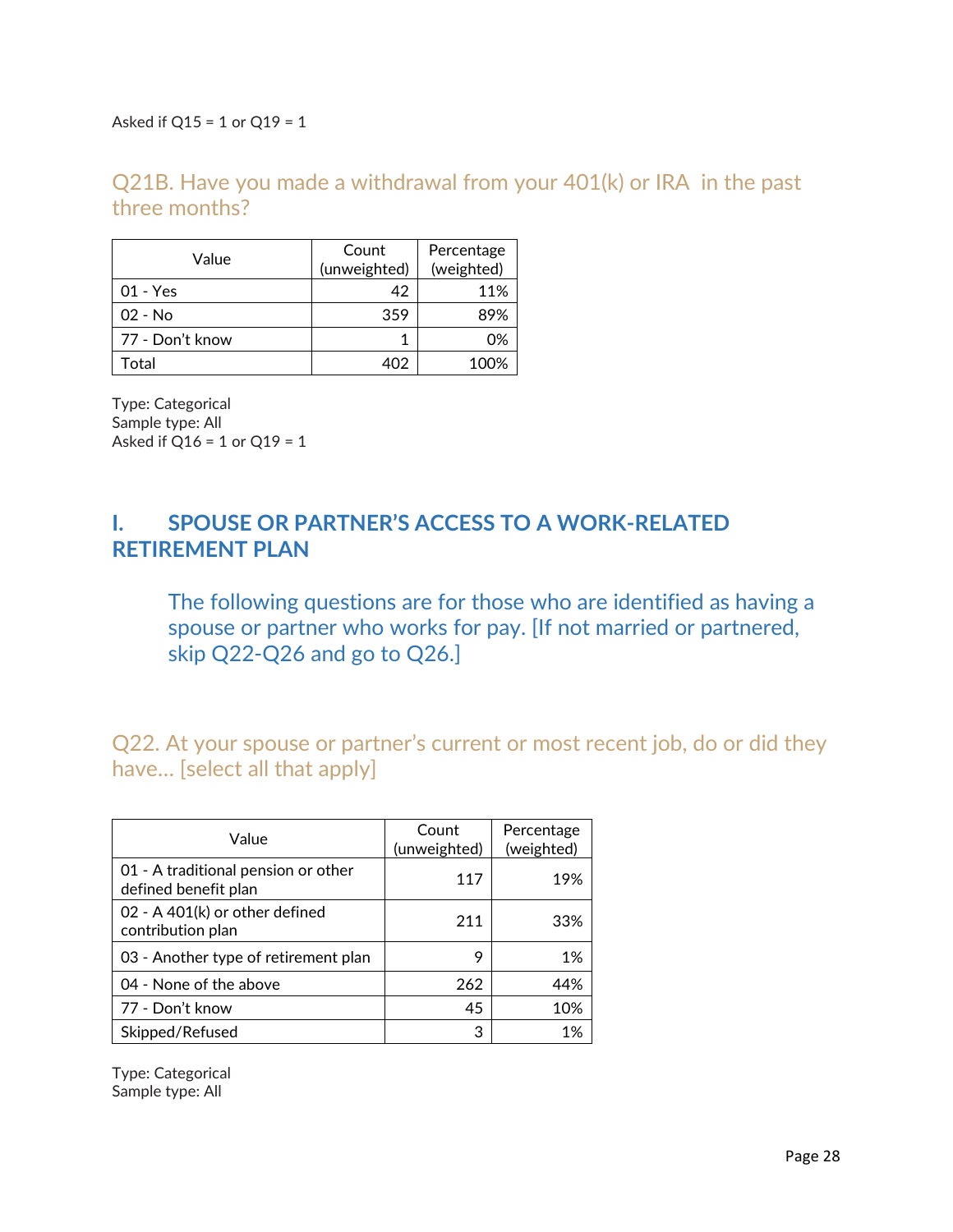#### Asked if S\_MARITAL=1,6

Note: Count and Percentage reflect the number of respondents that selected that item from the list. Respondents could select all that applied, so that the percentages do not add up to 100 percent. Only screened-in respondents shown here.

#### Q22\_3\_OE. Another type of retirement plan [open text response]

Valid N: 9 Missing: 0 Type: Open Text Response Sample type: All Asked if Q22= 3

Q23. How would you describe your spouse's or partner's participation in their job's traditional pension plan last year?

| Value                                            | Count<br>(unweighted) | Percentage<br>(weighted) |
|--------------------------------------------------|-----------------------|--------------------------|
| 01 - My spouse or partner<br>participated        | 84                    | 72%                      |
| 02 - My spouse or partner did not<br>participate | 18                    | 15%                      |
| 03 - Prefer not to say                           | 6                     | 6%                       |
| 77 - Don't know                                  | Q                     | 7%                       |
| Total                                            | 117                   | 100%                     |

Type: Categorical Sample type: All Asked if Q22=1

# Q24. How would you describe your spouse's contributions to their retirement savings plan last year?

| Value                                                                                                | Count<br>(unweighted) | Percentage<br>(weighted) |
|------------------------------------------------------------------------------------------------------|-----------------------|--------------------------|
| 01 - My spouse or partner has not<br>contributed                                                     | 35                    | 16%                      |
| 02 - My spouse or partner has decreased<br>their contribution                                        | 18                    | 10%                      |
| 03 - My spouse or partner has maintained<br>their contributions (neither increased nor<br>decreased) | 133                   | 59%                      |
| 04 - My spouse or partner increased their<br>contributions                                           | 15                    | 7%                       |
| 05 - Prefer not to say                                                                               | 7                     | 4%                       |
| 77 - Don't know                                                                                      | 11                    | 4%                       |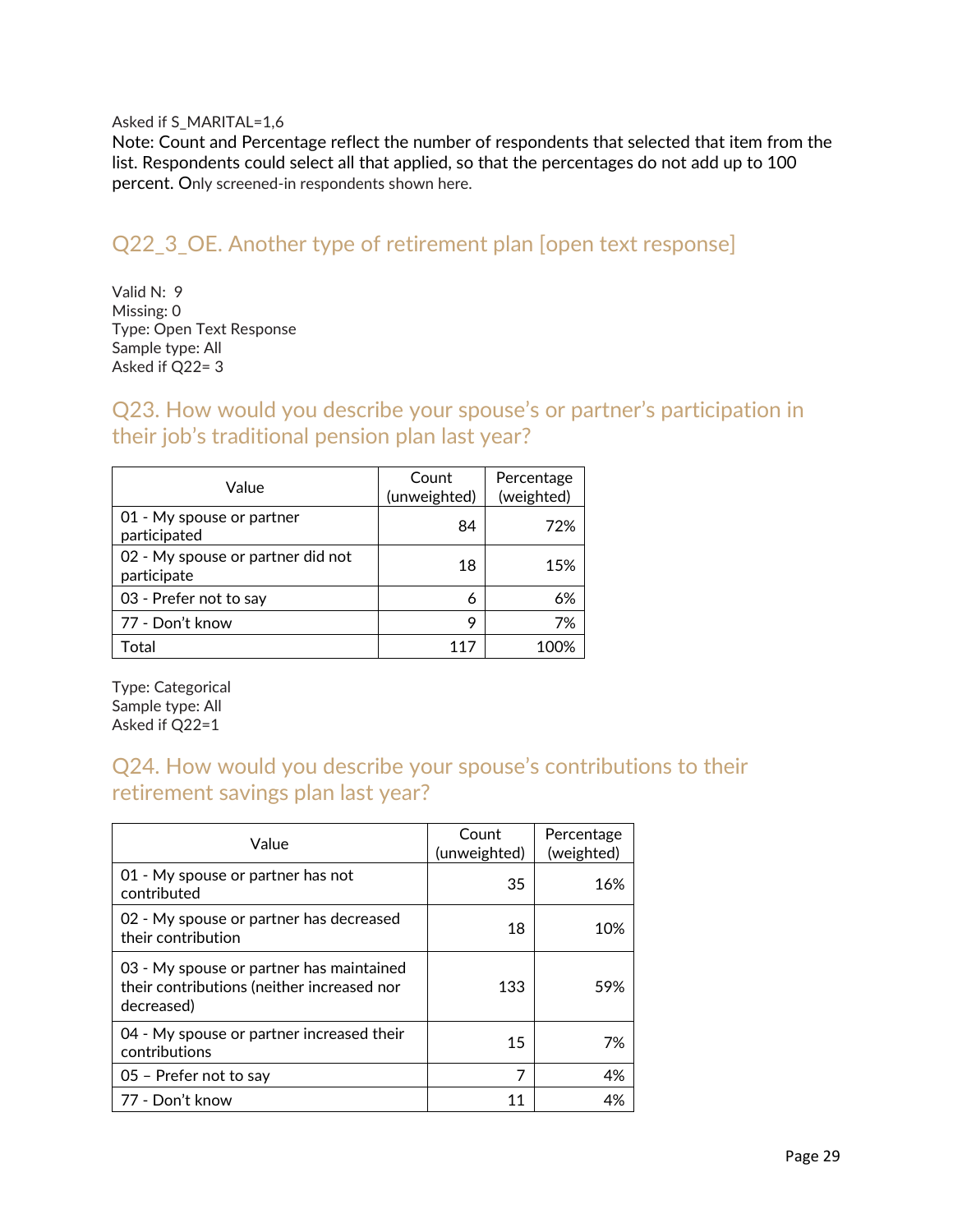|--|

Type: Categorical Sample type: All Asked if Q22=2, 3

Q25. Approximately how much has your spouse or partner saved in their job's retirement savings plan?

| Value                                                                       | Count<br>(unweighted) | Percentage<br>(weighted) |
|-----------------------------------------------------------------------------|-----------------------|--------------------------|
| 01 - My spouse has not saved through<br>their job's retirement savings plan | 9                     | 3%                       |
| 02 - \$1 to \$5,000                                                         | 17                    | 7%                       |
| 03 - \$5,001 to \$10,000                                                    | 15                    | 5%                       |
| 04 - \$10,001 to \$25,000                                                   | 24                    | 9%                       |
| 05 - \$25,001 to \$50,000                                                   | 21                    | 9%                       |
| 06 - \$50,001 to \$75,000                                                   | 20                    | 8%                       |
| 07 - \$75,001 to \$100,000                                                  | 13                    | 7%                       |
| 08 - \$100,001 to \$150,000                                                 | 16                    | 6%                       |
| 09 - \$150,001 to \$200,000                                                 | 9                     | 5%                       |
| 10 - Over \$200,000                                                         | 26                    | 14%                      |
| 77 - Don't know                                                             | 42                    | 24%                      |
| Total                                                                       | 212                   | 97%                      |
| Skipped                                                                     | 7                     | 3%                       |

Type: Categorical Sample type: All Asked if Q22=2, 3

Q26. How would you describe how you and your spouse or partner approach saving for retirement? Please select all that apply.

| Value | Count        | Percentage |
|-------|--------------|------------|
|       | (unweighted) | (weighted) |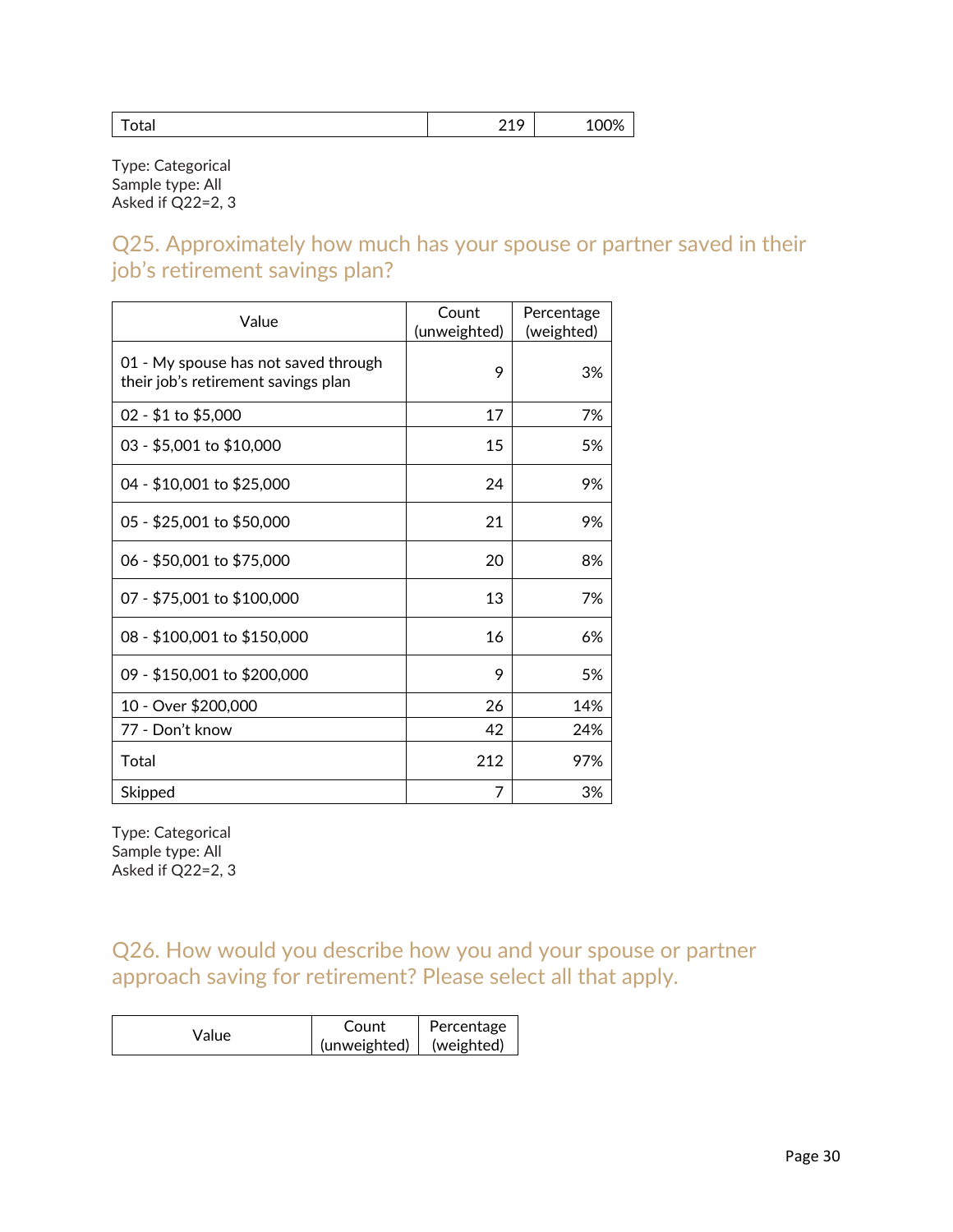| 01 - We have figured out<br>what we need to be<br>financially secure in<br>retirement, and we try to<br>save that amount | 173 | 31% |
|--------------------------------------------------------------------------------------------------------------------------|-----|-----|
| 02 - My spouse or partner<br>saves additional amounts<br>for the two of us to use in<br>retirement                       | 110 | 17% |
| 03 - We do not coordinate<br>our retirement savings                                                                      | 216 | 33% |
| 04 - Prefer not to say                                                                                                   | 118 | 23% |
| Skipped                                                                                                                  |     | 1%  |

Sample type: All

Asked if S\_MARITAL=1,6

Note: Count and Percentage reflect the number of respondents that selected that item from the list. Respondents could select all that applied, so that the percentages do not add up to 100 percent. Only screened-in respondents shown here.

# II. **RESPONDENT'S DESIRE FOR ACCESS TO A RETIREMENT SAVINGS PLAN**

Please answer the remaining survey questions thinking about what you, as a worker, would prefer or dislike as a way to save for retirement. If you have employees, do not consider what you would or would not offer to them. Only think about your preferences as a worker. Please think about your interest and situation in general over the past few years, not about your situation during the pandemic.

Q27. I'm going to list a variety of benefits that jobs often provide. Please select all that are important to you.

| Value                                                                  | Count<br>(unweighted) | Percentage<br>(weighted) |
|------------------------------------------------------------------------|-----------------------|--------------------------|
| 01 - Health insurance                                                  | 813                   | 77%                      |
| 02 - Retirement plan                                                   | 713                   | 66%                      |
| 03 - Paid holidays, vacation,<br>sick leave, or other paid time<br>off | 771                   | 72%                      |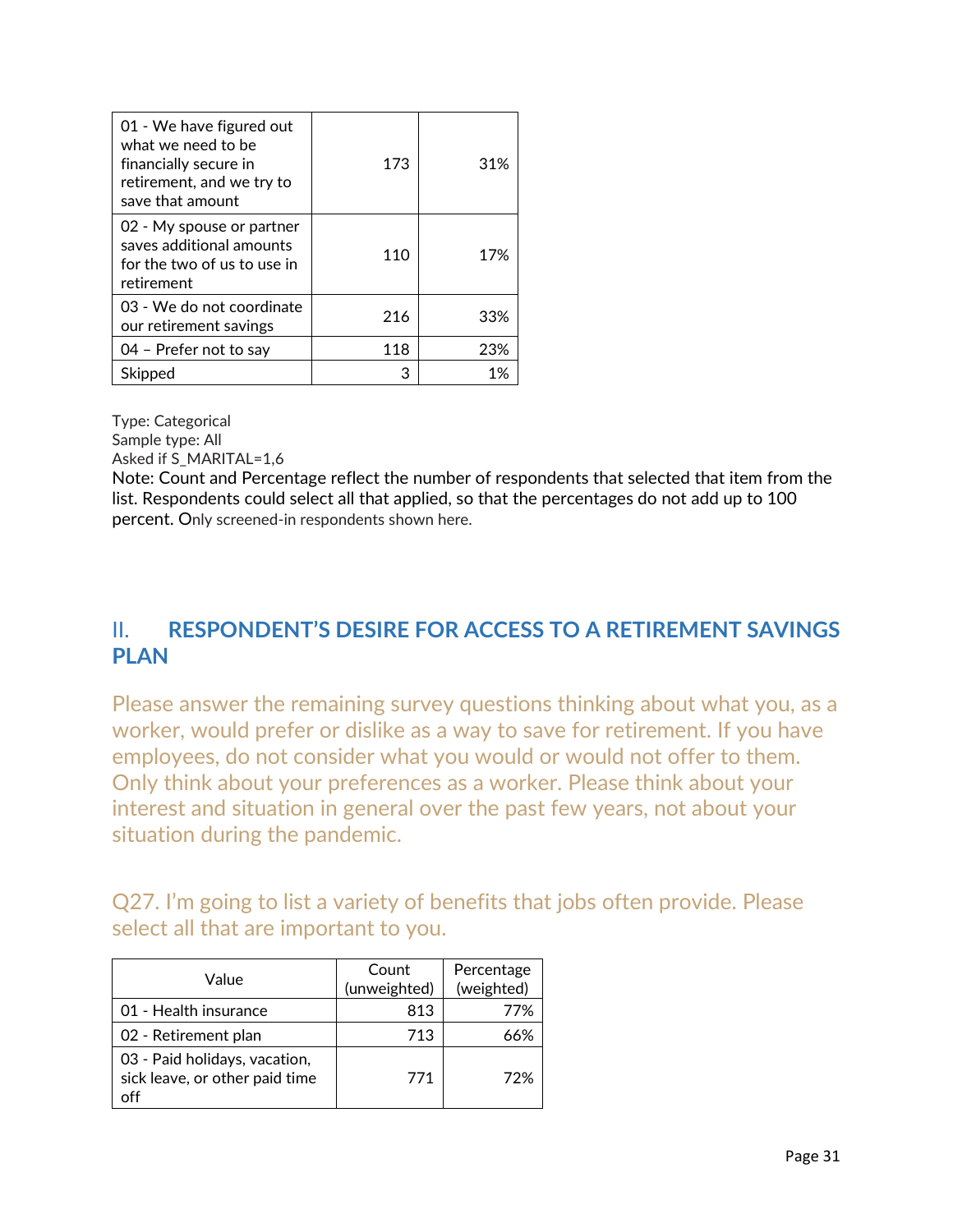| 04 - Tuition assistance and/or<br>reimbursement | 301 | 27% |
|-------------------------------------------------|-----|-----|
| 05 - Dental or vision<br>insurance              | 700 | 65% |
| 06 - Caregiving leave                           | 366 | 34% |
| 07 - Teleworking or working<br>from home        | 463 | 42% |
| 08 - Disability insurance                       | 452 | 42% |
| 09 - Life insurance                             | 495 | 46% |
| $10 - Other$                                    | 44  | 4%  |
| Don't know                                      | 3   | 0%  |
| Skipped/Refused                                 | 30  | 3%  |
| Refused                                         | 2   | 0%  |

Sample type: All

Note: Count and Percentage reflect the number of respondents that selected that item from the list. Respondents could select all that applied, so that the percentages do not add up to 100 percent. Only screened-in respondents shown here.

Q28. Here are the benefits you identified as being most important to you. Please rank the top two [if two selected at Q27]/three [if 3 selected at Q27]] in order of importance.

#### Q281. Health insurance

| Value       | Count<br>(unweighted) | Percentage<br>(weighted) |
|-------------|-----------------------|--------------------------|
| 01 - Rank 1 | 582                   | 70%                      |
| 02 - Rank 2 | 125                   | 16%                      |
| 03 - Rank 3 | 49                    | 7%                       |
| Don't know  | 4                     | 0%                       |
| Total       | 760                   | 93%                      |
| Skipped     | 53                    | 7&                       |

Sample type: All

Asked if more than 1 selected in Q27 including Q27=6.

#### Q282. Retirement plan

| Value | Count        | Percentage |
|-------|--------------|------------|
|       | (unweighted) | (weighted) |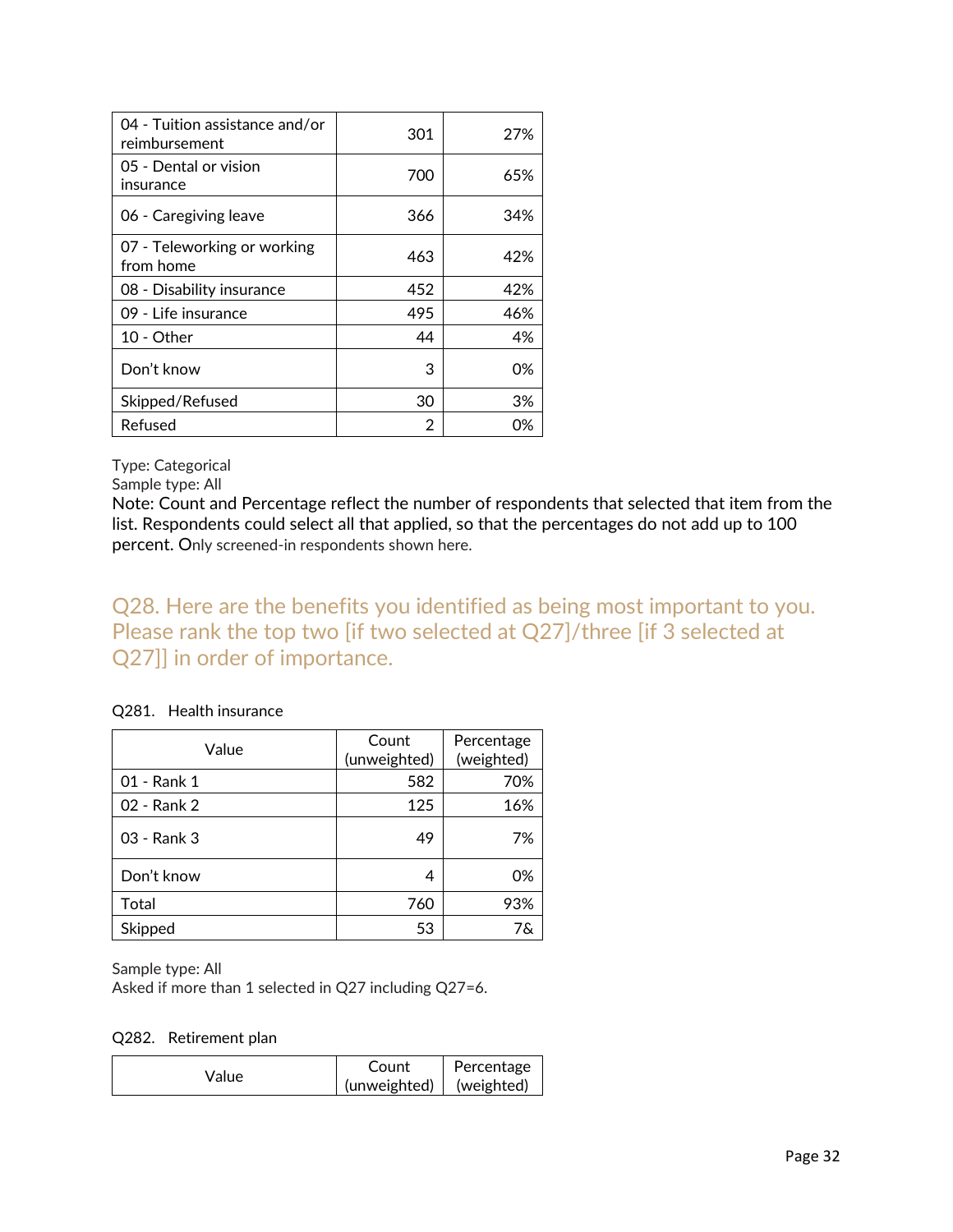| 01 - Rank 1 | 71  | 10% |
|-------------|-----|-----|
| 02 - Rank 2 | 271 | 38% |
| 03 - Rank 3 | 156 | 22% |
| Don't know  | 4   | 1%  |
| Total       | 502 | 71% |
| Skipped     | 206 | 29% |
| Refused     | 5   | 1%  |

Sample type: All

Asked if more than 1 selected in Q27 including Q27=2.

Q283. Paid holidays, vacation, sick leave, or other paid time off

| Value       | Count<br>(unweighted) | Percentage<br>(weighted) |
|-------------|-----------------------|--------------------------|
| 01 - Rank 1 | 111                   | 15%                      |
| 02 - Rank 2 | 212                   | 27%                      |
| 03 - Rank 3 | 224                   | 28%                      |
| Don't know  | 6                     | 1%                       |
| Total       | 553                   | 71%                      |
| Skipped     | 214                   | 29%                      |
| Refused     | 4                     | 0%                       |

Sample type: All

Asked if more than 1 selected in Q27 including Q27=3.

Q284. Tuition assistance or reimbursement

| Value       | Count<br>(unweighted) | Percentage<br>(weighted) |
|-------------|-----------------------|--------------------------|
| 01 - Rank 1 |                       | 3%                       |
| 02 - Rank 2 | 15                    | 6%                       |
| 03 - Rank 3 | 20                    | 7%                       |
| Don't know  | 5                     | 1%                       |
| Total       | 47                    | 17%                      |
| Skipped     | 251                   | 82%                      |
| Refused     | З                     | 0%                       |

Sample type: All

Asked if more than 1 selected in Q27 including Q27=4.

Q285. Dental or vision insurance

| Value | Count                     | Percentage |  |
|-------|---------------------------|------------|--|
|       | (unweighted)   (weighted) |            |  |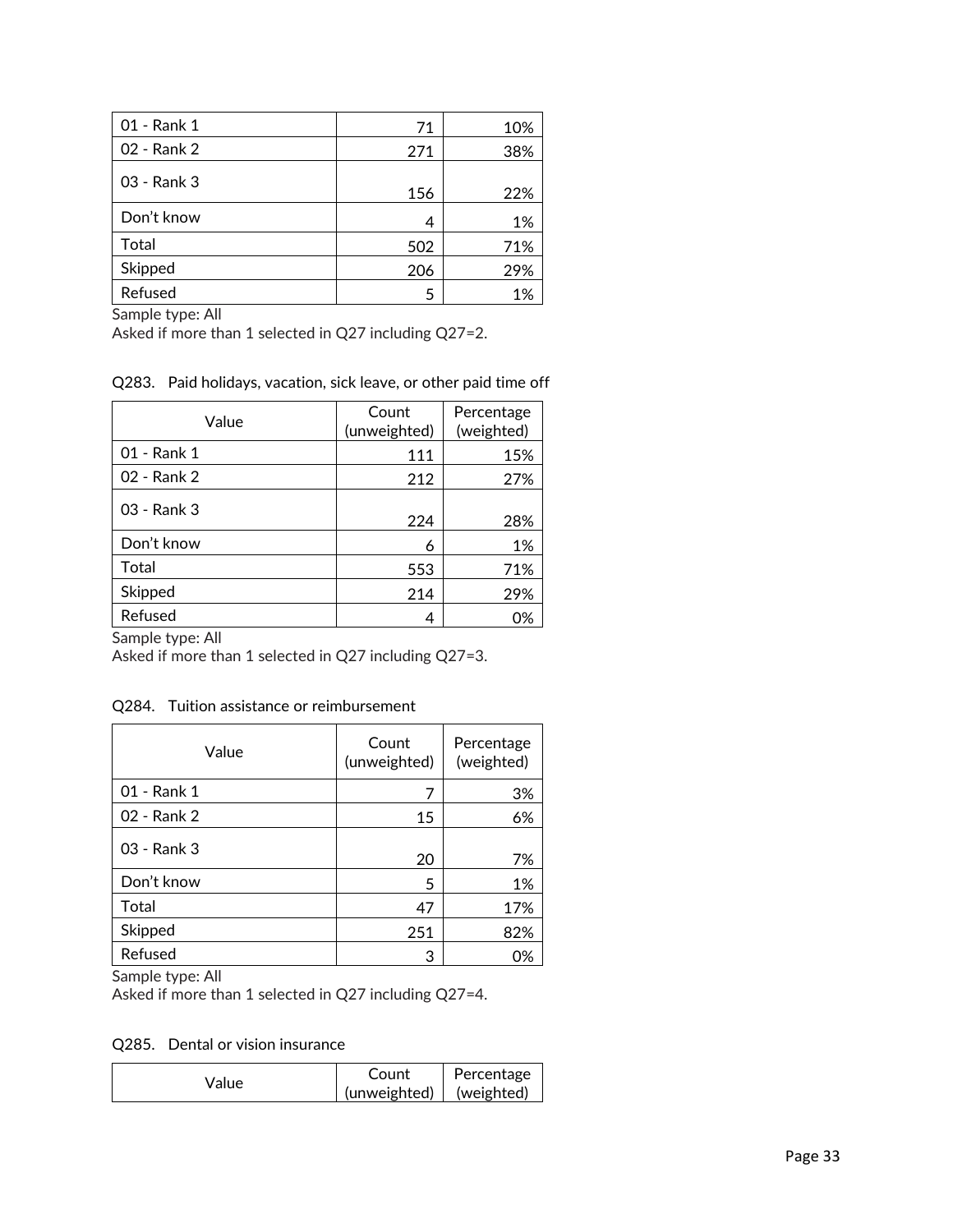| 01 - Rank 1 | 20  | 3%  |
|-------------|-----|-----|
| 02 - Rank 2 | 138 | 19% |
| 03 - Rank 3 | 154 | 22% |
| Don't know  |     | 1%  |
| Total       | 319 | 45% |
| Skipped     | 377 | 54% |
| Refused     | 4   | 1%  |

Sample type: All

Asked if more than 1 selected in Q27 including Q27=5.

#### Q286. Caregiving leave

| Value       | Count<br>(unweighted) | Percentage<br>(weighted) |
|-------------|-----------------------|--------------------------|
| 01 - Rank 1 | 12                    | 5%                       |
| 02 - Rank 2 | 20                    | 5%                       |
| 03 - Rank 3 | 30                    | 7%                       |
| Don't know  | 7                     | 0%                       |
| Total       | 69                    | 17%                      |
| Skipped     | 293                   | 80%                      |
| Refused     | 4                     |                          |

Sample type: All

Asked if more than 1 selected in Q27 including Q27=6.

#### Q287. Teleworking or working from home

| Value       | Count<br>(unweighted) | Percentage<br>(weighted) |
|-------------|-----------------------|--------------------------|
| 01 - Rank 1 | 37                    | 9%                       |
| 02 - Rank 2 | 27                    | 6%                       |
| 03 - Rank 3 | 64                    | 15%                      |
| Don't know  | 5                     | 0%                       |
| Total       | 133                   | 30%                      |
| Skipped     | 323                   | 69%                      |
| Refused     |                       | 2%                       |

Sample type: All

Asked if more than 1 selected in Q27 including Q27=7.

#### Q288. Disability insurance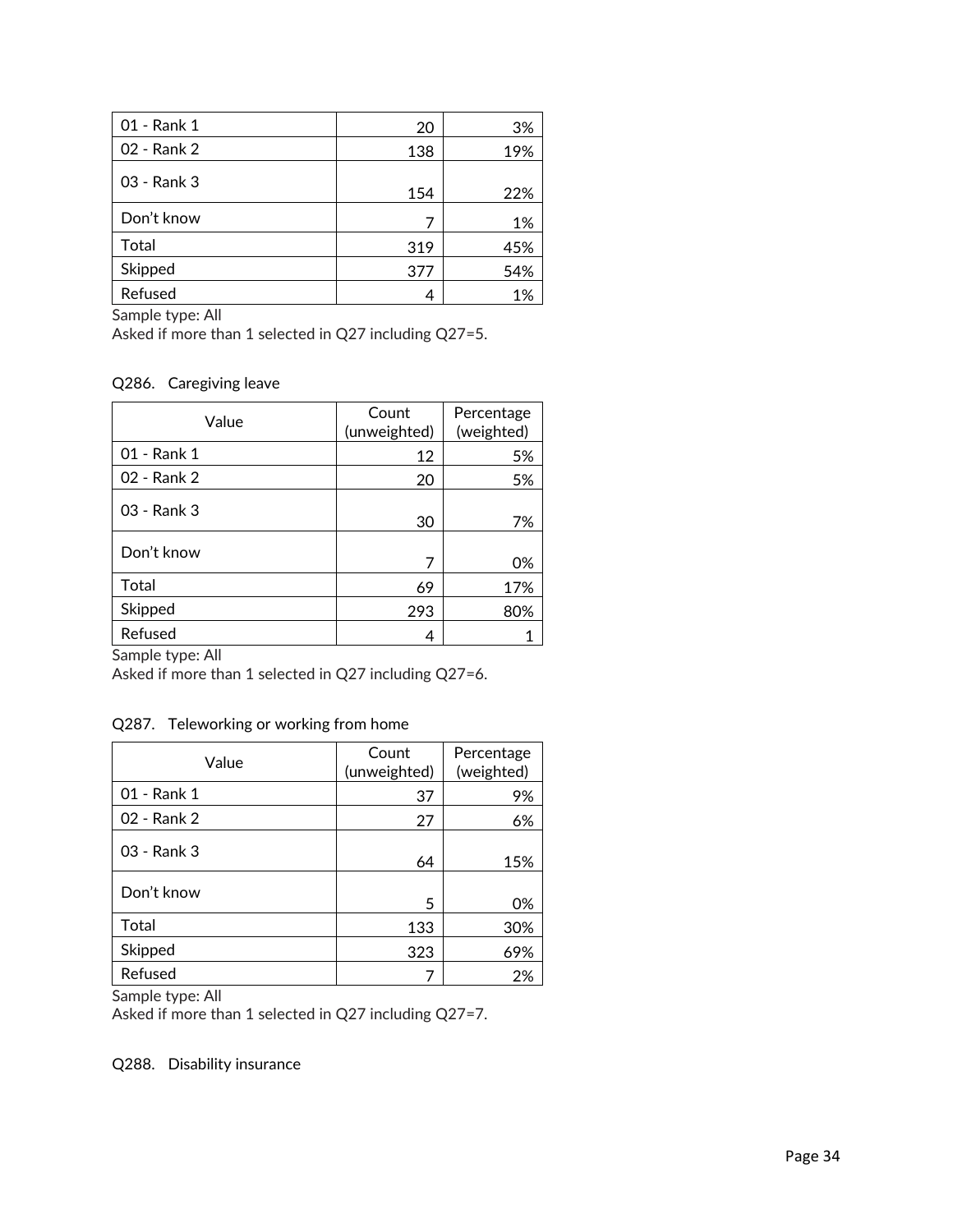| Value       | Count<br>(unweighted) | Percentage<br>(weighted) |
|-------------|-----------------------|--------------------------|
| 01 - Rank 1 | 5                     | 1%                       |
| 02 - Rank 2 | 23                    | 7%                       |
| 03 - Rank 3 | 49                    | 11%                      |
| Don't know  | 5                     | 1%                       |
| Total       | 370                   | 20%                      |
| Skipped     | 367                   | 79%                      |
| Refused     | 3                     | 1%                       |

Sample type: All

Asked if more than 1 selected in Q27 including Q27=8.

#### Q289. Life insurance

| Value       | Count<br>(unweighted) | Percentage<br>(weighted) |
|-------------|-----------------------|--------------------------|
| 01 - Rank 1 | 6                     | 1%                       |
| 02 - Rank 2 | 17                    | 5%                       |
| 03 - Rank 3 | 61                    | 14%                      |
| Don't know  | 6                     | 1%                       |
| Total       | 90                    | 21%                      |
| Skipped     | 400                   | 78%                      |
| Refused     | 5                     | 1%                       |

Sample type: All

Asked if more than 1 selected in Q27 including Q27=9.

#### Q2810. Other

| Value       | Count<br>(unweighted) | Percentage<br>(weighted) |
|-------------|-----------------------|--------------------------|
| 01 - Rank 1 | 1                     | 1%                       |
| 02 - Rank 2 | 1                     | 1%                       |
| 03 - Rank 3 | 1                     | 2%                       |
| Don't know  | 2                     | 6%                       |
| Total       | 5                     | 10%                      |
| Skipped     | 39                    |                          |

Sample type: All

Asked if more than 1 selected in Q27 including Q27=10.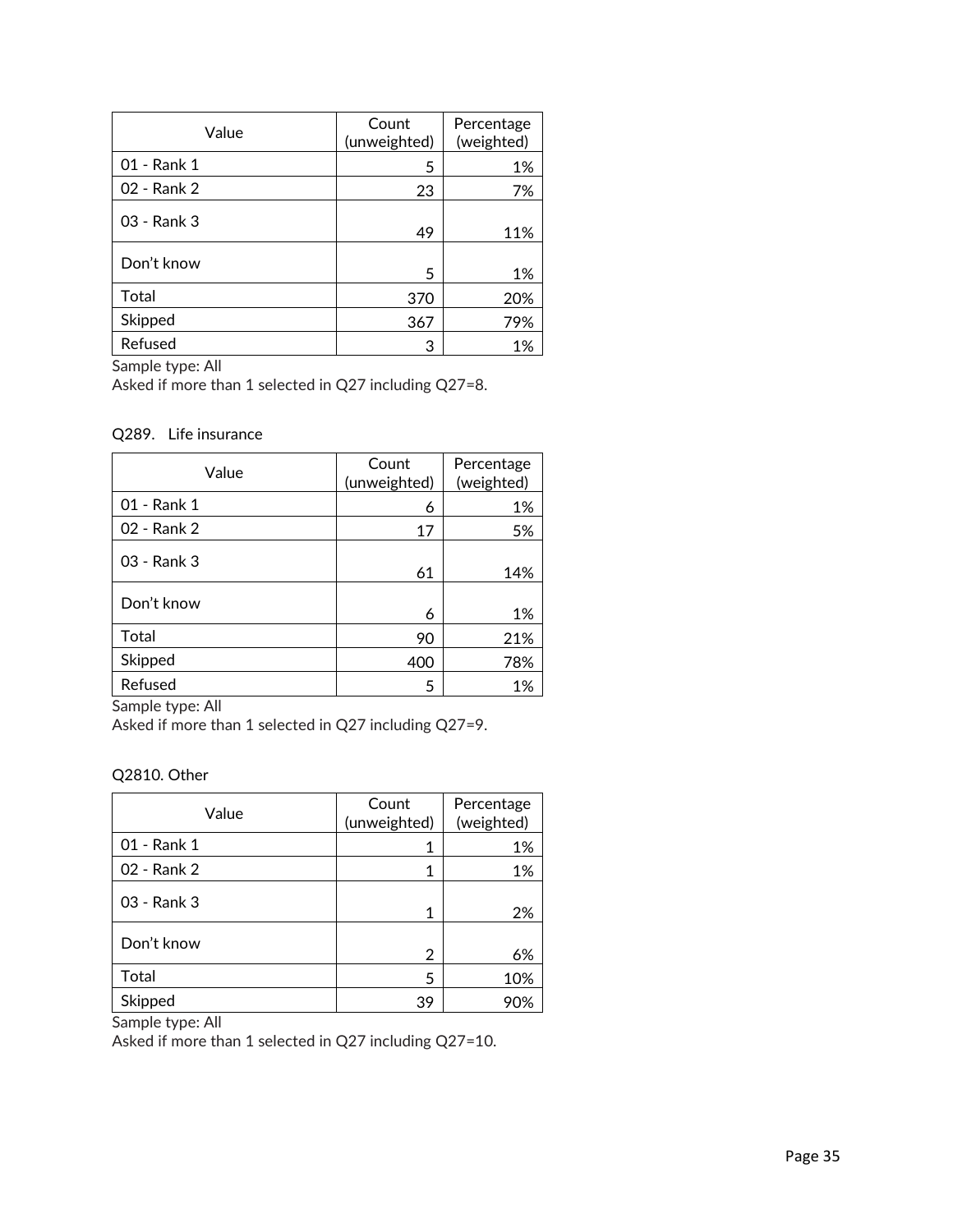Q29. Now think of a retirement savings plan that is separate from your other savings, gives you tax benefits, and your savings would generally not be available to you until you retire, and may have automated contribution features, like an IRA or a 401(k). Again, think about your interest and your situation in general over the past few years, not about your situation during the pandemic. Would you be interested in contributing?

| Value                           | Count<br>(unweighted) | Percentage<br>(weighted) |
|---------------------------------|-----------------------|--------------------------|
| 01 - Very interested            | 126                   | 22%                      |
| 02 - Somewhat interested        | 174                   | 29%                      |
| 03 - Probably not<br>interested | 80                    | 17%                      |
| 04 - Not interested at all      | 64                    | 13%                      |
| 77 - Don't know                 | 75                    | 17%                      |
| Total                           | 519                   | 98%                      |
| Skipped                         | 6                     | 2%                       |

Type: Categorical Sample type: All Asked if (Q14=4,77,98,99 or Q15 = 2,77,98,99) and Q19=2,77,98,99

### Q30. Would you prefer to save this way:

| Value                                                                            | Count<br>(unweighted) | Percentage<br>(weighted) |
|----------------------------------------------------------------------------------|-----------------------|--------------------------|
| 01 - Every time I get paid                                                       | 154                   | 51%                      |
| 02 - At regular periods that I determine (e.g., weekly,<br>bi-weekly or monthly) | 67                    | 24%                      |
| 03 - When I'm able or when I choose, not necessarily<br>on a regular schedule    | 58                    | 17%                      |
| 04 - When I pay my annual or quarterly estimated<br>taxes                        | 7                     | 4%                       |
| Don't know                                                                       | 14                    | 4%                       |
| Total                                                                            | 300                   | 100%                     |

Type: Categorical Sample type: All Asked if Q29=1,2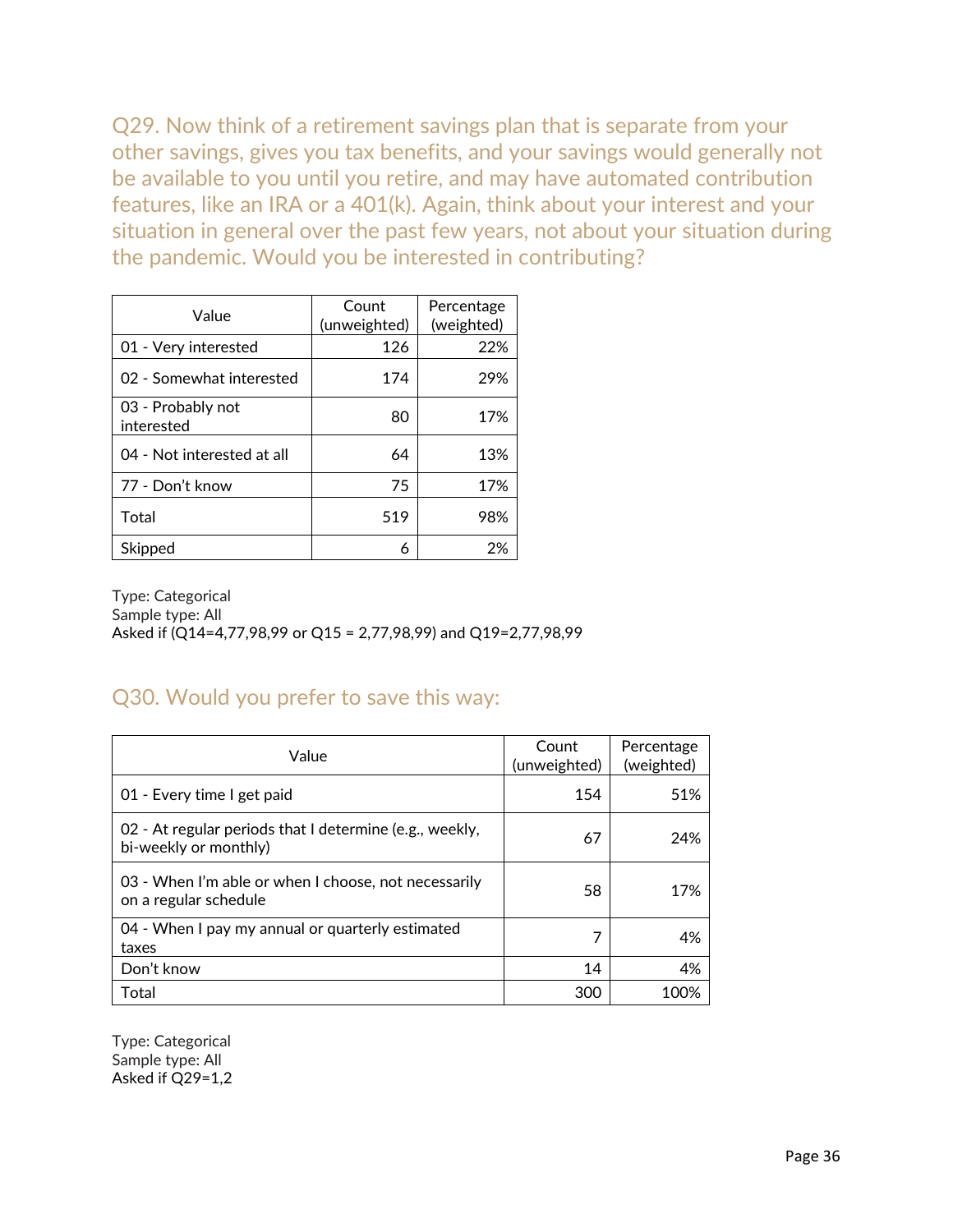### Q31. What would be the main reason you would be interested in contributing to a retirement savings plan?

| Value                                                             | Count<br>(unweighted) | Percentage<br>(weighted) |
|-------------------------------------------------------------------|-----------------------|--------------------------|
| 01 - I am not saving enough for retirement on my own              | 138                   | 43%                      |
| 02 - I would like to receive an employer match or<br>contribution | 84                    | 28%                      |
| 03 - I want automatic savings mechanism to help me save           | 45                    | 18%                      |
| 04 - I want the tax benefits of saving for retirement             | 31                    | 10%                      |
| 05 - Other                                                        | $\overline{2}$        | 1%                       |
| Total                                                             | 301                   | 100%                     |

Type: Categorical Sample type: All Asked if Q29=1,2

# Q31\_5\_OE. Other [open text response]

Valid N: 2 Missing: 0 Type: Open Text Response Sample type: All Asked if Q31= 5

Q32. Below are common reasons why someone may contribute to a retirement savings plan. Please choose all the reasons that might prompt you to contribute. Again, please think about your interest and situation in general over the past few years, not about your situation during the pandemic. (Multiple selections possible.)

| Value                                                    | Count<br>(unweighted) | Percentage<br>(weighted) |
|----------------------------------------------------------|-----------------------|--------------------------|
| 01 - Receiving a salary increase                         | 56                    | 26%                      |
| 02 - My job offering a retirement<br>savings plan        | 44                    | 21%                      |
| 03 - My job contributing or matching<br>my contributions | 61                    | 30%                      |
| 04 - Confidence that my investments<br>will perform well | 34                    | 17%                      |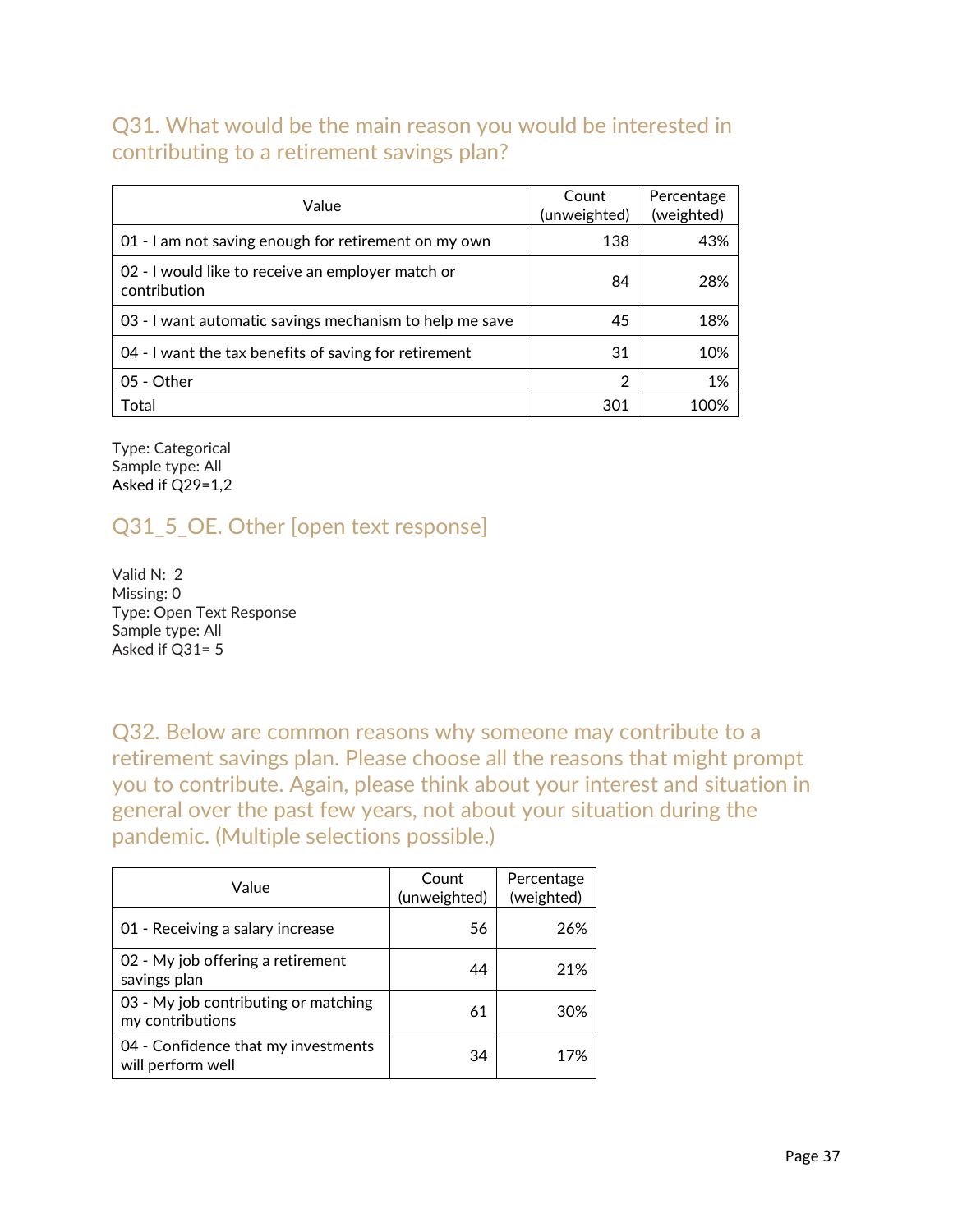| 05 - Having already paid down debt | 41 | 19% |
|------------------------------------|----|-----|
| 06 - Getting closer to retirement  | 35 | 16% |
| 07 - Receiving tax benefits        | 28 | 15% |
| 08 - Other                         |    | 1%  |
| 77 - Don't know                    | 86 | 41% |
| Skipped/Refused                    |    |     |

Sample type: All Asked if Q29=3,4,77,98,99

Note: Count and Percentage reflect the number of respondents that selected that item from the list. Respondents could select all that applied, so that the percentages do not add up to 100 percent. Only screened-in respondents shown here.

# Q32\_8\_OE. Other [open text response]

Valid N: 4 Missing: 0 Type: Open Text Response Sample type: All Asked if Q32= 8

Q33. Of the reasons you listed, which would be the most likely to motivate you to contribute to a retirement savings plan? Again, please think about your interest and situation in general over the past few years, not about your situation during the pandemic.

| Value                                                                     | Count<br>(unweighted) | Percentage<br>(weighted) |
|---------------------------------------------------------------------------|-----------------------|--------------------------|
| 01 - Receiving a salary increase                                          | 37                    | 27%                      |
| 02 - My job offering a retirement<br>savings plan                         | 12                    | 8%                       |
| 03 - My job contributing or<br>matching my contributions                  | 35                    | 33%                      |
| 04 - Confidence that my<br>investments will perform well in the<br>market | 12                    | 8%                       |
| 05 - Having already paid down debt                                        | 14                    | 9%                       |
| 06 - Getting closer to retirement                                         | 15                    | 9%                       |
| 07 - Receiving tax benefits                                               | 5                     | 4%                       |
| <b>INSERT Q32 8 TEXT</b>                                                  | 4                     | 2%                       |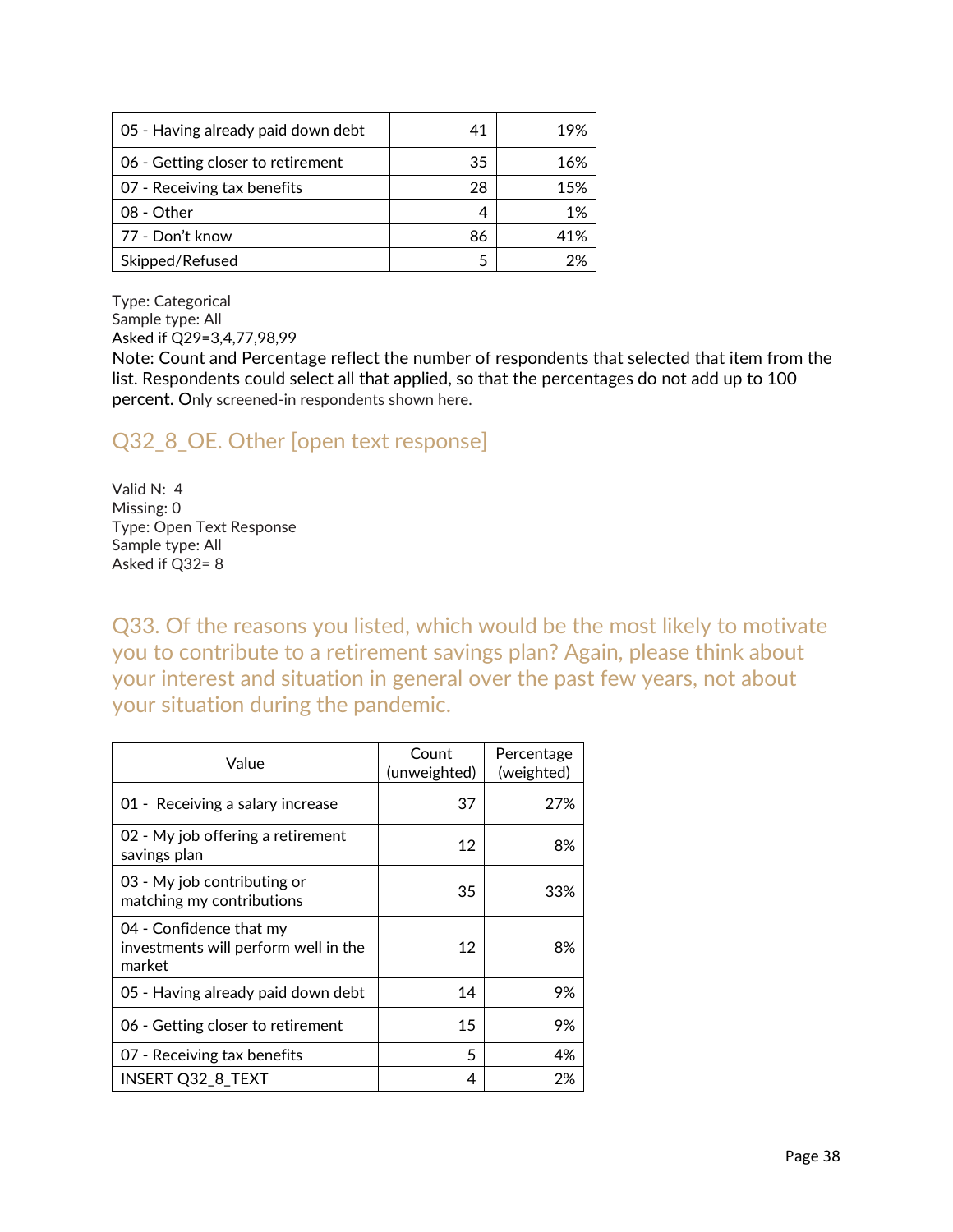| Uldi | $\sim$<br>≺∠ı<br>∸∽ ' | 1000<br>∸∽ |
|------|-----------------------|------------|
|------|-----------------------|------------|

Type: Categorical Sample type: All Asked if more than one selected at Q32

Q34. If you do not want access to a retirement savings plan, why not? Please think about your interest in general over the past few years, not about your situation during the pandemic. Please select all that apply.

| Value                                                                                                     | Count<br>(unweighted) | Percentage<br>(weighted) |
|-----------------------------------------------------------------------------------------------------------|-----------------------|--------------------------|
| 01 - I don't have extra income to save                                                                    | 125                   | 58%                      |
| 02 - I need to save for something coming up soon,<br>such as a planned expense or unexpected<br>emergency | 22                    | 13%                      |
| 03 - I don't want to reduce my take-home pay                                                              | 43                    | 16%                      |
| 04 - I'm already saving for retirement through<br>another job, my own IRA or another savings plan         | 23                    | 10%                      |
| 05 - I have retirement benefits through my<br>partner/spouse                                              | 14                    | 5%                       |
| 06 - I'm not thinking about retirement savings now                                                        | 44                    | 20%                      |
| 07 - I don't understand how to save for retirement                                                        | 26                    | 19%                      |
| 08 - I would prefer my employer first provide other<br>benefits                                           | 2                     | 1%                       |
| Don't know                                                                                                | 12                    | 1%                       |
| Skipped                                                                                                   | 9                     | 2%                       |
| Refused                                                                                                   | 1                     | 0%                       |

Type: Categorical Sample type: All Asked if Q29=3,4,77,98,99

Note: Count and Percentage reflect the number of respondents that selected that item from the list. Respondents could select all that applied, so that the percentages do not add up to 100 percent. Only screened-in respondents shown here.

Q34\_8\_OE. I would prefer my employer first provide other benefits [open text response]

Valid N: 2 Missing: 0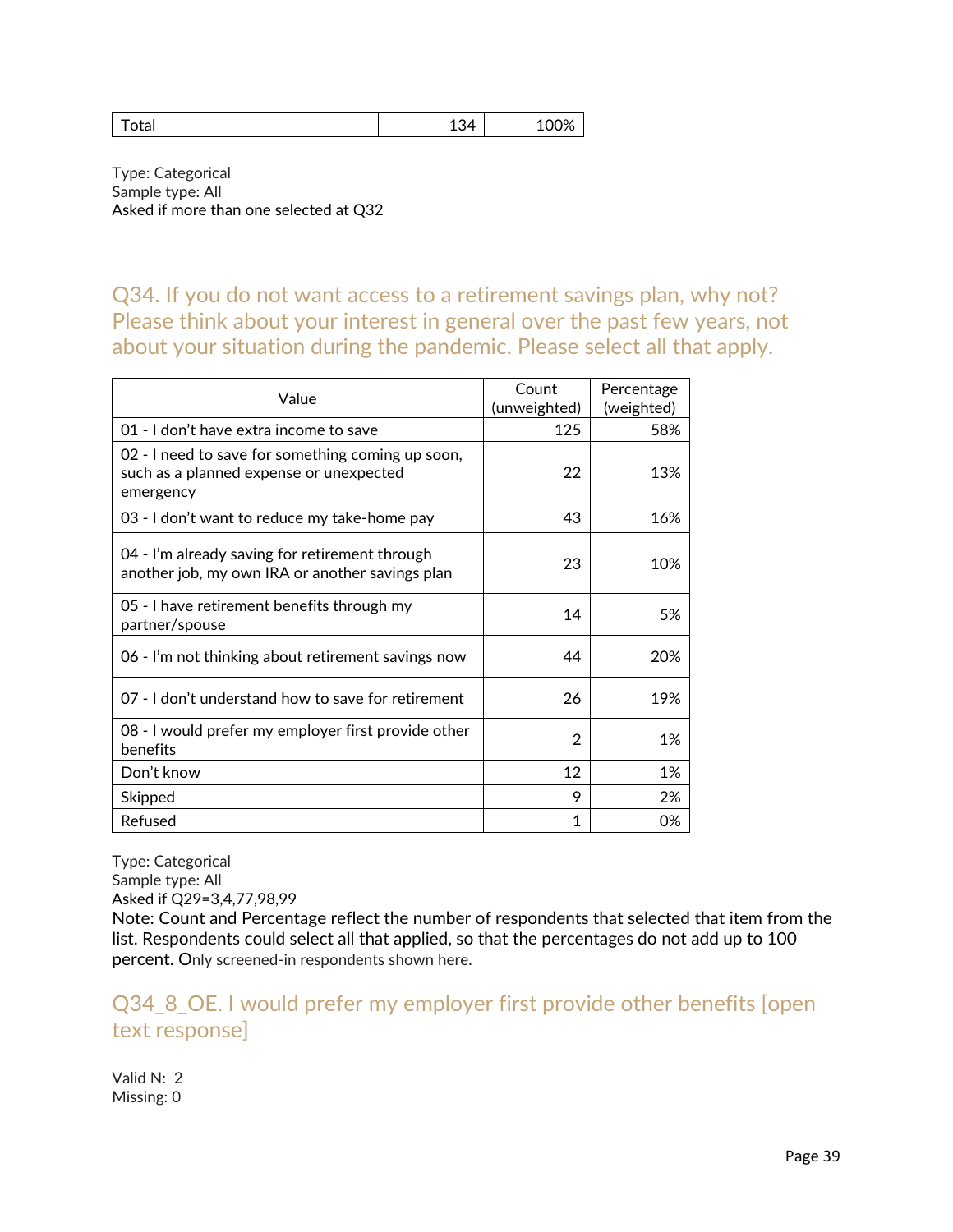Q35. Here are the reasons you identified for not accessing a retirement savings plan. Of the reasons you listed, which would be the most likely to motivate you to contribute to a retirement savings plan? Again, please think about your interest in general over the past few years, not about your situation during the pandemic.

| Value                                                                                                                              | Count<br>(unweighted) | Percentage<br>(weighted) |
|------------------------------------------------------------------------------------------------------------------------------------|-----------------------|--------------------------|
| 01 - I don't have extra income to save                                                                                             | 114                   | 52%                      |
| 02 - I need to save for something coming up soon,<br>such as planned expense or an unexpected<br>emergency like a car repair or ER | 11                    | 7%                       |
| 03 - I don't want to reduce my take-home pay.                                                                                      | 18                    | 6%                       |
| 04 - I'm already saving for retirement through<br>another job, my own IRA or other savings plan                                    | 18                    | 9%                       |
| 05 - I have retirement benefits through my<br>partner/spouse                                                                       | 8                     | 4%                       |
| 06 - I'm not thinking about retirement savings now                                                                                 | 30                    | 12%                      |
| 07 - I don't understand how to save for retirement                                                                                 | 11                    | 9%                       |
| 08 - I would prefer my employer first provide<br>other benefits [specify: insert Q34_8_OE)                                         | 1                     | 0%                       |
| Total                                                                                                                              | 211                   | 99%                      |
| Skipped                                                                                                                            | 2                     | 1%                       |

Type: Categorical Sample type: All Asked if more than one selected at Q34

Q36. Below are common obstacles someone may face in saving for retirement. Please indicate all that are obstacles for saving for your retirement. Again, please think about your situation in general over the past few years, not about your situation during the pandemic.

| Value                                                                      | Count<br>(unweighted) | Percentage<br>(weighted) |
|----------------------------------------------------------------------------|-----------------------|--------------------------|
| 01 - Immediate needs, like food, mortgage,<br>rent, or unexpected expenses | 693                   | 65%                      |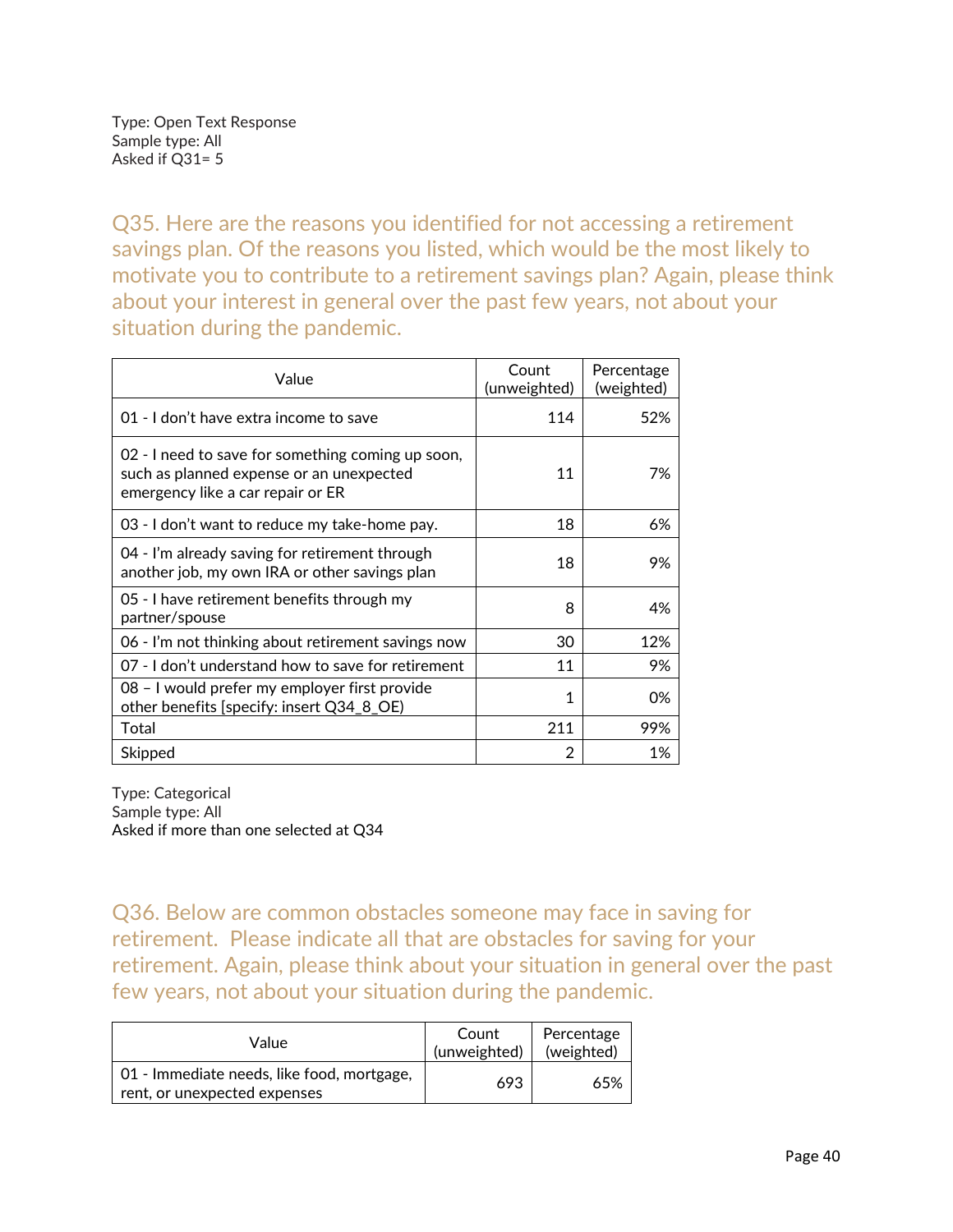| 02 - Credit card debt                                                  | 358 | 31% |
|------------------------------------------------------------------------|-----|-----|
| 03 - Saving for education                                              | 123 | 13% |
| 04 - Paying off student loans                                          | 265 | 23% |
| 05 - Paying off medical bills                                          | 187 | 18% |
| 06 - Not willing to sacrifice things that add<br>to my quality of life | 206 | 20% |
| 07 - Other                                                             | 37  | 3%  |
| 08 - None of these apply to me                                         | 135 | 15% |
| Don't know                                                             | 1   | 0%  |
| Skipped                                                                | 9   | 1%  |

Sample type: All

Note: Count and Percentage reflect the number of respondents that selected that item from the list. Respondents could select all that applied, so that the percentages do not add up to 100 percent. Only screened-in respondents shown here.

# Q36\_7\_OE. Other [open text response]

Valid N: 37 Missing: 0 Type: Open Text Response Sample type: All Asked if Q31= 5

Q37. Of the obstacles you just identified as being most important, which is the most significant to you? Again, please think about your situation in general over the past few years, not about your situation during the pandemic.

| Value                                                                                                                      | Count<br>(unweighted) | Percentage<br>(weighted) |
|----------------------------------------------------------------------------------------------------------------------------|-----------------------|--------------------------|
| 01 - Need to pay for immediate needs, like<br>food, mortgage, or rent, or unexpected<br>expenses, like home or car repairs | 580                   | 66%                      |
| 02 - Credit card debt                                                                                                      | 78                    | 8%                       |
| 03 - Saving for education                                                                                                  | 34                    | 4%                       |
| 04 - Paying off student loans                                                                                              | 89                    | 10%                      |
| 05 - Paying off medical bills                                                                                              | 20                    | 2%                       |
| 06 - Not willing to sacrifice things that add to<br>my quality of life (e.g., dining out or a vacation)                    | 51                    | 5%                       |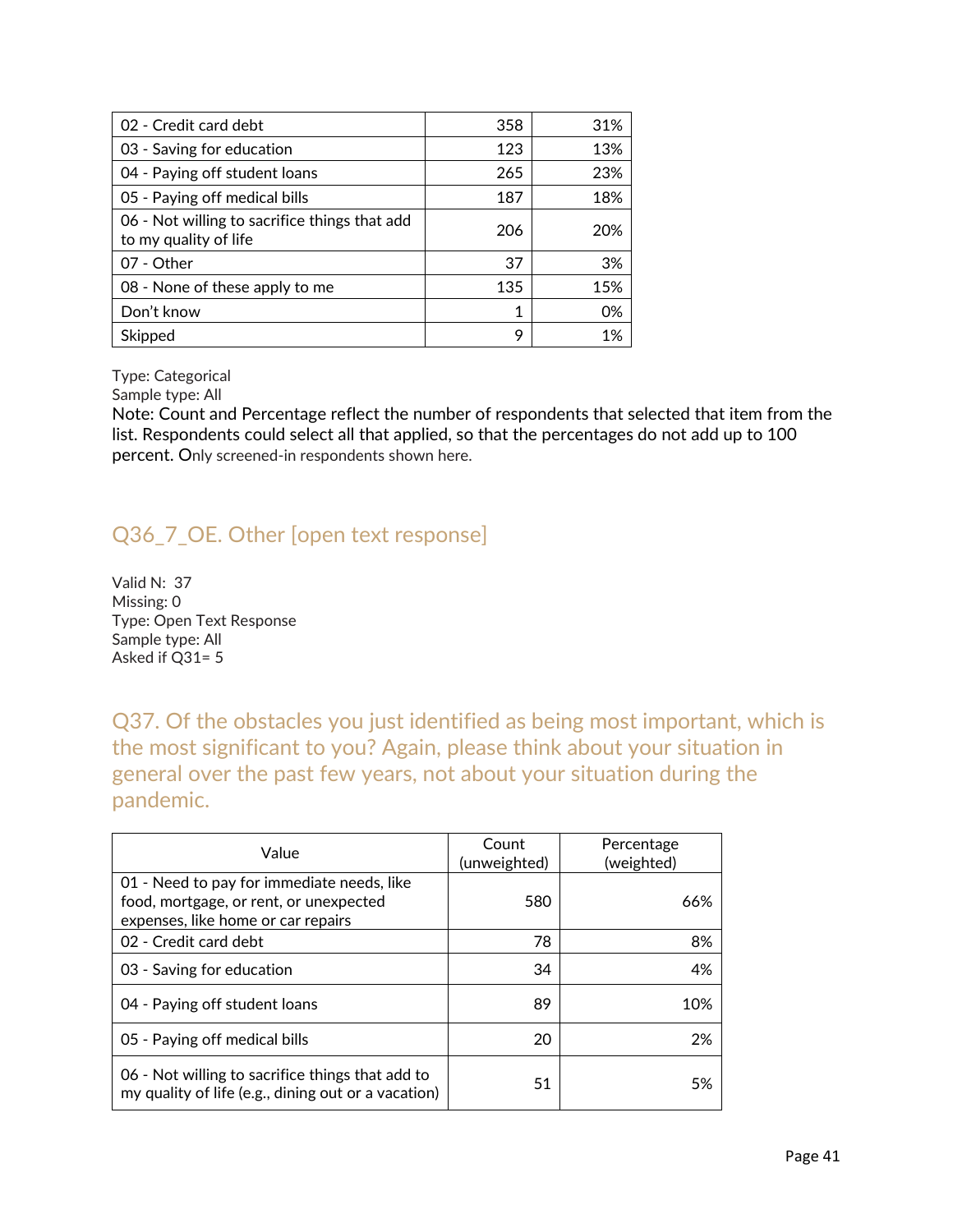| 07 - Insert answer 7 [Other] at Q37 | ∩¬  | 3%   |
|-------------------------------------|-----|------|
| Total                               | 879 | 100% |
| Skipped                             |     | 0%   |

Type: Categorical Sample type: All Asked if more than one selected at Q36

# Q38. How important would it be to you to access your savings before retirement for an emergency?

| Value                     | Count<br>(unweighted) | Percentage<br>(weighted) |
|---------------------------|-----------------------|--------------------------|
| 01 - Very important       | 382                   | 39%                      |
| 02 - Somewhat important   | 409                   | 40%                      |
| 03 - Not very important   | 165                   | 14%                      |
| 04 - Not important at all | 62                    | 6%                       |
| Total                     | 1018                  | 99%                      |
| Skipped                   | 8                     | 1%                       |

Type: Categorical Sample type: All

# **III. RETIREMENT SAVINGS SOLUTIONS**

# **ASK ONLY THOSE WITHOUT A PLAN AT WORK OR WHO ARE NOT ELIGIBLE FOR THEIR JOB'S DC PLAN [Q14=d/e and/or Q15=b/c]**

### **SKIP IF RESPONDENT IS ELIGIBLE FOR PLAN AT THEIR JOB**

The following questions ask about the features of some retirement savings innovations and policy proposals that have been discussed by experts recently. If you have employees, do not consider what you would or would not offer to them. Only think about your preferences as a worker. Please think about your interest in general over the past few years, not about your situation during the pandemic.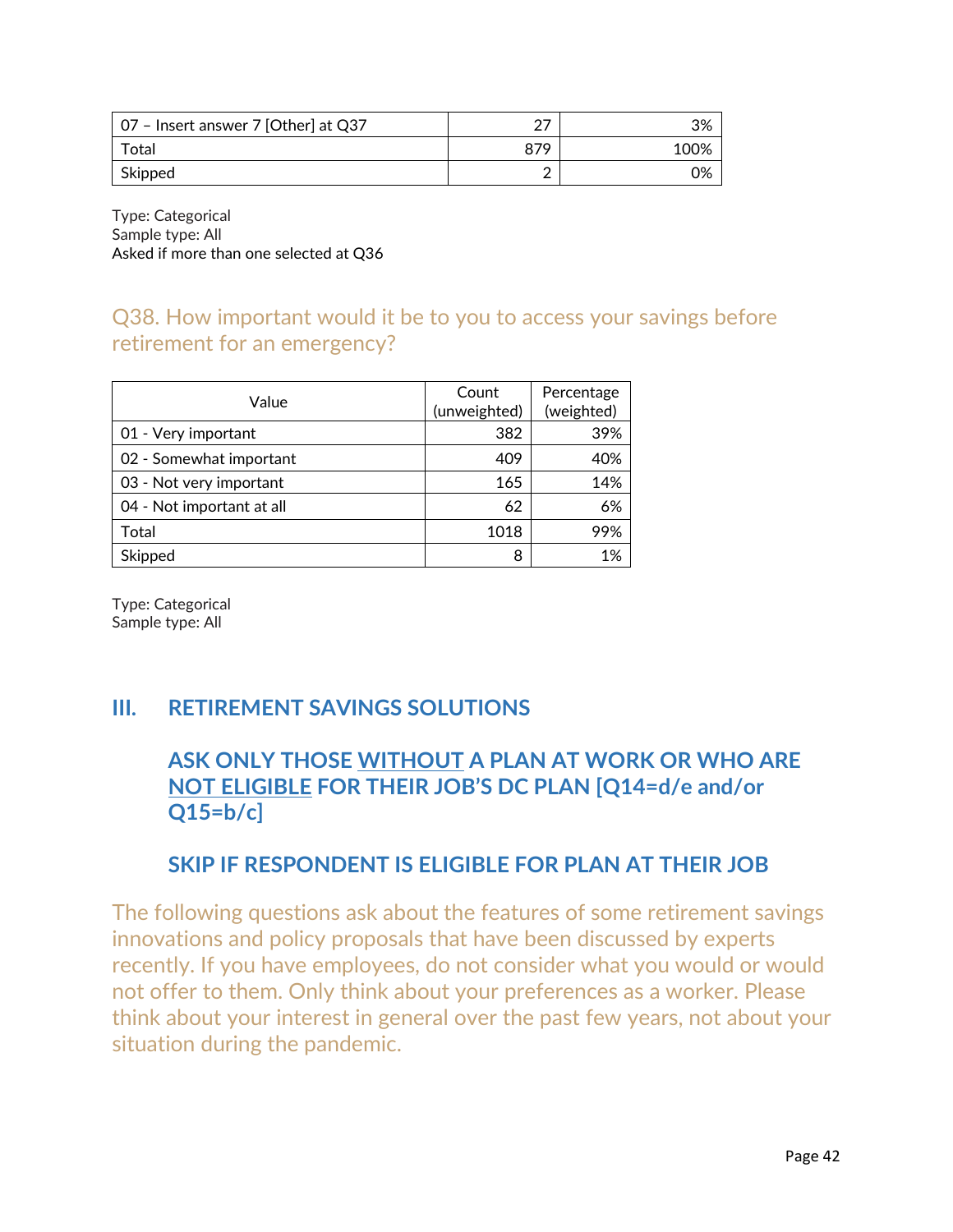Q39a. Imagine a new retirement savings program where the institution that holds your money (e.g., bank, investment company, payment app) could automatically divert 5% of your pay (or \$50 for each \$1,000 you make)—or another amount of your choice—into a retirement savings plan that you would manage, such as an IRA. Your savings would be invested in a mix of stocks and bonds appropriate for someone of your age. These "target date" retirement funds account for the amount of time until you retire and become more conservative as you approach retirement to lower investment risk and protect against loss. Considering all these features, would you:

| Value                                          | Count<br>(unweighted) | Percentage<br>(weighted) |
|------------------------------------------------|-----------------------|--------------------------|
| 1 - Join the plan                              | 90                    | 25%                      |
| 2 - Join the plan but increase my contribution | 50                    | 15%                      |
| 3 - Join the plan but decrease my contribution | 17                    | 8%                       |
| 4 - Not join the plan                          | 49                    | 16%                      |
| 5 - I don't have a bank or investment account  | 16                    | 5%                       |
| Don't know                                     | 95                    | 31%                      |
| Total                                          | 317                   | 99%                      |
| Skipped                                        | 3                     | 1%                       |

Type: Categorical Sample type: All Asked if  $(Q14_4=1$  or  $Q14_7=1$  or  $Q15=2$  OR  $Q15=77$ ) and random assignment variable = 0

Q39b. Imagine a new retirement savings program where the institution that holds your money (e.g., bank, investment company, payment app) would automatically divert 5% or \$50 for each \$1,000 of your pay—or another amount of your choice—into a retirement savings plan that you would manage, such as an IRA. Your savings would be invested in a mix of stocks and bonds appropriate for someone of your age. These "target date" retirement funds account for the amount of time until you retire and become more conservative as you approach retirement to lower investment risk and protect against loss. Considering all these features, would you:

| Value                 | Count<br>(unweighted) | Percentage<br>(weighted) |
|-----------------------|-----------------------|--------------------------|
| 01 - Stay in the plan | 107                   | 31%                      |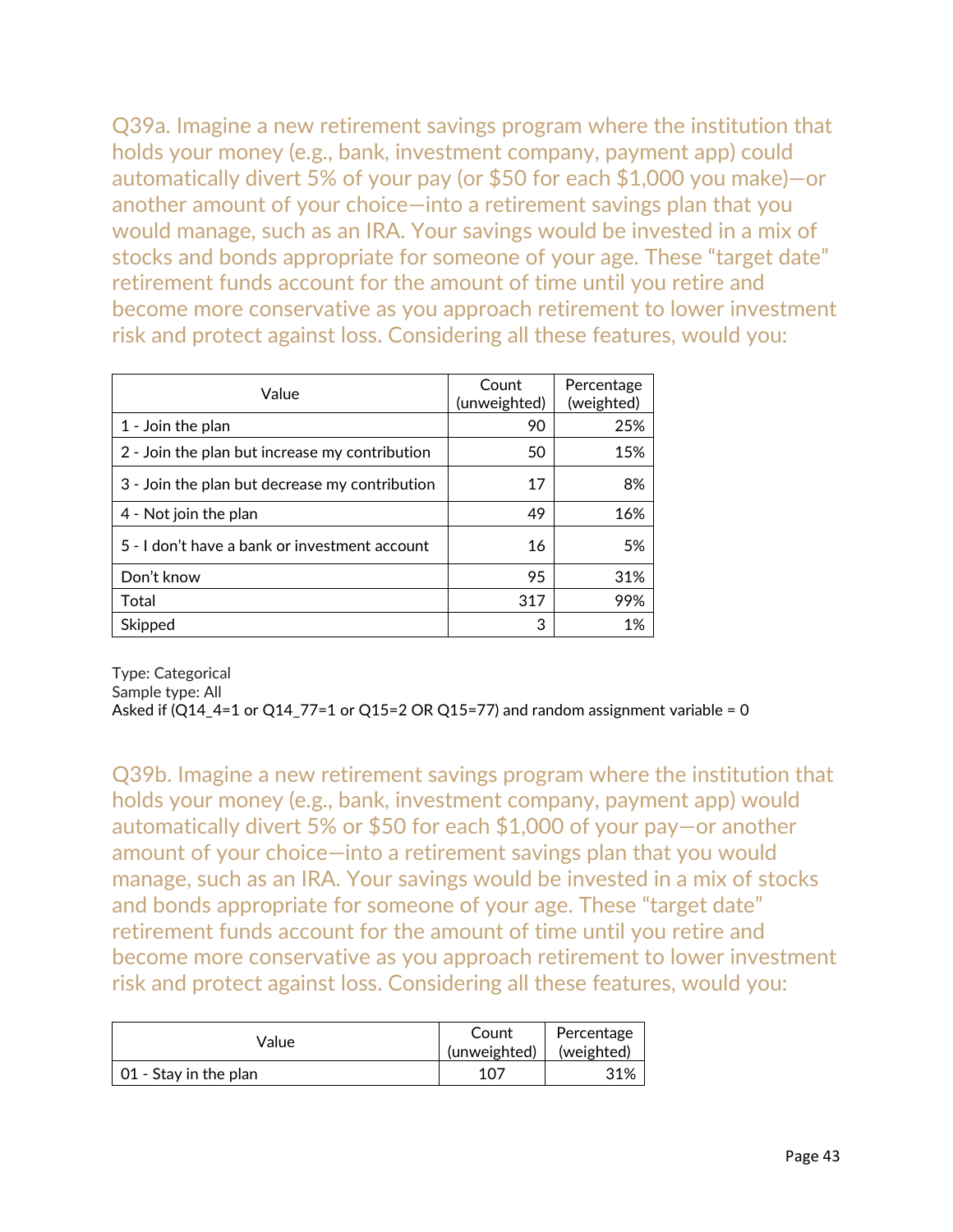| 02 - Stay in the plan but increase my<br>contribution | 53  | 19%   |
|-------------------------------------------------------|-----|-------|
| 03 - Stay in the plan but decrease my<br>contribution | 13  | 4%    |
| 04 - Opt out of the plan                              | 29  | 11%   |
| 05 - I don't have a bank or investment<br>account     | 19  | 8%    |
| Don't know                                            | 75  | 28%   |
| Total                                                 | 296 | 1 በበ% |

Sample type: All

Asked if (Q14\_4=1 or Q14\_77=1 or Q15=2 OR Q15=77) and random assignment variable = 1

Q40. Here is a different retirement savings program. If, as part of your annual or quarterly self-employment tax filing, you were able to contribute 5% or \$50 for each \$1,000 of your income—or another amount of your choice—automatically to a retirement savings account that you would manage, such as an IRA, would you be:

| Value                        | Count<br>(unweighted) | Percentage<br>(weighted) |
|------------------------------|-----------------------|--------------------------|
| 01 - Very interested         | 125                   | 19%                      |
| 02 - Somewhat interested     | 226                   | 34%                      |
| 03 - Probably not interested | 76                    | 13%                      |
| 04 - Not interested at all   | 62                    | 11%                      |
| Don't know                   | 125                   | 23%                      |
| Total                        | 614                   | 100%                     |
| Skipped                      | 2                     | 0%                       |

Type: Categorical Sample type: All Asked if Q14\_4=1 or Q14\_77=1 or Q15=2 or Q15=77

Q41. If you had access to an app or a website that would allow you to transfer money from your bank or payments platform to a retirement savings plan, would you be likely to use this app or website?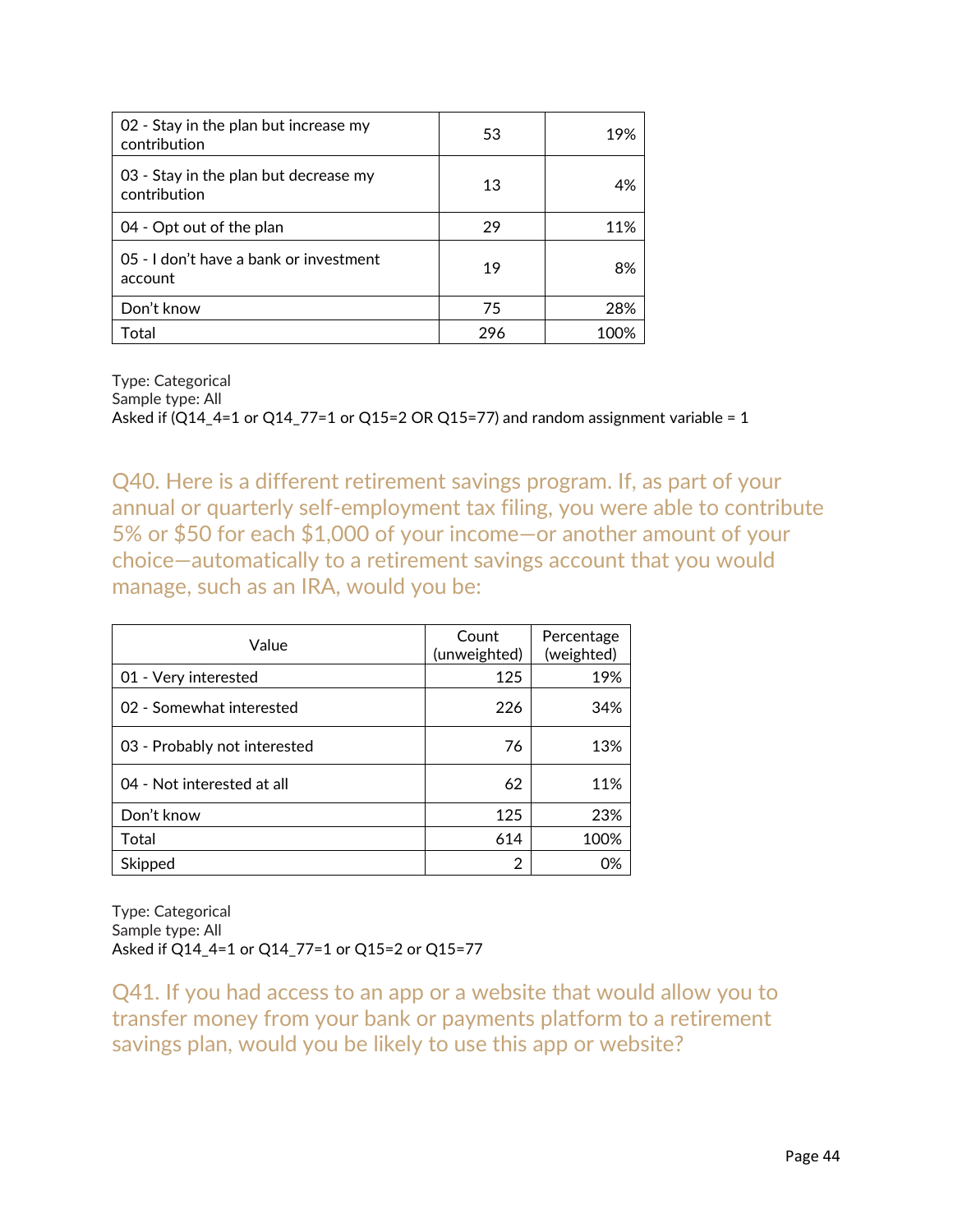| Value                              | Count<br>(unweighted) | Percentage<br>(weighted) |
|------------------------------------|-----------------------|--------------------------|
| 01 - I definitely would use it     | 121                   | 18%                      |
| 02 - I probably would use it       | 237                   | 38%                      |
| 03 - I probably would not use it   | 84                    | 13%                      |
| 04 - I definitely would not use it | 47                    | 8%                       |
| Don't know                         | 121                   | 22%                      |
| Total                              | 610                   | 99%                      |
| Skipped                            | 6                     | 1%                       |

Type: Categorical Sample type: All Asked if Q14\_4=1 or Q14\_77=1 or Q15=2 or Q15=77

# Q42. Would you prefer to save this way:

| Value                                                           | Count<br>(unweighted) | Percentage<br>(weighted) |
|-----------------------------------------------------------------|-----------------------|--------------------------|
| 01 - Every time I get paid                                      | 70                    | 58%                      |
| 02 - At regular periods (e.g., weekly, bi-weekly or<br>monthly) | 32                    | 31%                      |
| 03 - When I'm able or when I choose                             | 19                    | 11%                      |
| Total                                                           | 121                   | 100%                     |

Type: Categorical Sample type: All Asked if Q41=1

Q43. Are you a member of/associated with any of the following trade organizations, labor unions, or representative bodies? Select all that apply.

| Value                            | Count<br>(unweighted) | Percentage<br>(weighted) |
|----------------------------------|-----------------------|--------------------------|
| 01 - Labor union                 | 43                    | 8%                       |
| 02 - Trade-specific organization | 21                    | 4%                       |
| 03 - Chamber of commerce         | 31                    | 5%                       |
| 04 - Other                       | 12                    | 2%                       |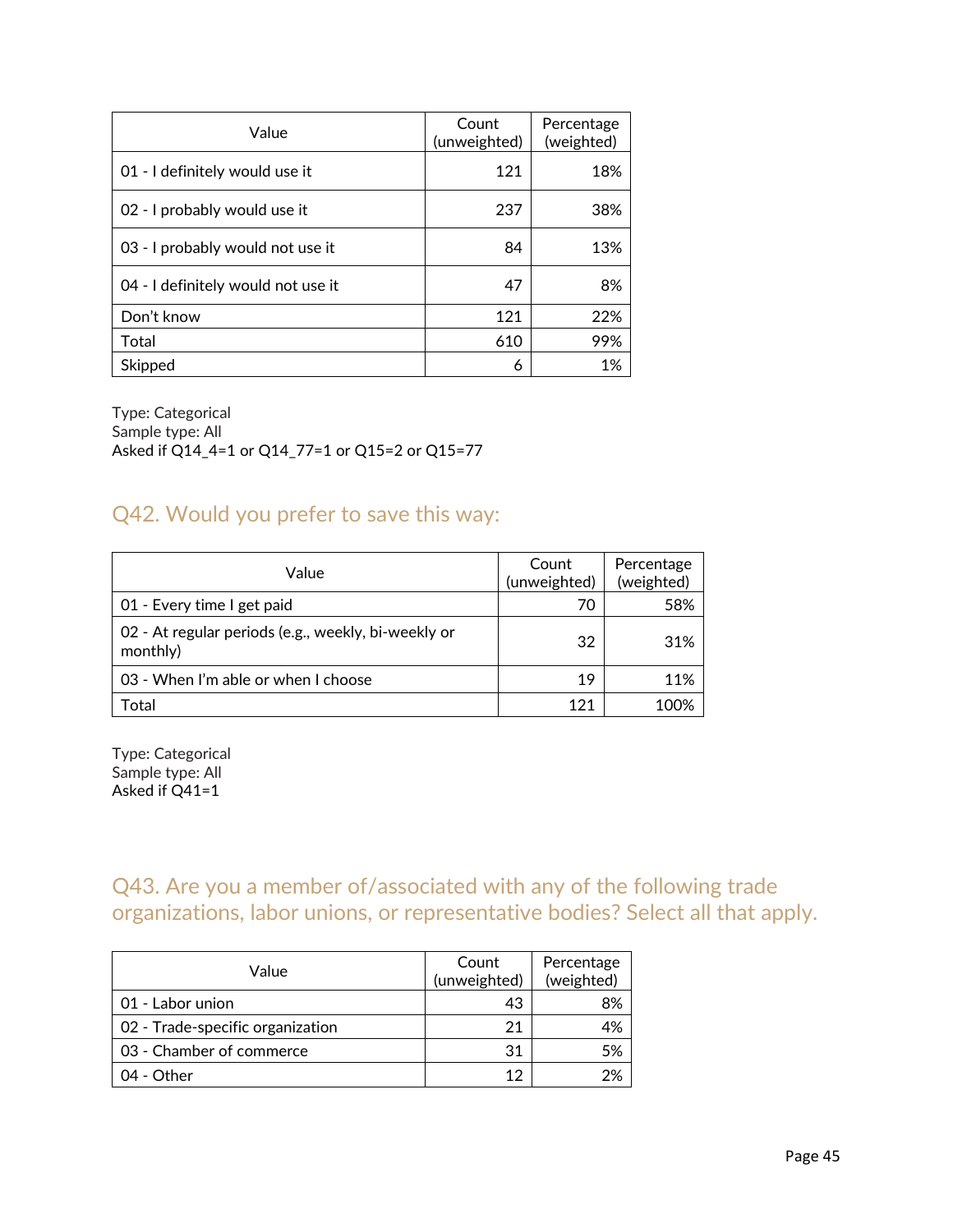| 05 - Not a member of any trade or<br>representative body | 506 | 81% |
|----------------------------------------------------------|-----|-----|
| Don't know                                               |     | በ%  |
| Skipped                                                  |     |     |

Type: Categorical Sample type: All Asked if Q14\_4=1 or Q14\_77=1 or Q15=2 or Q15=77

Note: Count and Percentage reflect the number of respondents that selected that item from the list. Respondents could select all that applied, so that the percentages do not add up to 100 percent. Only screened-in respondents shown here.

# Q43\_2\_OE. Trade-specific organization[open text response]

Valid N: 21 Missing: 0 Type: Open Text Response Sample type: All Asked if Q31= 5

# Q43\_4\_OE. Other [open text response]

Valid N: 12 Missing: 0 Type: Open Text Response Sample type: All Asked if Q31= 5

Q44. If your trade or representative body could set up a retirement plan managed by a private financial firm and you could select your contribution rate and investments, would you:

| Value                  | Count<br>(unweighted) | Percentage<br>(weighted) |
|------------------------|-----------------------|--------------------------|
| 01 - Join the plan     | 36                    | 29%                      |
| 02 - Not join the plan | 28                    | 28%                      |
| 03 - Not sure          | 37                    | 43%                      |
| Total                  | 101                   | 100%                     |
| Skipped                |                       | 0%                       |

Type: Categorical Sample type: All Asked if Q43=1,2,3,4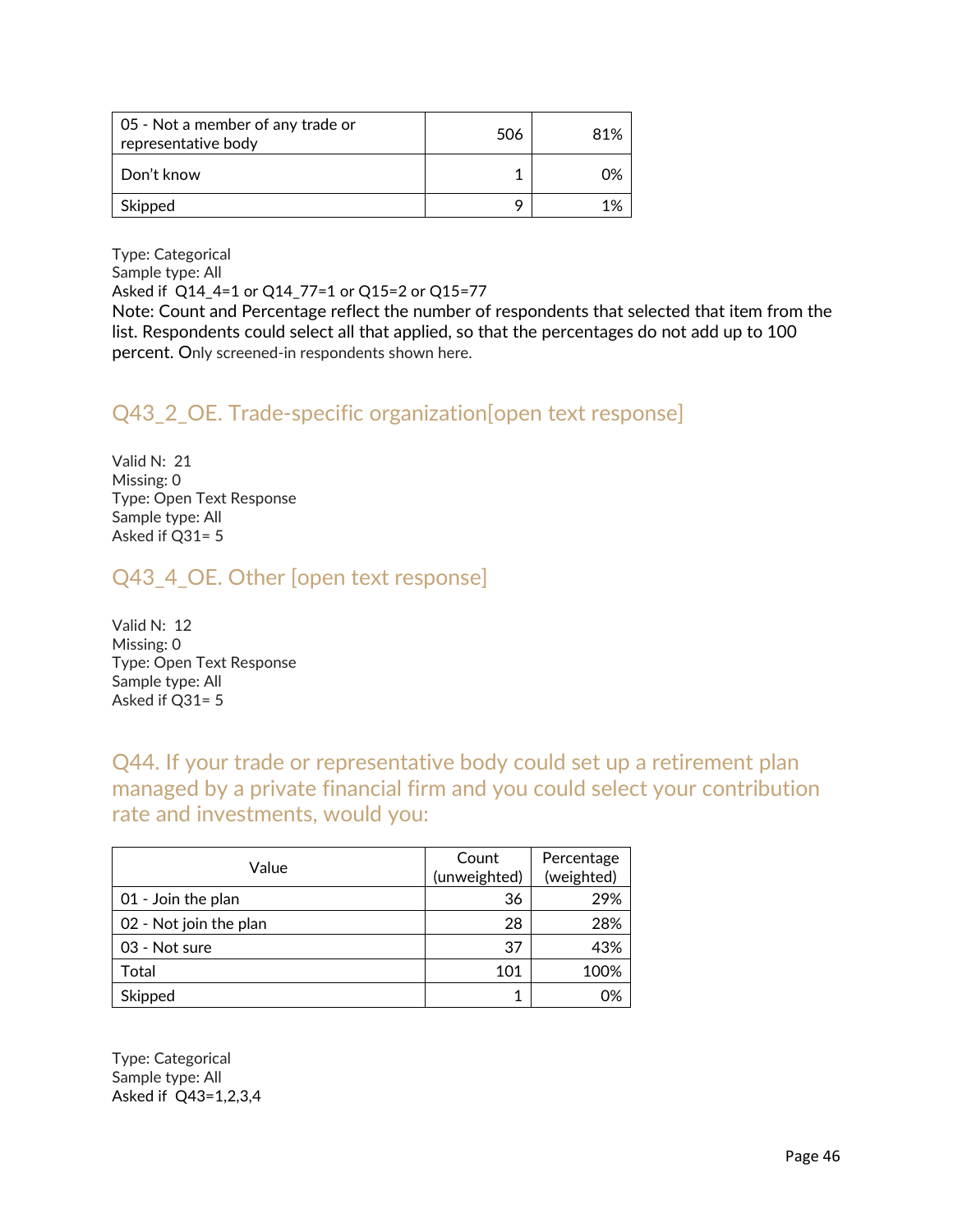Q45. Here is another type of plan that has been discussed by experts and policymakers recently. Please read the description of the program and select the choices you'd likely make if this plan were actually available. If you have employees, do not consider what you would or would not offer to them. Only think about your preferences as a worker. Again, please think about your interest in general over the past few years, not about your situation during the pandemic.

Several different businesses, including self-employed individuals, could pool together and adopt a group retirement savings plan administered by their [Random: state treasurer's office/ a financial services company]. Workers saving for retirement in the group plan would benefit from lower fees and could save up to about \$20,000 a year.

As a self-employed worker, you could contribute to a retirement savings account that is held in your name, within this group plan. Workers' clients or customers, at their option, could also make contributions. You would have some choice in how to invest your contributions from the investment options offered by the plan. The [Random: state treasurer's office/financial services company] would handle recordkeeping, financial reporting, and communication for the plan but would have no claim on your savings, and a private sector investment manager would handle investments. You could withdraw your money at any time, although you might pay a 10% penalty if you are under age 59 ½ when you make the withdrawal.

| Value                                                       | Count<br>(unweighted) | Percentage<br>(weighted) |
|-------------------------------------------------------------|-----------------------|--------------------------|
| 01 - Would definitely be interested in participating        | 41                    | 11%                      |
| 02 - Could be interested in participating                   | 129                   | 36%                      |
| 03 - Would probably not be interested in<br>participating   | 40                    | 12%                      |
| 04 - Would definitely not be interested in<br>participating | 43                    | 15%                      |
| 77 - Don't know                                             | 66                    | 25%                      |
| Total                                                       | 319                   |                          |

If this plan were available, do you think you …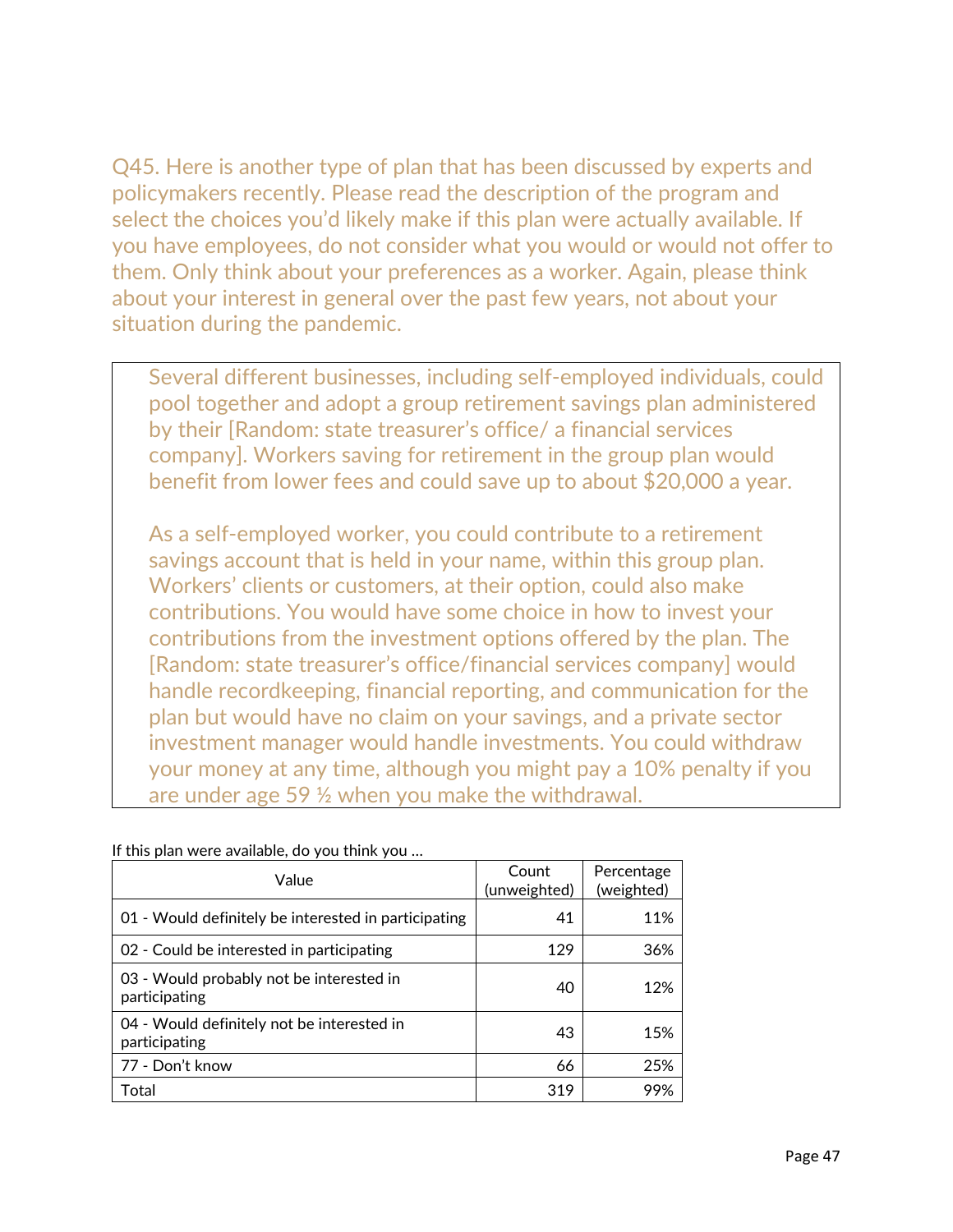| $\overline{\phantom{a}}$<br>.<br>¬.<br>`~~<br>$\sim$ | ւ. |  |
|------------------------------------------------------|----|--|
|                                                      |    |  |

Type: Categorical Sample type: All Asked if  $Q14_4$ =1 OR $Q14_7$ 7=1 OR $Q15$ =2 OR $Q15$ =77 and random assignment variable = 0

If this plan were available, do you think you …

| Value                                                       | Count<br>(unweighted) | Percentage<br>(weighted) |  |
|-------------------------------------------------------------|-----------------------|--------------------------|--|
| 01 - Would definitely be interested in<br>participating     | 38                    | 12%                      |  |
| 02 - Could be interested in participating                   | 119                   | 39%                      |  |
| 03 - Would probably not be interested in<br>participating   | 42                    | 15%                      |  |
| 04 - Would definitely not be interested in<br>participating | 21                    | 7%                       |  |
| 77 - Don't know                                             | 74                    | 27%                      |  |
| Total                                                       | 294                   | 100%                     |  |

Type: Categorical Sample type: All Asked if  $Q14_4$ =1 OR $Q14_7$ 7=1 OR $Q15$ =2 OR $Q15$ =77 and random assignment variable = 1

Q46. Now here is a different kind of plan that has been discussed recently. Again, if you have employees, do not consider what you would or would not offer to them. Only think about your preferences as a worker. Again, please think about your interest in general over the past few years, not about your situation during the pandemic.

When you are paid, your payors (such as your contracting employer, client, customer) would automatically send 5% or \$50 for each \$1,000 of your pay into an individual retirement account (IRA) in your name and under your control. You could opt out of the plan or change your contribution at any time. Like other IRAs, you could contribute up to \$6,000 a year. Your savings would be invested in a mix of stocks and bonds appropriate for someone of your age. These "target date" retirement funds account for the amount of time until you retire and become more conservative as you approach retirement to lower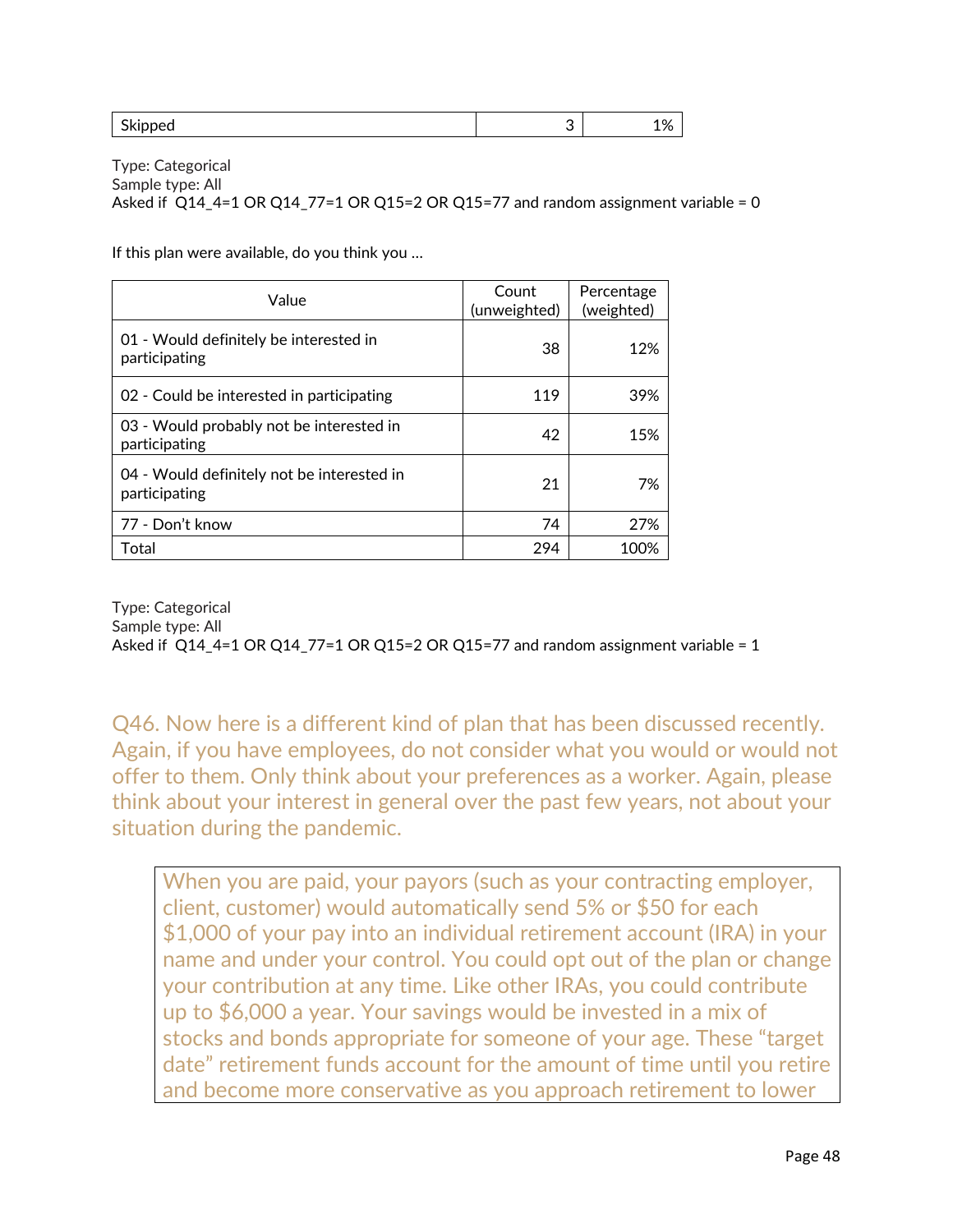investment risk and protect against loss. Your account would be managed by a private company that is regulated by the state (the state would have no claim on your savings). There would be no employer match. You could withdraw your contributions without penalty at any time.

[Random] If you were informed of the details of this program and told you had 30 days to join, would you …

| Value                                              | Count<br>(unweighted) | Percentage<br>(weighted) |  |
|----------------------------------------------------|-----------------------|--------------------------|--|
| 01 - Join the plan                                 | 70                    | 20%                      |  |
| 02 - Join the plan and increase my<br>contribution | 28                    | 11%                      |  |
| 03 - Join the plan but decrease my<br>contribution | 16                    | .5%                      |  |
| 04 - Not join the plan                             | 84                    | 26%                      |  |
| 77 - Don't know                                    | 110                   | 38%                      |  |
| Total                                              | 308                   | 100%                     |  |
| Skipped                                            | 2                     | 0%                       |  |

Type: Categorical Sample type: All Asked if  $Q14_4$ =1 OR  $Q14_7$ 7=1 OR  $Q15$ =2 OR  $Q15$ =77 and random assignment variable = 0

### [Random] If you were informed of the details of this program and told you had 30 days to opt out before being automatically enrolled, would you …

| Value                                              | Count<br>(unweighted) | Percentage<br>(weighted) |  |
|----------------------------------------------------|-----------------------|--------------------------|--|
| 01 - Join the plan                                 | 71                    | 21%                      |  |
| 02 - Join the plan and increase my<br>contribution | 35                    |                          |  |
| 03 - Join the plan but decrease my<br>contribution | 27                    | 10%                      |  |
| 04 - Not join the plan                             | 72                    | 26%                      |  |
| 77 - Don't know                                    | 100                   | 33%                      |  |
| Total                                              | 305                   | 100%                     |  |
| Skipped                                            | 1                     | 0%                       |  |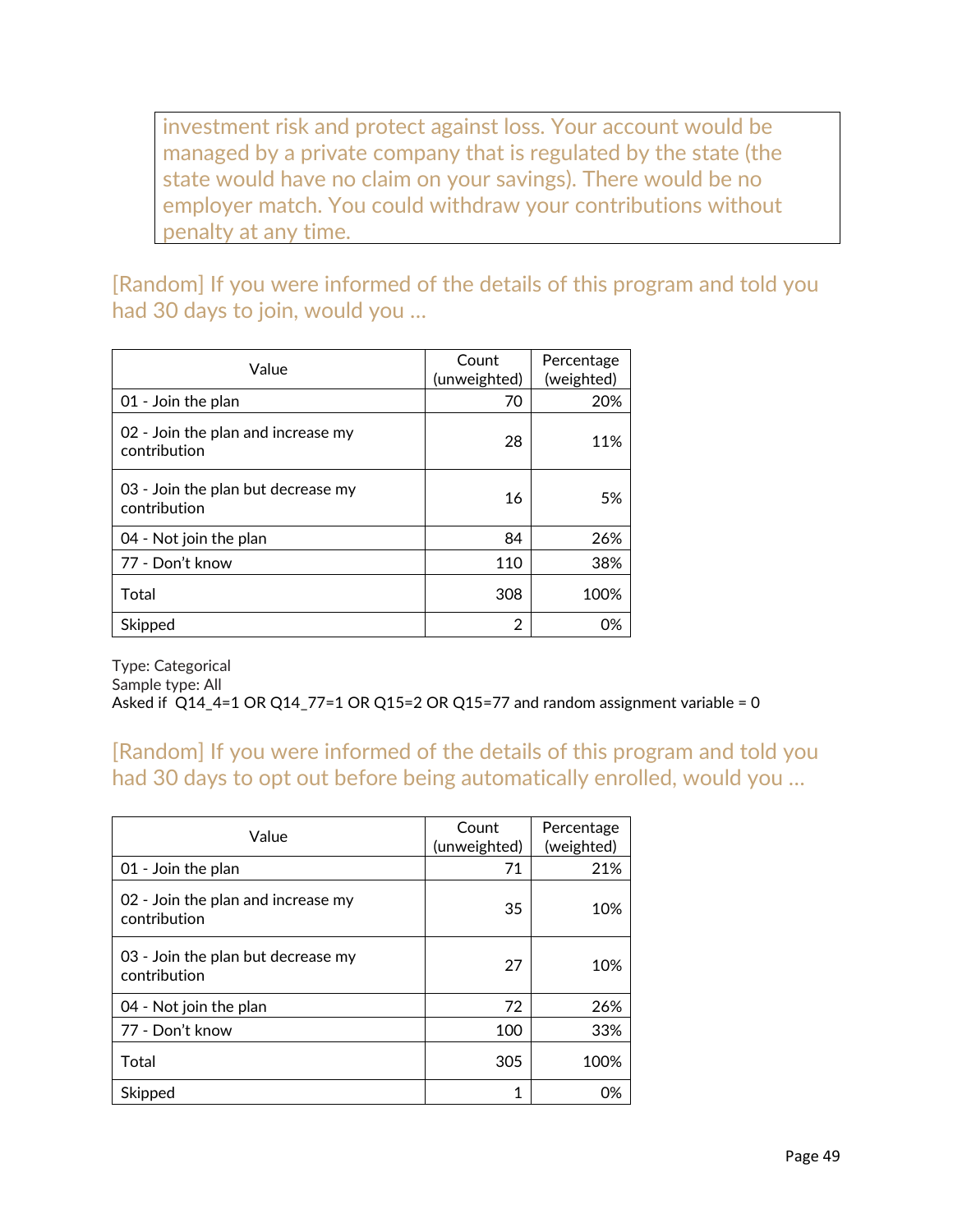Type: Categorical Sample type: All Asked if Q14\_4=1 OR Q14\_77=1 OR Q15=2 OR Q15=77 and random assignment variable = 1

# **IV. RETIREMENT PLANNING AND EXPECTATIONS**

Q47. Have you ever tried to figure out how much you need to save for retirement?

| Value           | Count<br>(unweighted) | Percentage<br>(weighted) |  |
|-----------------|-----------------------|--------------------------|--|
| $01 - Yes$      | 402                   | 38%                      |  |
| $02 - No$       | 564                   | 56%                      |  |
| 77 - Don't know | 54                    | 6%                       |  |
| Total           | 1020                  | 100%                     |  |
| Skipped         | 6                     | 0%                       |  |

Type: Categorical Sample type: All

# Q48. I worry about running out of money in retirement.

| Value                           | Count<br>(unweighted) | Percentage<br>(weighted) |  |
|---------------------------------|-----------------------|--------------------------|--|
| 01 - Disagree                   | 112                   | 12%                      |  |
| 02 - Somewhat disagree          | 123                   | 12%                      |  |
| 03 - Neither agree nor disagree | 214                   | 21%                      |  |
| 04 - Somewhat agree             | 298                   | 28%                      |  |
| 05 - Agree                      | 275                   | 27%                      |  |
| Total                           | 1022                  | 100%                     |  |
| Skipped                         | 4                     | 0%                       |  |

Type: Categorical Sample type: All

Q49. If you were to set a financial goal for yourself today, how confident are you in your ability to achieve it?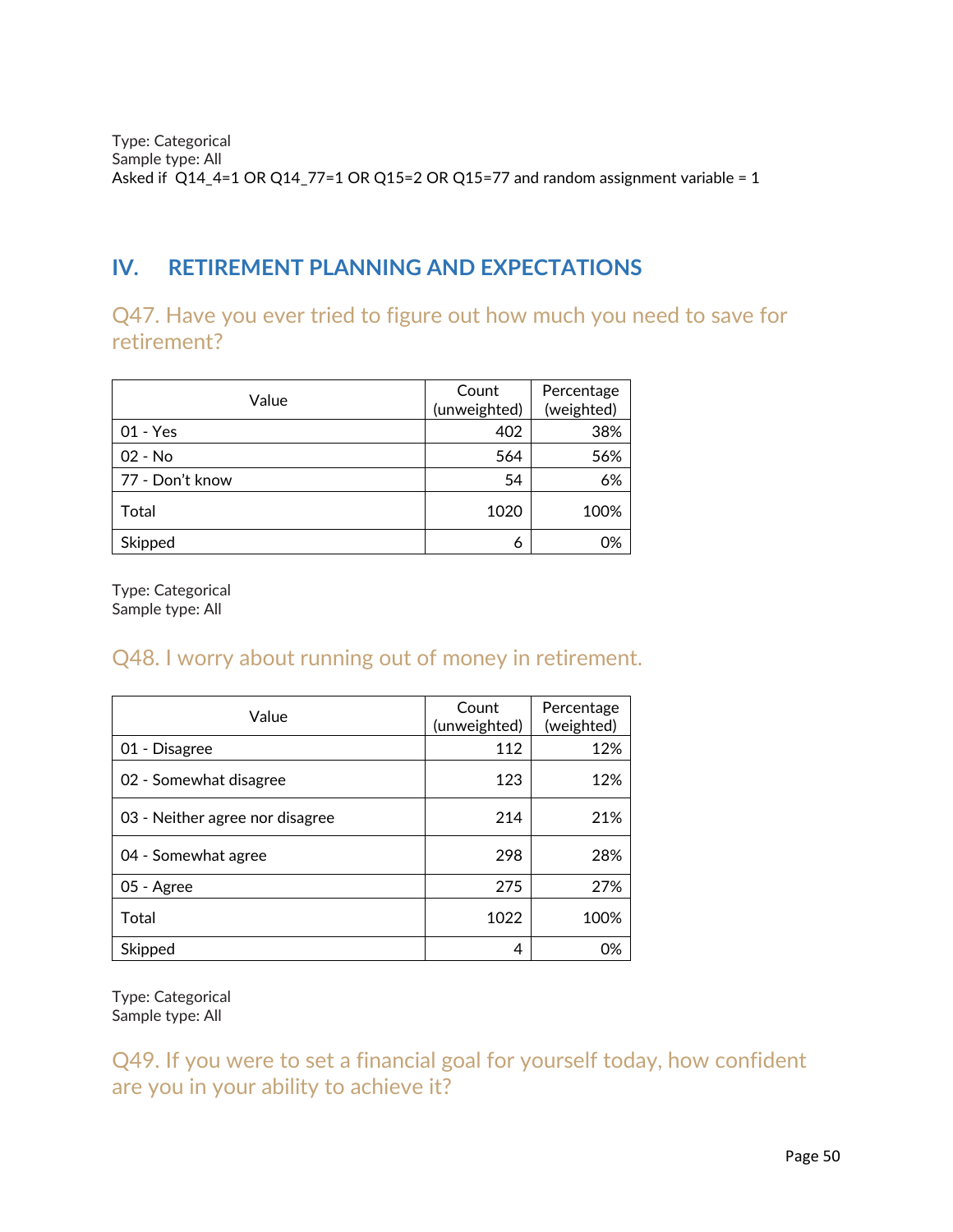| Value                     | Count<br>(unweighted) | Percentage<br>(weighted) |  |
|---------------------------|-----------------------|--------------------------|--|
| 01 - Not at all confident | 99                    | 10%                      |  |
| 02 - Not very confident   | 213                   | 21%                      |  |
| 03 - Somewhat confident   | 419                   | 40%                      |  |
| 04 - Very confident       | 224                   | 20%                      |  |
| 77 - Don't know           | 55                    | 7%                       |  |
| Total                     | 1010                  | 98%                      |  |
| Skipped                   | 16                    | 2%                       |  |

Type: Categorical Sample type: All

# Q49B. How confident are you that you will have a comfortable retirement?

| Value                     | Count<br>(unweighted) | Percentage<br>(weighted) |  |
|---------------------------|-----------------------|--------------------------|--|
| 01 - Very confident       | 119                   | 11%                      |  |
| 02 - Somewhat confident   | 350                   | 33%                      |  |
| 03 - Not too confident    | 220                   | 21%                      |  |
| 04 - Not at all confident | 198                   | 19%                      |  |
| 77 - Don't know           | 101                   | 12%                      |  |
| 78 - Prefer not to say    | 30                    | 3%                       |  |
| Total                     | 1018                  | 99%                      |  |
| Skipped                   | 8                     | 1%                       |  |

Type: Categorical Sample type: All

# GENDER: Respondent gender

| Value          | Count | Percentage |
|----------------|-------|------------|
| 01 - Male      | 602   | 54%        |
| በ2 -<br>Female | 422   | 46%        |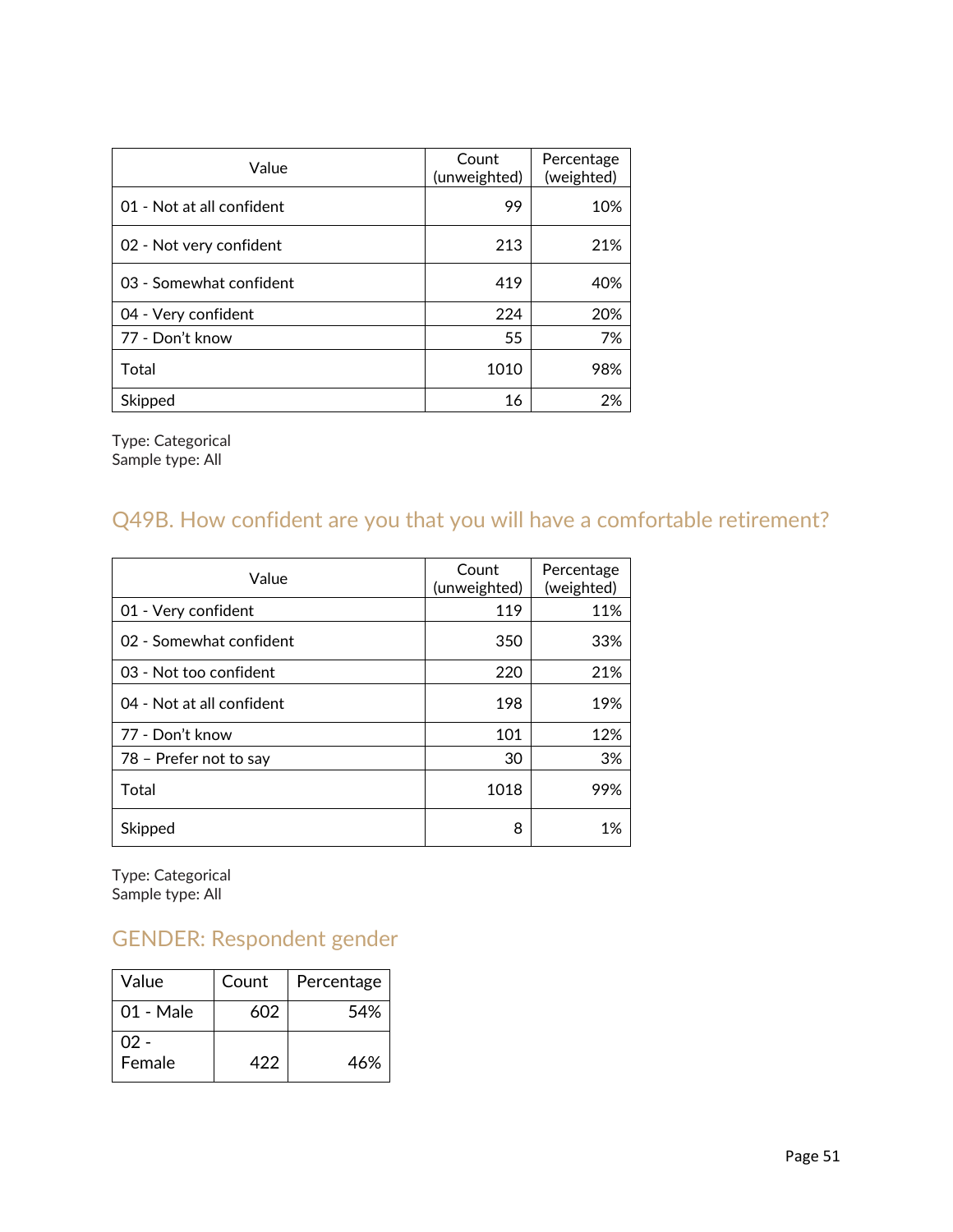| l Total | 1024 | 100% |  |
|---------|------|------|--|
|         |      |      |  |

Sample type: All

Note: GENDER was not asked as part of the Survey of Contingent Workers. GENDER is a variable maintained by NORC and the AmeriSpeak Panel and was provided along with the full survey results.

# AGE

Mean: 43 Valid N: 1,126 Type: Continuous Sample type: All Note: AGE was not asked as part of the Survey of Contingent Workers. AGE is a variable maintained by NORC and the AmeriSpeak Panel and was provided along with the full survey results.

### RACETHNICITY: Combined Race/Ethnicity

| Value                        | Count | Percentage |
|------------------------------|-------|------------|
| 01 - White, non-<br>Hispanic | 618   | 60%        |
| 02 - Black, non-Hispanic     | 138   | 12%        |
| 03 - Other, non-<br>Hispanic | 17    | 1%         |
| 04 - Hispanic                | 195   | 19%        |
| 05 - 2+, non-Hispanic        | 28    | 2%         |
| 06 - Asian, non-Hispanic     | 28    | 6%         |
| Total                        | 1024  | 100%       |

Type: Categorical

Sample type: All

Note: RACETHNICITY was not asked as part of the Survey of Contingent Workers. RACETHNICITY is a variable maintained by NORC and the AmeriSpeak Panel and was provided along with the full survey results.

# EDUC: Education (Highest Degree Received)

| Value                                                                                   | Count   Percentage |
|-----------------------------------------------------------------------------------------|--------------------|
| 01 - No formal education                                                                |                    |
| $0.02 - 1$ <sup>st</sup> , 2 <sup>nd</sup> , 3 <sup>rd</sup> , or 4 <sup>th</sup> grade |                    |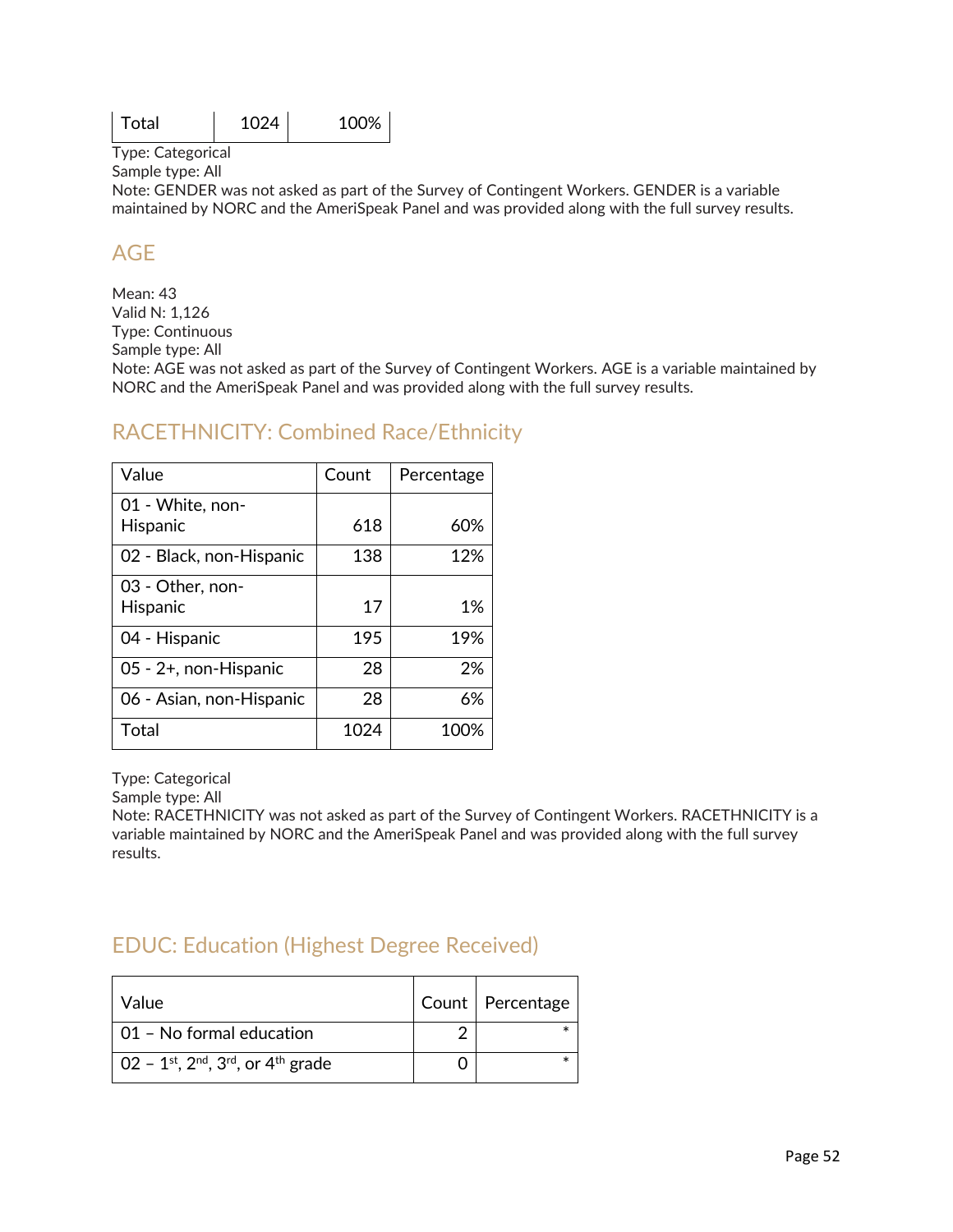| 03 – 5 <sup>th</sup> or 6 <sup>th</sup> grade             | 1              | $\ast$ |
|-----------------------------------------------------------|----------------|--------|
| 04 - $7th$ or $8th$ grade                                 | $\overline{2}$ | $\ast$ |
| 05 - 9 <sup>th</sup> grade                                | 5              | $\ast$ |
| $06 - 10$ <sup>th</sup> grade                             | 8              | 1%     |
| 07 - $11th$ grade                                         | 12             | 1%     |
| 08 - 12 <sup>th</sup> grade NO DIPLOMA                    | 17             | 2%     |
| 09 - HIGH SCHOOL GRADUATE -<br>high school DIPLOMA or the |                |        |
| equivalent (GED)                                          | 164            | 16%    |
| 10 - Some college, no degree                              | 284            | 28%    |
| 11 - Associate degree                                     | 136            | 13%    |
| 12 - Bachelor's degree                                    | 246            | 24%    |
| 13 - Master's degree                                      | 105            | 10%    |
| 14 - Professional or Doctorate<br>degree                  | 42             | 4%     |
| Total                                                     | 1024           | 100%   |

Sample type: All

Note: EDUC was not asked as part of the Survey of Contingent Workers. EDUC is a variable maintained by NORC and the AmeriSpeak Panel and was provided along with the full survey results.

# MARITAL: Marital Status

| Value              | Count | Percentage |
|--------------------|-------|------------|
| 01 - Married       | 487   | 45%        |
| 02 - Widowed       | 18    | 2%         |
| 03 - Divorced      | 118   | 12%        |
| 04 - Separated     | 19    | 2%         |
| 05 - Never married | 273   | 28%        |
| 06 - Living with   |       |            |
| partner            | 109   | 11%        |
| Total              | 1124  | 100%       |

Type: Categorical Sample type: All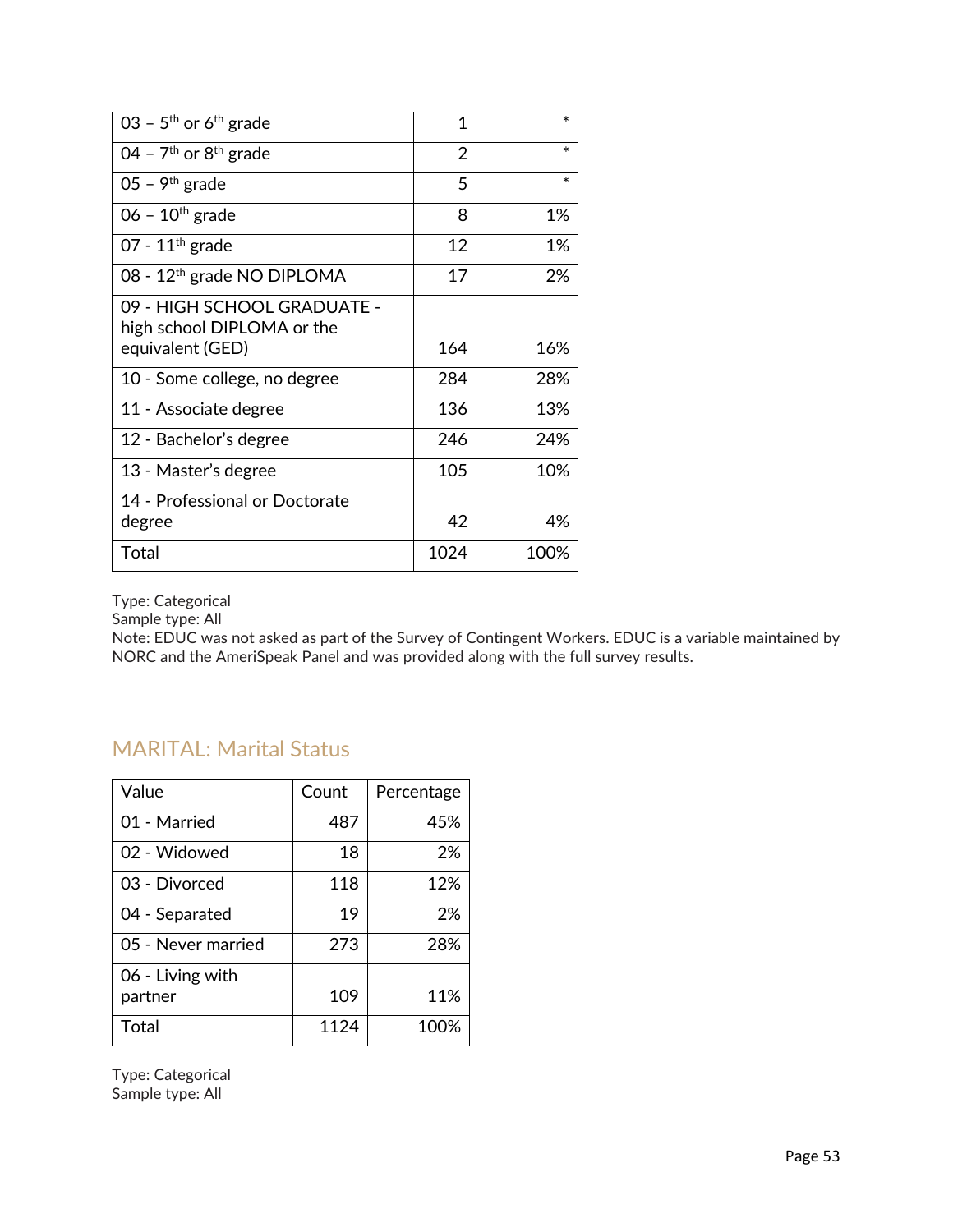Note: MARITAL was not asked as part of the Survey of Contingent Workers. MARITAL is a variable maintained by NORC and the AmeriSpeak Panel and was provided along with the full survey results.

| Value                          | Count | Percentage |
|--------------------------------|-------|------------|
| 01 - Less than \$5,000         | 25    | 3%         |
| 02 - \$5,000 to \$9,999        | 21    | 3%         |
| 03 - \$10,000 to \$14,999      | 38    | 5%         |
| 04 - \$15,000 to \$19,999      | 41    | 4%         |
| 05 - \$20,000 to \$24,999      | 57    | 6%         |
| 06 - \$25,000 to \$29,999      | 71    | 6%         |
| 07 - \$30,000 to \$34,999      | 40    | 3%         |
| 08 - \$35,000 to \$39,999      | 49    | 4%         |
| 09 - \$40,000 to \$49,999      | 85    | 8%         |
| 10 - \$50,000 to \$59,999      | 98    | 8%         |
| 11 - \$60,000 to \$74,999      | 126   | 12%        |
| 12 - \$75,000 to \$84,999      | 62    | 6%         |
| 13 - \$85,000 to \$99,999      | 85    | 8%         |
| 14 - \$100,000 to<br>\$124,999 | 86    | 9%         |
| 15 - \$125,000 to<br>\$149,999 | 52    | 6%         |
| 16 - \$150,000 to<br>\$174,999 | 31    | 3%         |
| 17 - \$175,000 to<br>\$199,999 | 19    | 2%         |
| 18 - \$200,000 or more         | 39    | 4%         |
| Total                          | 1124  | 100%       |

#### INCOME: Household Income

Type: Categorical

Sample type: All

Note: INCOME was not asked as part of the Survey of Near and Recent Retirees. INCOME is a variable maintained by NORC and the AmeriSpeak Panel and was provided along with the full survey results.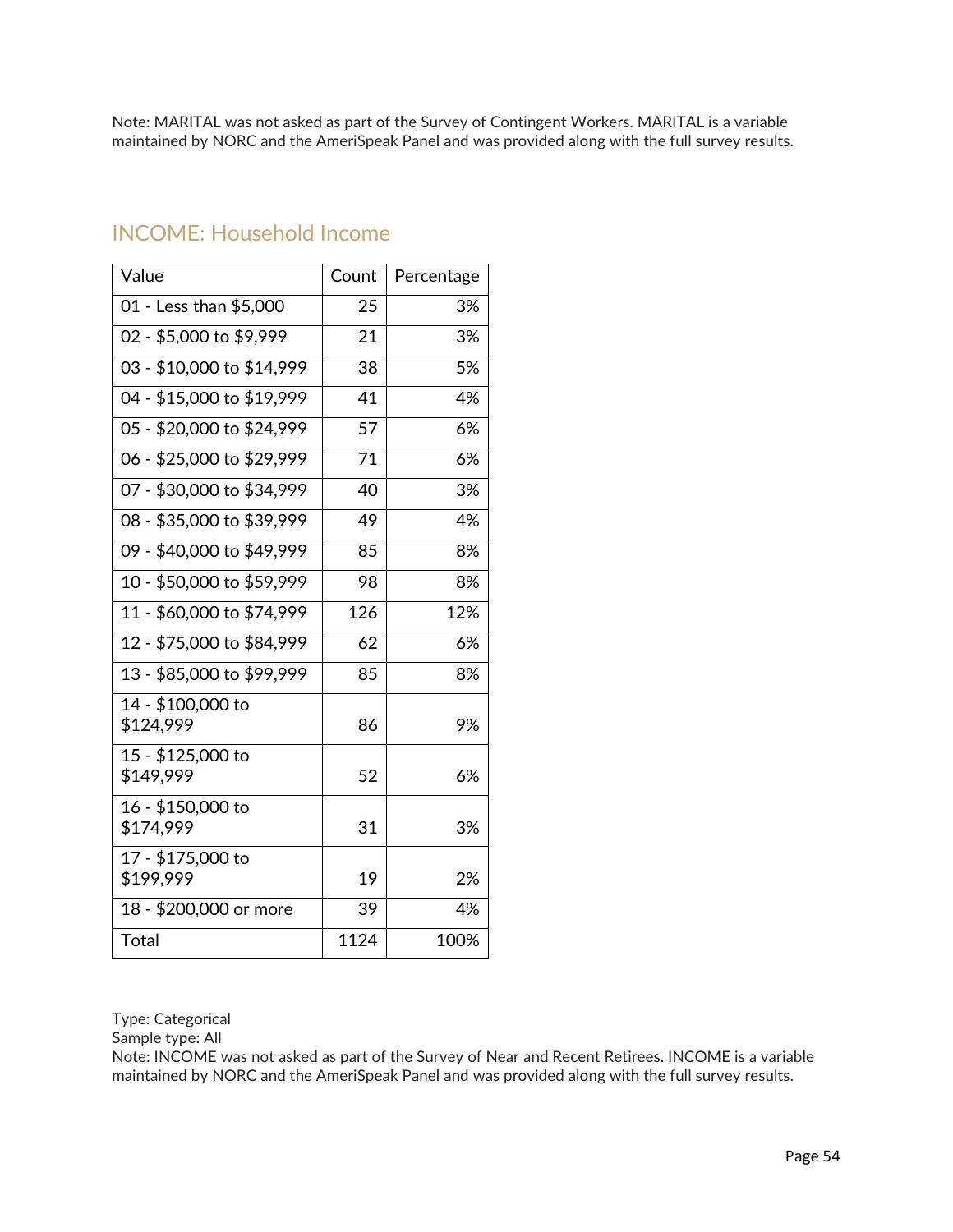### STATE: State

| Value                    | Count            | Percentage |
|--------------------------|------------------|------------|
| AK                       | 4                | $\ast$     |
| <b>AL</b>                | 10               | 1%         |
| AR                       | 6                | 1%         |
| $\overline{AZ}$          | 20               | 2%         |
| $\overline{CA}$          | 153              | 16%        |
| CO                       | 29               | 4%         |
| $\overline{\mathsf{CT}}$ | $\overline{11}$  | 1%         |
| $\overline{DC}$          | 4                | $\ast$     |
| $\overline{DE}$          | 5                | 1%         |
| $\overline{FL}$          | 68               | 6%         |
| GA                       | 33               | 3%         |
| $\overline{\mathsf{H}}$  | $\mathbf 1$      | $\ast$     |
| IA                       | $\overline{13}$  | 1%         |
| $\overline{1}$           | $\overline{7}$   | 1%         |
| $\overline{\mathsf{IL}}$ | 38               | 3%         |
| $\overline{\mathsf{N}}$  | 20               | 2%         |
| KS                       | 13               | 1%         |
| $\overline{KY}$          | 9                | 1%         |
| $\overline{\mathsf{LA}}$ | 12               | 1%         |
| MA                       | 21               | 2%         |
| $\overline{\mathsf{MD}}$ | 9                | 1%         |
| $\overline{\sf ME}$      | 4                | $\ast$     |
| MI                       | 32               | 2%         |
| MN                       | 24               | 1%         |
| <b>MO</b>                | $\overline{2}$ 9 | 2%         |
| <b>MS</b>                | 9                | 1%         |
| МT                       | 9                | 1%         |
| <b>NC</b>                | 31               | 3%         |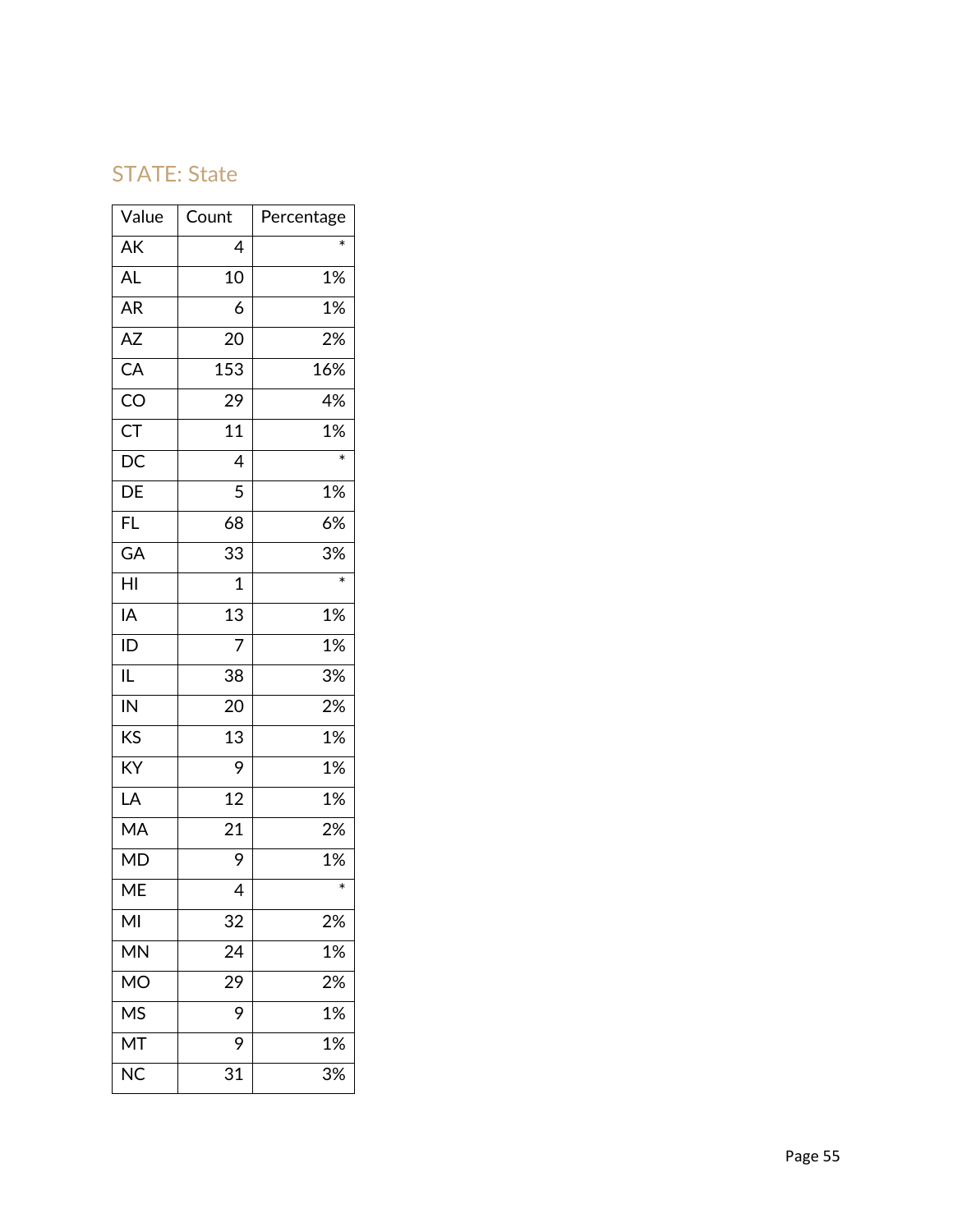| <b>ND</b>                | 4               | $\ast$ |
|--------------------------|-----------------|--------|
| <b>NE</b>                | 16              | 1%     |
| <b>NH</b>                | 6               | 1%     |
| NJ                       | $\overline{17}$ | 2%     |
| <b>NM</b>                | 6               | 1%     |
| <b>NV</b>                | 16              | 1%     |
| <b>NY</b>                | 34              | 4%     |
| OH                       | 27              | 3%     |
| OK                       | $\overline{12}$ | 1%     |
| <b>OR</b>                | 12              | 1%     |
| PA                       | 35              | 5%     |
| R <sub>l</sub>           | 6               |        |
| SC                       | 13              | 2%     |
| <b>SD</b>                | 13              | 1%     |
| <b>TN</b>                | 15              | 2%     |
| $\overline{\mathsf{TX}}$ | 83              | 9%     |
| $\overline{\mathsf{UT}}$ | 10              | 1%     |
| <b>VA</b>                | 27              | 3%     |
| VT                       | 5               | 1%     |
| <b>WA</b>                | 19              | 2%     |
| WI                       | 18              | 1%     |
| WV                       | 5               | $\ast$ |
| WY                       | $\overline{1}$  | $\ast$ |
| Total                    | 1124            | 100%   |

Sample type: All

Note: STATE was not asked as part of the Survey of Near and Recent Retirees. STATE is a variable maintained by NORC and the AmeriSpeak Panel and was provided along with the full survey results.

# METRO: Metropolitan area flag

| Value                  | Count | Percentage |
|------------------------|-------|------------|
| 00 - Non-Metro<br>Area | 158   | 16%        |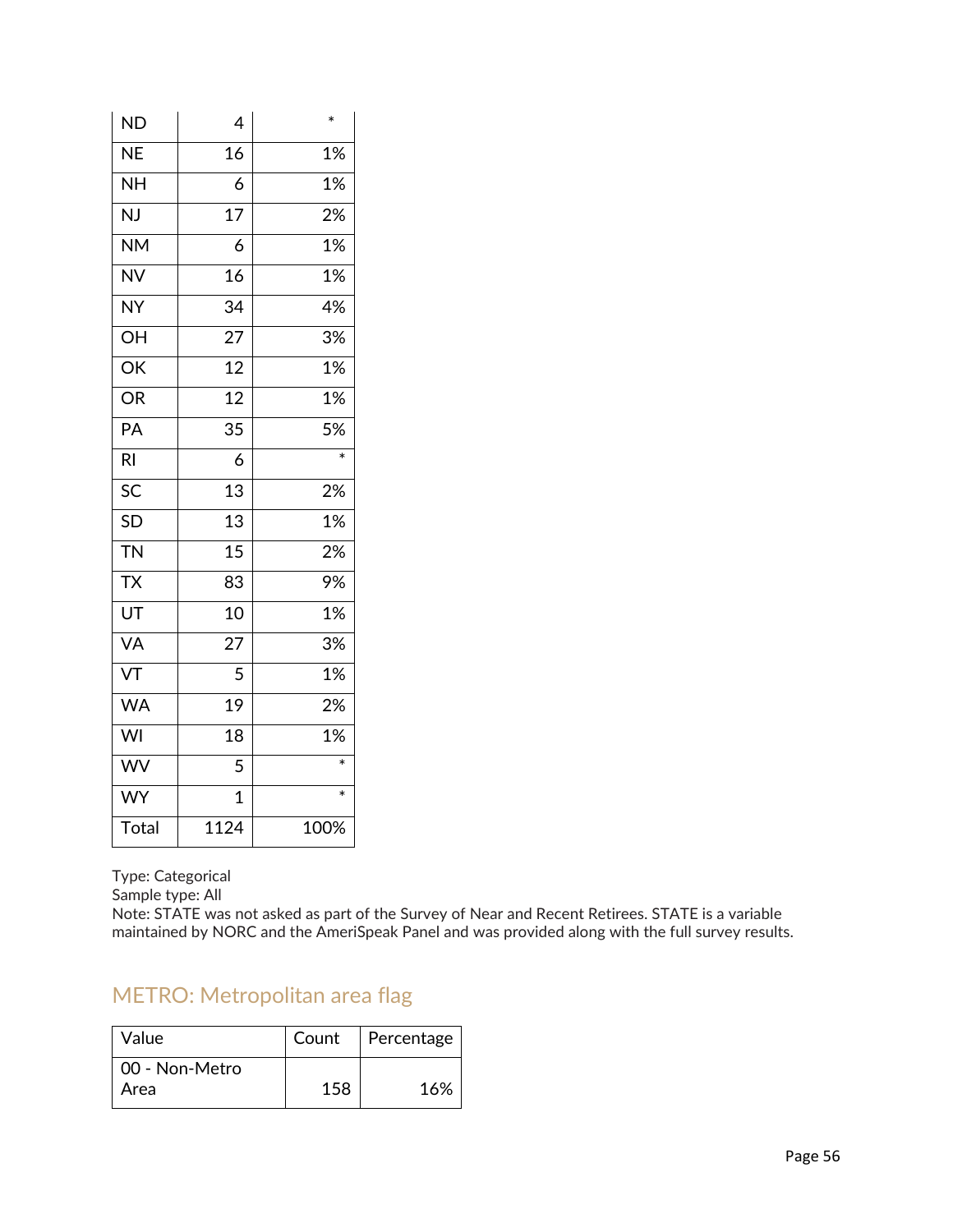| 01 - Metro Area | 866  | 84%  |
|-----------------|------|------|
| Total           | 1124 | 100% |

Sample type: All

Note: METRO was not asked as part of the Survey of Near and Recent Retirees. METRO is a variable maintained by NORC and the AmeriSpeak Panel and was provided along with the full survey results.

# HOUSING: Home Ownership

| Value                                                   | Count | Percentage |
|---------------------------------------------------------|-------|------------|
| 01 - Owned or being bought by<br>you or someone in your |       |            |
| household                                               | 592   | 63%        |
| 02 - Rented for cash                                    | 395   | 34%        |
| 03 - Occupied without payment<br>of cash rent           | 37    | 3%         |
| Total                                                   | 1024  | 100%       |

Type: Categorical

Sample type: All

Note: HOUSING was not asked as part of the Survey of Near and Recent Retirees. HOUSING is a variable maintained by NORC and the AmeriSpeak Panel and was provided along with the full survey results.

# HOME\_TYPE: Type of building of panelists' residence

| Value                                                     | Count | Percentage |
|-----------------------------------------------------------|-------|------------|
| 01 - A one-family house detached<br>from any other house  | 652   | 65%        |
| 02 - A one-family house attached to<br>one or more houses | 82    | 9%         |
| 03 - A building with 2 or more<br>apartments              | 263   | 23%        |
| 04 - A mobile home or trailer                             | 26    | 3%         |
| 05 - Boat, RV, van, etc.                                  | 1     |            |
| Total                                                     | 1024  |            |